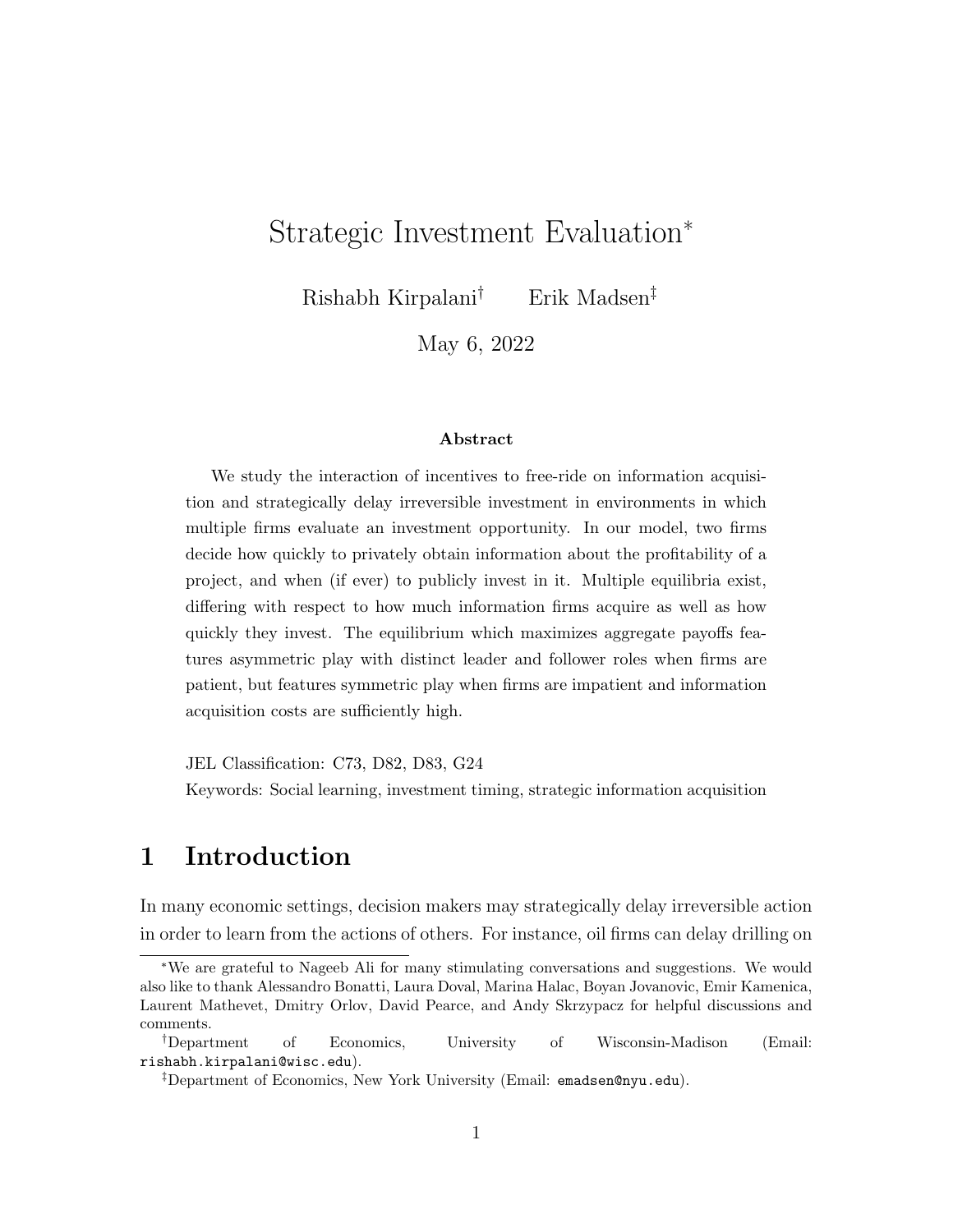leased tracts to learn from the drilling decisions of firms on nearby tracts, $<sup>1</sup>$  $<sup>1</sup>$  $<sup>1</sup>$  and venture</sup> capitalists can delay investing in startups to learn from the funding decisions of other investors.[2](#page-1-1) More generally, incentives for strategic delay arise whenever information about payoffs is dispersed, opportunities are non-rival, and decision-makers may freely time their actions.

Our starting point is the observation that in many applications, a decision maker's private information is the result of costly information-acquisition activities. For instance, oil firms conduct seismic surveys to estimate the extent of oil deposits on a tract, and venture capitalists perform due diligence to gauge the quality of a startup's product and management team. Strategic incentives then shape both how much information is *produced* through private effort, as well as how much is *aggregated* through public actions.

A key insight from the literature on experimentation in teams is that when information acquisition is costly, decision makers tend to free-ride, or inefficiently reduce their rate of information acquisition. We build on that insight by assuming, in a departure from existing work, that learning is both private and imperfect, and that decision-makers reveal what they know only by irreversible action. These features create an incentive for players to strategically delay acting on good news in addition to, or instead of, free-riding on the acquisition of news. Our model provides a tractable framework for studying the equilibrium interplay of incentives for free-riding and strategic delay.

In our model, two firms have the opportunity to invest in a nonrival risky project. Firms may dynamically exert variable costly effort, a process we call "prospecting", for the chance of receiving a binary signal which is informative about the project's value. Each firm can acquire at most one signal, and signals are conditionally i.i.d. As a result, aggregating signals from multiple firms yields information about the profitability of investment beyond what any one firm could learn. Any information a firm acquires through prospecting is private but investment is public.

<span id="page-1-0"></span>We show that there are exactly three perfect Bayesian equilibria of our model. In

<sup>&</sup>lt;sup>1</sup>See Hendricks and Kovenock [\(1989\)](#page-22-0) for a discussion of incentives for social learning in offshore oil drilling and Hendricks and Porter [\(1996\)](#page-22-1) for empirical evidence of strategic delay in this setting.

<span id="page-1-1"></span><sup>2</sup>Paul Graham, a prominent entrepreneur and venture capitalist, has discussed the importance of social learning among venture capitalists: "The biggest component in most investors' opinion of you is the opinion of other investors... When one investor wants to invest in you, that makes other investors want to, which makes others want to, and so on"(Graham [2013\)](#page-22-2).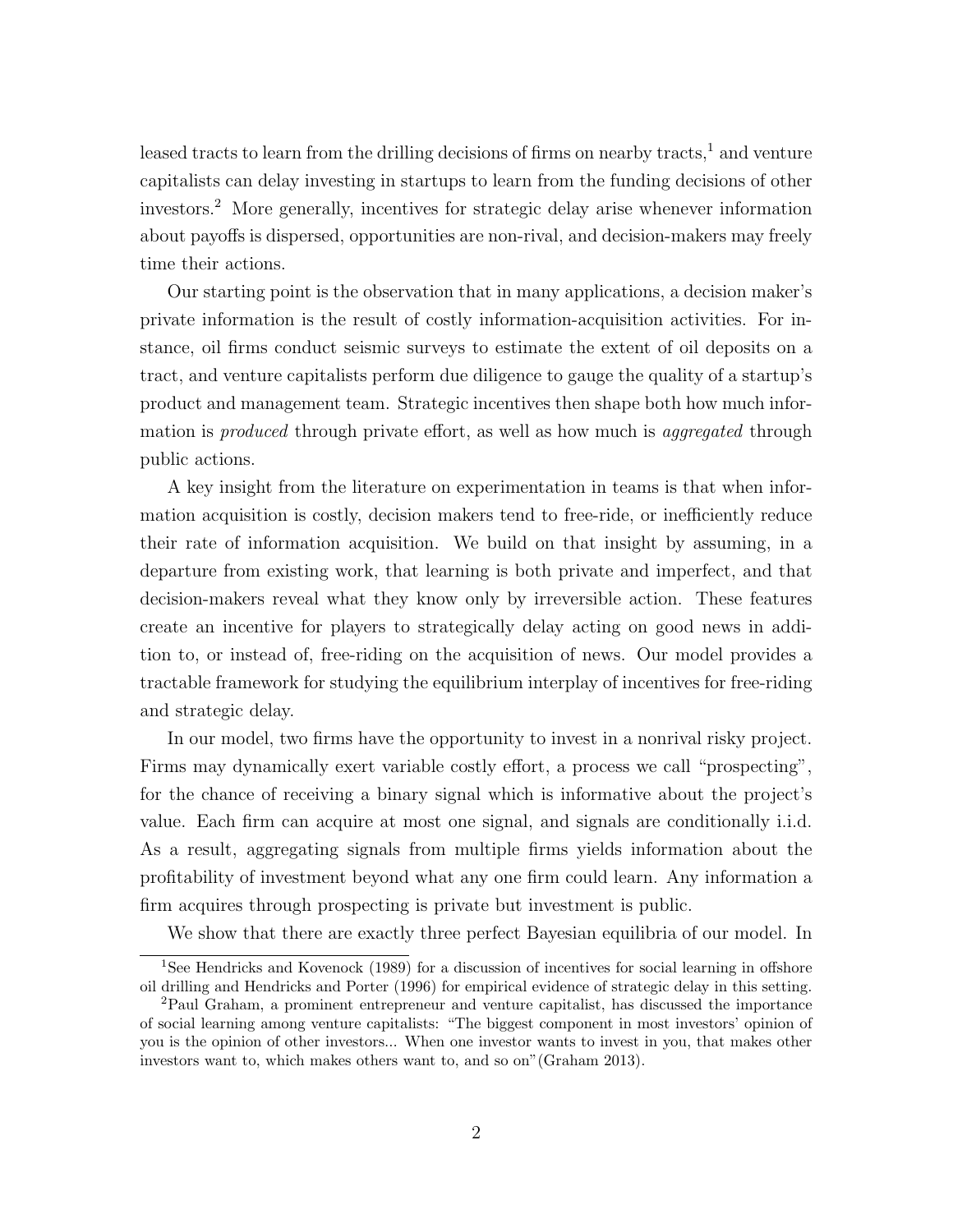the unique symmetric equilibrium, each firm prospects as intensively as possible until a cutoff time, after which it abandons prospecting forever if it has not seen investment by the other firm. If at any time before the cutoff a firm receives a positive signal, it invests without delay. This equilibrium exhibits no free-riding or investment delay.

There are also two asymmetric "leader-follower" equilibria. In these equilibria, one firm takes the role of a leader, prospecting until acquiring a signal and then investing without delay if the signal is positive. Meanwhile the remaining firm follows the leader by either free-riding on the leader's prospecting efforts, delaying investment after acquiring a signal, or both. The mix of the two behaviors depends on the cost of prospecting: investment delay arises when costs are low, free-riding emerges when costs are high, and for intermediate costs delay is followed by eventual free-riding. In the low-cost regime, not only is there no free-riding, but the follower spends more time prospecting than it would have in the symmetric equilibrium.

In contrast to existing models of free-riding and investment delay, neither equilibrium generates unambiguously larger amounts of social learning. In general, the symmetric equilibrium produces more information early on, while the leader-follower equilibrium produces more at later times. As a result, either equilibrium can generate higher total payoffs, depending on model parameters. We show that when firms are patient, the leader-follower equilibrium generates higher aggregate payoffs, while when firms are impatient and prospecting costs are sufficiently high, the symmetric equilibrium is superior.

The remainder of the paper is organized as follows. Section [1.1](#page-2-0) surveys related literature. Section [2](#page-4-0) describes the model. Section [3](#page-8-0) characterizes the set of perfect Bayesian equilibria of the model. Section [4](#page-18-0) compares payoffs across equilibria. Section [5](#page-20-0) concludes.

#### <span id="page-2-0"></span>1.1 Related literature

Our paper is most closely connected to models of collective experimentation, in par-ticular Bonatti and Hörner [\(2011,](#page-21-0) [2017\)](#page-21-1), Bolton and Harris [\(1999\)](#page-21-2), Keller, Rady, and Cripps [\(2005\)](#page-22-3), Keller and Rady [\(2010,](#page-22-4) [2015\)](#page-22-5), and Dong [\(2018\)](#page-22-6).[3](#page-2-1) These papers study environments in which effort simultaneously dictates both the production and aggregation of information. This linkage is a key feature of the canonical bandit

<span id="page-2-1"></span> ${}^{3}$ See Hörner and Skrzypacz [\(2017\)](#page-22-7) for an excellent survey of this literature.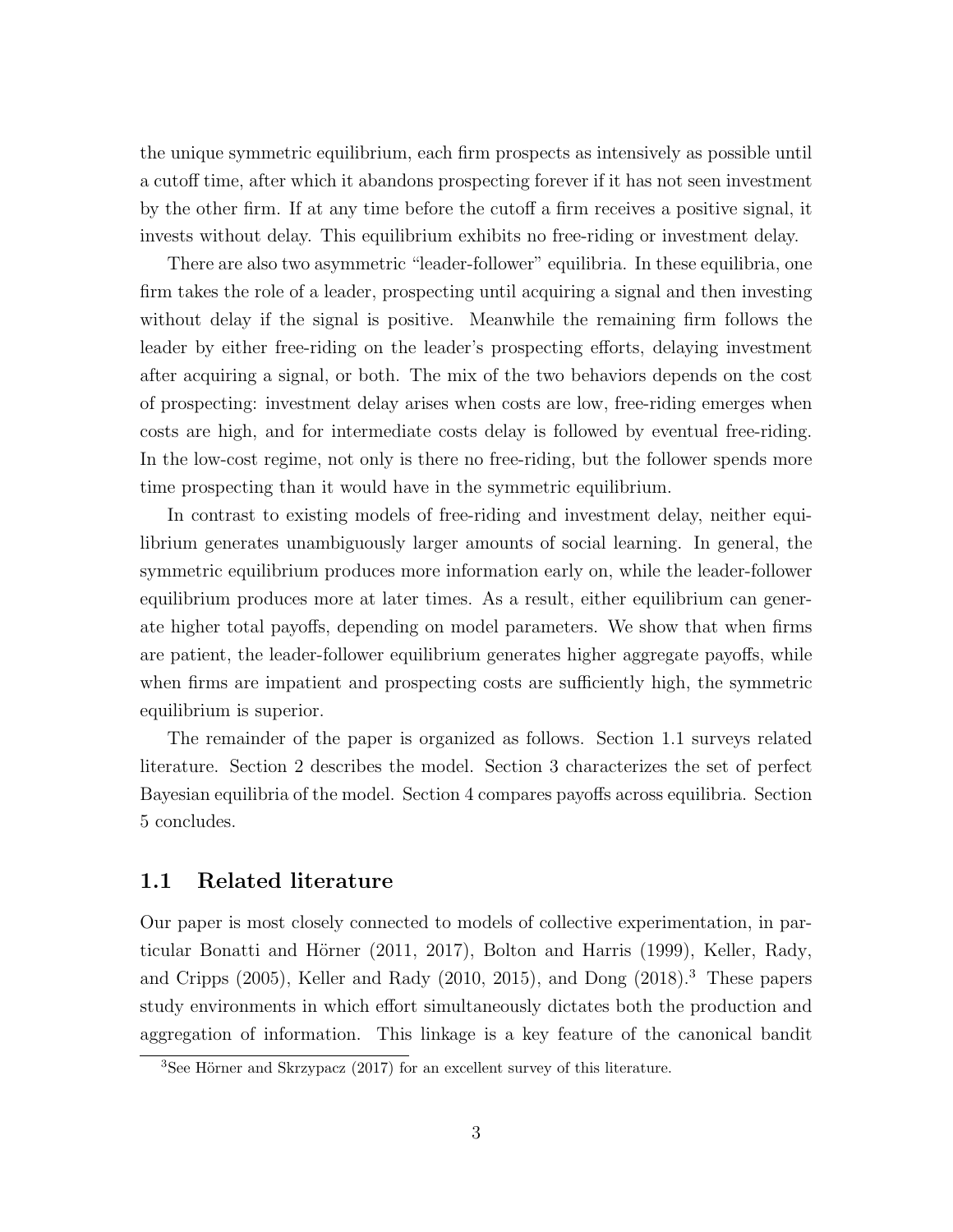experimentation framework, in which players learn by monitoring the returns to incrementally investing effort in a project. Our paper departs from this literature by separating learning from the payoffs generated by a project. This separation allows us to make learning completely private, with information aggregation instead associated with a distinct decision to collect payoffs.

Our model builds most directly on on the work of Bonatti and Hörner [\(2011\)](#page-21-0) (hereafter BH), who study strategic experimentation with private effort and learning, in a setting where signals arrive via a Poisson good news process with perfectly informative breakthroughs.[4](#page-3-0) A key dynamic in both their model and ours is a gradual deterioration of each player's beliefs due to continued inaction by another player, which is taken as a negative signal about their private information. Methodologically, our model differs by modeling negative signals as arriving discretely rather than continuously, simplifying equilibrium characterizations by avoiding belief divergences following deviations from equilibrium effort. And conceptually, it differs by assuming that good news is not perfectly revealing, creating a motivate for players to delay investment once they have obtained a positive signal.

Several papers pursue related approaches to separating information production and aggregation in collective experimentation. Heidhues, Rady, and Strack [\(2015\)](#page-22-8) finds that in a classic bandit model, outcomes improve when payoffs are private and disclosed with delay via a cheap-talk communication channel. Our paper more severely restricts possibilities for communication, generating distinctive welfare implications from private learning. Guo and Roesler [\(2018\)](#page-22-9) augment the model of BH with discrete negative signals, which can be signaled by irreversibly dropping out of the project. In their model these signals are perfectly revealing, so that delay in dropping out is driven by free-riding rather than social-learning concerns.

Our paper is also related to models of investment timing. One set of papers assume that players receive exogenous private signals of the state, either at time zero or dynamically. Papers in this tradition include Chamley and Gale [\(1994\)](#page-21-3), Gul and Lundholm [\(1995\)](#page-22-10), Chari and Kehoe [\(2004\)](#page-21-4), Rosenberg, Solan, and Vieille [\(2007\)](#page-23-0), and Murto and Välimäki [\(2011,](#page-22-11) [2013\)](#page-23-1). Aghamolla and Hashimoto [\(2020\)](#page-21-5) endogenizes the precision of a private signal received at the start of the game, but does not allow agents

<span id="page-3-0"></span><sup>4</sup>Formally, in their model breakthroughs are publicly observed and immediately accrue a common payoff to all players. Because breakthroughs are perfectly informative, their results would not change if breakthroughs were private and players publicly invested to collect a state-contingent payoff.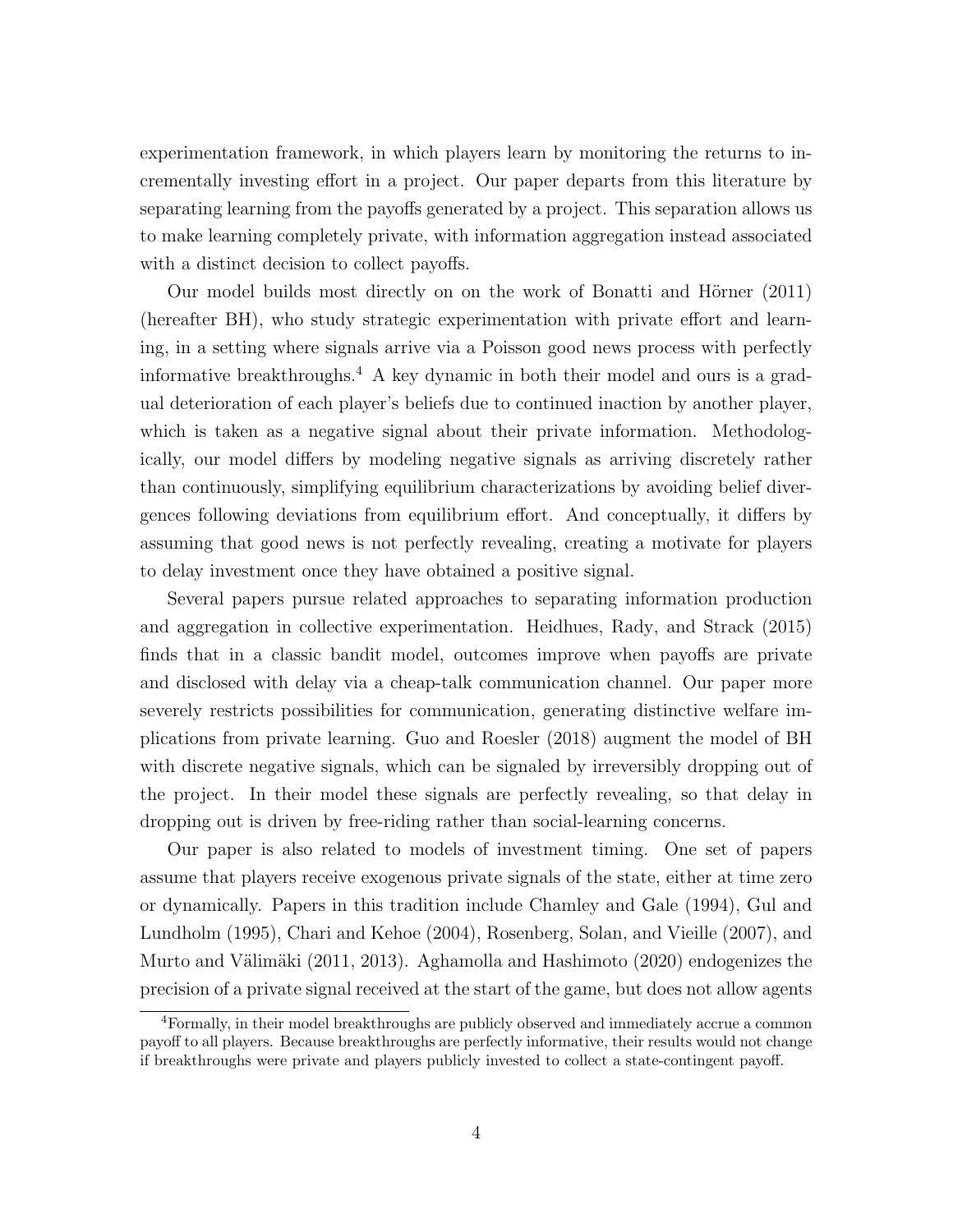to dynamically acquire information. A second strand of the literature abstracts from private information about the project and instead assumes that investment generates public signals of the project's profitability. Papers in this tradition include Décamps and Mariotti [\(2004\)](#page-21-6), Fajgelbaum, Schaal, and Taschereau-Dumouchel [\(2017\)](#page-22-12), and Frick and Ishii [\(2020\)](#page-22-13). Klein and Wagner [\(2019\)](#page-22-14) spans the two sets of papers by endowing players with time-zero private information and assuming that investment generates further public information.

None of these papers feature a tradeoff between free-riding and investment delay, a tension which plays a key role in our model. In addition, most of these papers focus on symmetric play. One exception is Gul and Lundholm [\(1995\)](#page-22-10), which finds that asymmetric play reduces delay and raises aggregate payoffs. In contrast, our analysis identifies a non-trivial tradeoff between the payoffs generated by symmetric and asymmetric play, which can yield higher aggregate payoffs for either type of equilibrium depending on model parameters.

Finally, our paper shares important features with work by Ali [\(2018\)](#page-21-7) and Campbell, Ederer, and Spinnewijn [\(2014\)](#page-21-8). Ali [\(2018\)](#page-21-7) endogenizes information acquisition in a model where players invest in a pre-determined sequence. It can therefore be viewed as a fixed-move-order analog to our exercise of endogenizing information acquisition when players invest flexibly. Campbell, Ederer, and Spinnewijn [\(2014\)](#page-21-8) studies a team production problem in which production is private and separate from the decision to disclose progress. This separation is analogous to the separation of learning and information aggregation in our setting.

### <span id="page-4-0"></span>2 The model

Two firms have the opportunity to invest one unit of capital in a nonrival risky project of unknown quality. The project has underlying type  $\theta$  and is either Good  $(\theta = G)$ or Bad  $(\theta = B)$ . If  $\theta = G$ , each unit of capital invested in the project generates cashflows with a net present value of  $R$ , beginning at the time that unit of capital is invested; if  $\theta = B$ , the project generates no cashflows. We assume that  $R > 1$ , so that each unit of capital invested in the project generates positive returns in the Good state. Each firm is free to invest in the project at any time  $t \in \mathbb{R}_{+}$ . Firms are risk-neutral with common discount rate  $r > 0$ . Capital is indivisible, investment in the project is irreversible, and project outcomes are observed only by players who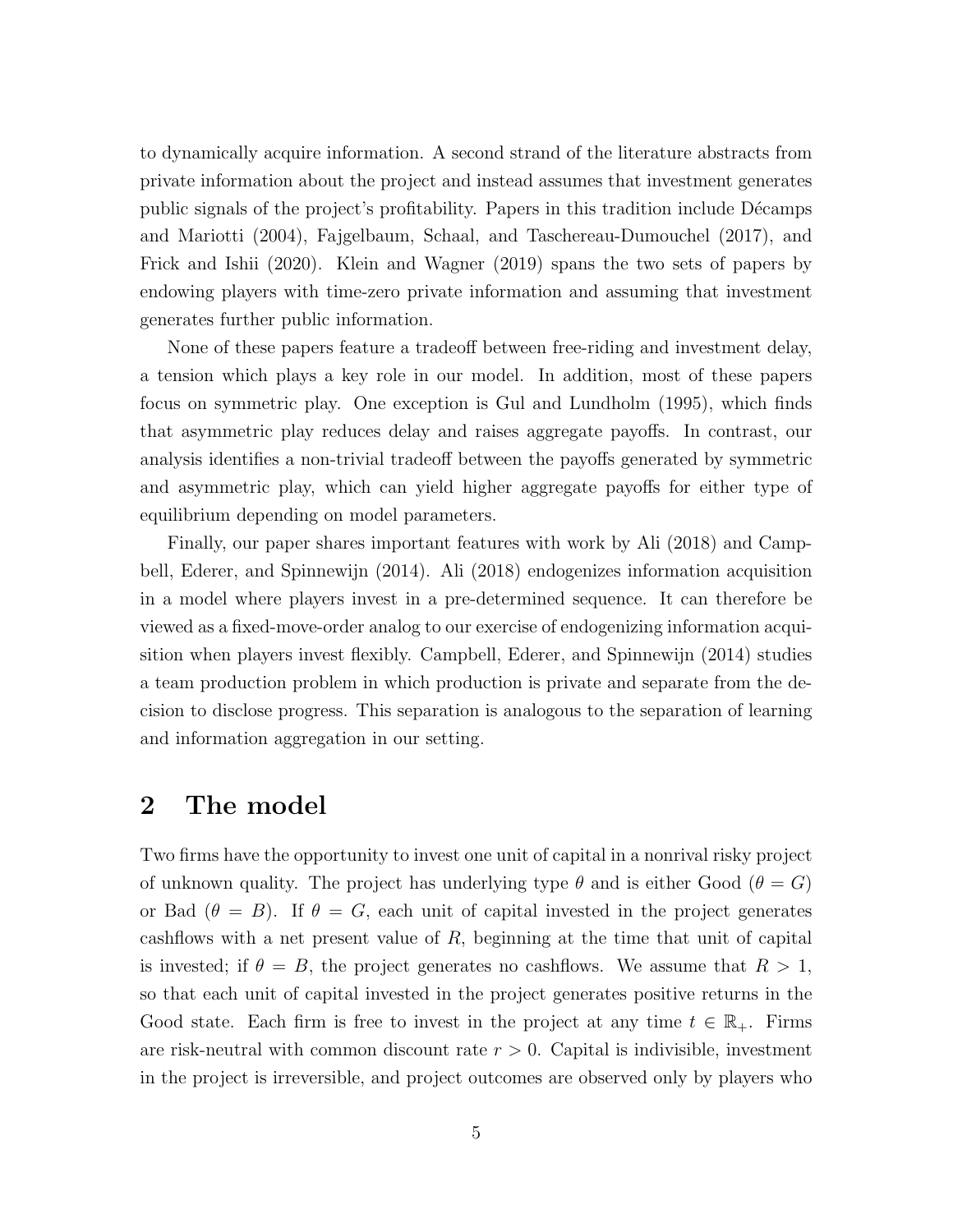invest.[5](#page-5-0)

Both firms begin with a common prior belief  $\pi_0 \in (0,1)$  that the project is Good. Each firm  $i = 1, 2$  can exert costly effort to privately search for an informative signal about the project's quality, an activity we will refer to as *prospecting*. The goal of prospecting is to uncover a binary signal  $S_i \in \{H, L\}$ , i.e., High or Low, which is correlated with the state of the project:  $Pr(S_i = H | \theta = G) = q^H$  and  $Pr(S_i = L |$  $\theta = B$ ) =  $q^L$ , with  $q^H, q^L \in (1/2, 1)$ . Any prospecting that a firm undertakes, and any signal that results, are observed only by the firm conducting the prospecting. Each firm can obtain at most one signal, and firms observe conditionally i.i.d. signals.

Prospecting is a dynamic process unfolding in continuous time. Over every time interval  $[t, t + dt]$ , each firm i chooses a prospecting rate  $\lambda_t^i \geq 0$ , which causes a signal to arrive with probability  $\lambda_t^i dt$  while incurring an effort expense of  $C(\lambda_t^i) dt$ . Following much of the literature on collective experimentation, $6$  we assume a linear cost structure:

$$
C(\lambda) = \begin{cases} c\lambda, & \lambda \in [0, \overline{\lambda}] \\ \infty, & \lambda \in (\overline{\lambda}, \infty) \end{cases}
$$

for some constant marginal cost  $c > 0$  and maximum prospecting rate  $\overline{\lambda}$ , both of which are symmetric across firms. Conditional on prospecting rates, signal arrival times are independent across firms and independent of the state of the project.

Firms cannot observe each other's signals or prospecting intensities, nor can they observe whether another firm has received a signal or obtained a good outcome from investment. There are also no communication channels between firms. However, all investment decisions are public, introducing a channel for social learning.

### 2.1 Notation and assumptions

We will denote the posterior beliefs induced by one or more signals as follows:  $\pi_+$ and  $\pi_{++}$  are the posteriors induced by one and two High signals, respectively;  $\pi_{-}$  and  $\pi_{-+}$  are the posteriors induced by one and two Low signals; and  $\pi_{+-}$  is the posterior induced by one High and one Low signal. (Exchangeability implies that posterior beliefs are independent of the order of receipt of signals.) Given that High signals are

<span id="page-5-0"></span><sup>&</sup>lt;sup>5</sup>A natural interpretation of the private observability of outcomes is that the project's cashflows are realized far in the future.

<span id="page-5-1"></span> $6$ See Keller, Rady, and Cripps [\(2005\)](#page-22-3) and BH for classic examples of team experimentation models assuming linear experimentation costs.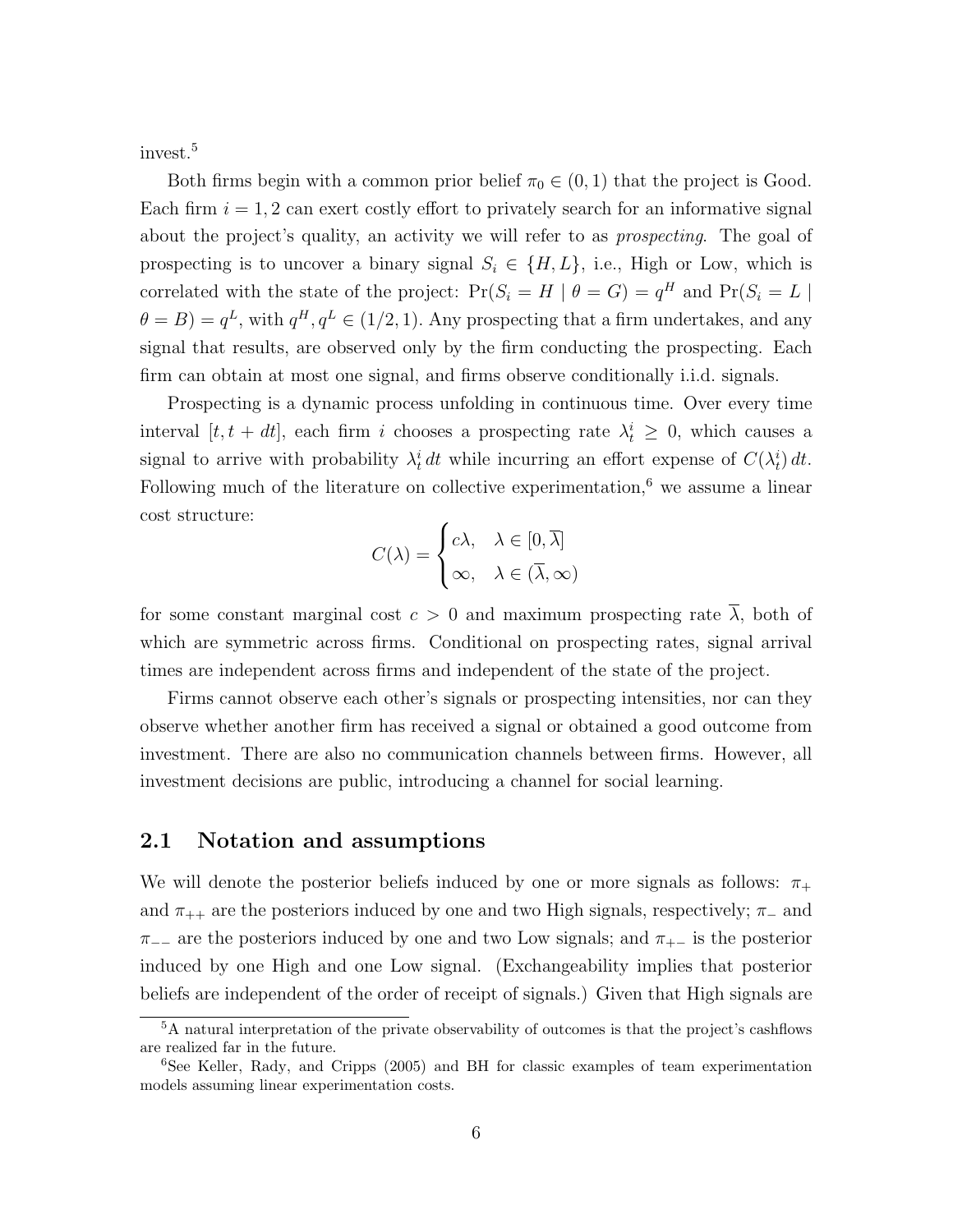more likely when the state is Good, and conversely for Low signals when the state is Bad,  $\pi_{++} > \pi_{+} > \pi_{0}, \pi_{+-} > \pi_{-} > \pi_{--}$ . Note that in general  $\pi_{+-} \neq \pi_{0}$ , except in the special case when  $q^H = q^L$ .

Suppose that a firm receives a signal when its current beliefs that  $\theta = G$  are  $\mu \in$ [0, 1]. Then the total probability that the signal is High is  $h(\mu) \equiv q^H \mu + (1 - q^L)(1 - \mu)$ , while the corresponding probability that the signal is Low is  $l(\mu) \equiv 1 - h(\mu)$ . The quantities  $h(\mu)$  and  $l(\mu)$  are the transition probabilities that a firm's posterior belief jumps up or down upon receiving a signal. Following acquisition of a signal, we will write  $\mu_+ \equiv q^H \mu / h(\mu)$  for the firm's updated belief if the signal is High, and  $\mu_{-} \equiv (1 - q^H)\mu/l(\mu)$  if the signal is low.

We impose several bounds on prospecting costs and the payoff of a Good project.

#### <span id="page-6-1"></span>Assumption 1.  $1/\pi_+ < R < 1/\pi_0$ .

Under this assumption, investment in the project is ex ante unprofitable, but becomes profitable conditional on observation of a High signal.[7](#page-6-0)

### <span id="page-6-2"></span>Assumption 2.  $R < 1/\pi_{+-}$ .

This assumption ensures that learning another firm's signal is useful even after acquisition of a High signal, since an additional Low signal would push beliefs back below the breakeven threshold. This assumption in conjunction with Assumption [1](#page-6-1) rules out perfectly informative good news, as such signals correspond to  $\pi_+ = \pi_{+-} = 1$ , in which case no  $R$  can simultaneously satisfy the bounds in both assumptions. These assumptions therefore distinguish our setting from classic experimentation models like Keller, Rady, and Cripps [\(2005\)](#page-22-3) and BH, where a single positive outcome is definitive.

# <span id="page-6-3"></span>Assumption 3.  $c \le \bar{c} \equiv h(\pi_+)(\pi_{++}R - 1) - (\pi_+R - 1)$ .

This assumption ensures that a second signal is at least potentially profitable to acquire, in the sense that if it could be attained instantaneously, it would provide enough information to be worth the cost. As with Assumption [2,](#page-6-2) this assumption focuses our analysis on environments in which combining information from multiple signals is strategically relevant. Note that Assumptions [1](#page-6-1) and [2](#page-6-2) ensure that  $\bar{c} > 0$ .

<span id="page-6-0"></span><sup>&</sup>lt;sup>7</sup>The case  $R < 1/\pi_{+}$  is uninteresting, as the unique equilibrium involves no prospecting and no investment by either firm.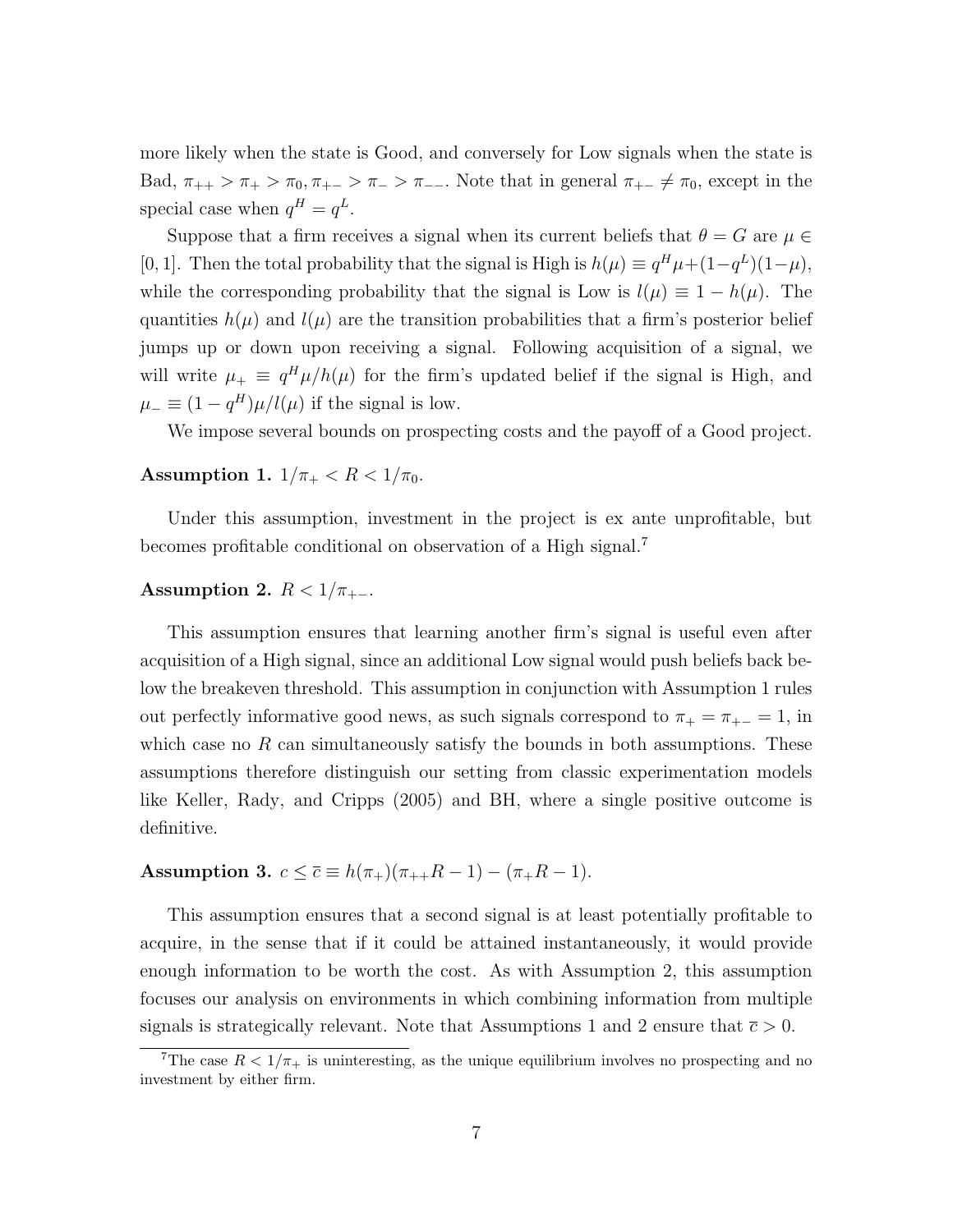### <span id="page-7-3"></span>2.2 Single-player benchmark

Consider a single firm prospecting and investing on its own, shutting down the social learning channel of our model. The firm's initial beliefs that the project is good will be taken to be  $\mu < 1/R$ . We will refer to this benchmark setting as *autarky*.

So long as the firm has acquired no signal, it learns nothing about the project and its beliefs remain fixed at  $\mu$ . An optimal prospecting strategy is therefore stationary. This behavior differs from the cutoff strategies which are optimal when learning from Poisson bandits, for instance as in BH. In Poisson bandit models, lack of arrival of a signal is itself news about the underlying state, leading to belief updating. In our model, by contrast, lack of signal acquisition does not signal anything, positive or negative, about the true project state; no news truly is no news until a signal arrives.<sup>[8](#page-7-0)</sup> Once the firm has acquired a signal, no further information is available. It then faces a simple static choice of whether or not to invest, which it resolves by comparing its posterior beliefs to the investment threshold  $1/R$ .

The optimal prospecting strategy depends on whether the firm's initial beliefs  $\mu$ lie above a critical threshold, which we will denote  $\pi_A$  and refer to as the *autarky* threshold. It is formally characterized as the unique belief satisfying  $h(\pi_A)(\pi_{A+}R 1$ ) = c, which equalizes the marginal flow gains and costs from a unit of prospecting. (Recall our notational convention that  $\pi_{A+} = q^H \pi_A/h(\pi_A)$  are the posterior beliefs following receipt of a High signal, when beliefs are  $\pi_A$  prior to observing the signal.) If  $\mu < \pi_A$ , the firm abandons prospecting immediately. On the other hand, if  $\mu > \pi_A$ , then the firm prospects at the maximum rate  $\overline{\lambda}$  until a signal is acquired. Note that  $\pi_A$  is increasing in the cost parameter c.

Abandonment of prospecting if beliefs fall below  $\pi_A$  occurs even with multiple firms: If  $\pi_0$  lies below  $\pi_A$ , then no prospecting or investing takes place in equilibrium, despite the potential for social learning. Going forward we will assume that  $\pi_0 > \pi_A$ for all costs below  $\bar{c}$ , which the following lemma establishes is equivalent to assuming R is sufficiently large.

<span id="page-7-1"></span>**Lemma 1.** There exists a unique  $R_0 \in (1/\pi_+, 1/\max{\pi_{+-}, \pi_0})$  such that  $\pi_0 > \pi_A$ for every  $c \leq \overline{c}$  if and only if  $R > R_0$ .

<span id="page-7-2"></span>Assumption 4.  $R > R_0$ .

<span id="page-7-0"></span><sup>8</sup>A similar signal acquisition technology is employed in Akcigit and Liu [\(2016\)](#page-21-9).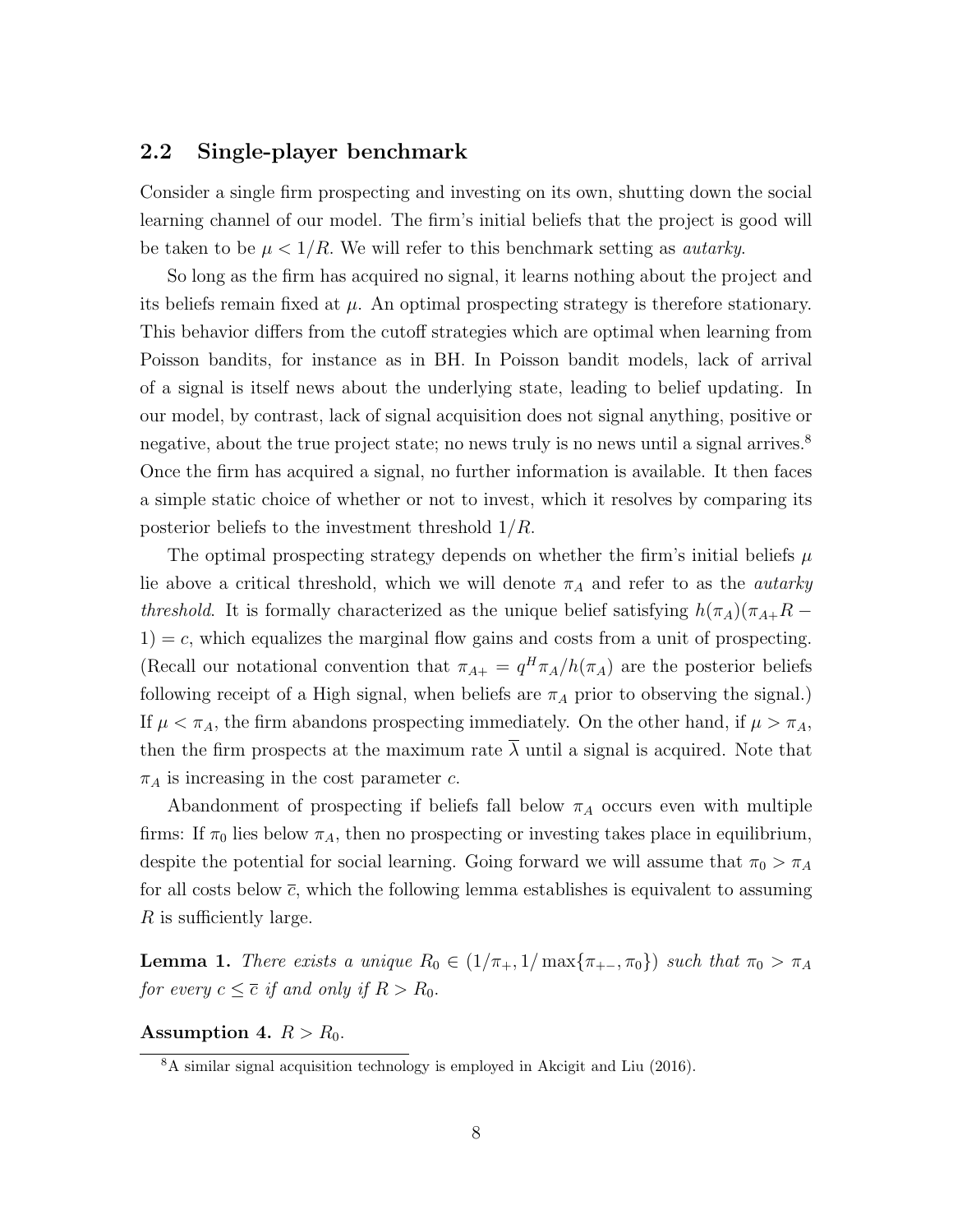Lemma [1](#page-7-1) ensures that this bound is compatible with the restrictions on  $R$  imposed by Assumptions [1](#page-6-1) and [2.](#page-6-2) The bound could be dispensed with, at the cost of a more stringent upper bound on allowed prospecting costs. To streamline our analysis, we maintain Assumption [4](#page-7-2) going forward.

### <span id="page-8-0"></span>3 Equilibrium analysis

In this section we characterize the set of perfect Bayesian equilibria of the model. Going forward, we will use the term *equilibrium* without qualification to refer to elements of this set. We find that our model has exactly three equilibria. One equilibrium is symmetric and exhibits no free-riding or investment delay, but leads both firms to eventually abandon prospecting for information about the project. The remaining "leader-follower" equilibria feature distinct roles for the two firms, with one firm who takes the lead in prospecting and investing while the other firm plays a passive follower role. In general this equilibrium features either free-riding, investment delay, or both by the follower, with the mix shifting from investment delay toward free-riding as prospecting costs rise.

The section is structured as follows. In Section [3.1,](#page-8-1) we describe each firm's optimal continuation strategy after observing investment by the other firm. In Sections [3.2](#page-9-0) and [3.3,](#page-12-0) we characterize the symmetric and leader-follower equilibria and provide intuition for their properties. In Section [3.4,](#page-16-0) we prove that no other equilibria exist.

#### <span id="page-8-1"></span>3.1 Behavior after observing investment

In the spirit of backward induction, we first characterize a firm's optimal continuation strategy after observing the other firm invest. It can be shown that in any equilibrium, the first firm to invest is always in possession of a High signal.<sup>[9](#page-8-2)</sup> The remaining firm therefore finds itself in a stationary single-player environment analogous to the autarky benchmark studied in Section [2.2.](#page-7-3) If the firm has already acquired a signal, its beliefs are either  $\pi_{++} > 1/R$  or  $\pi_{+-} < 1/R$ , and no further information can be acquired. The firm therefore either invests immediately if its signal is High, and abandons the project otherwise.

On the other hand, if the firm has not yet acquired a signal, its beliefs are  $\pi_{+}$ 

<span id="page-8-2"></span><sup>9</sup>See Appendix [A](#page-23-2) for a formal derivation of this result.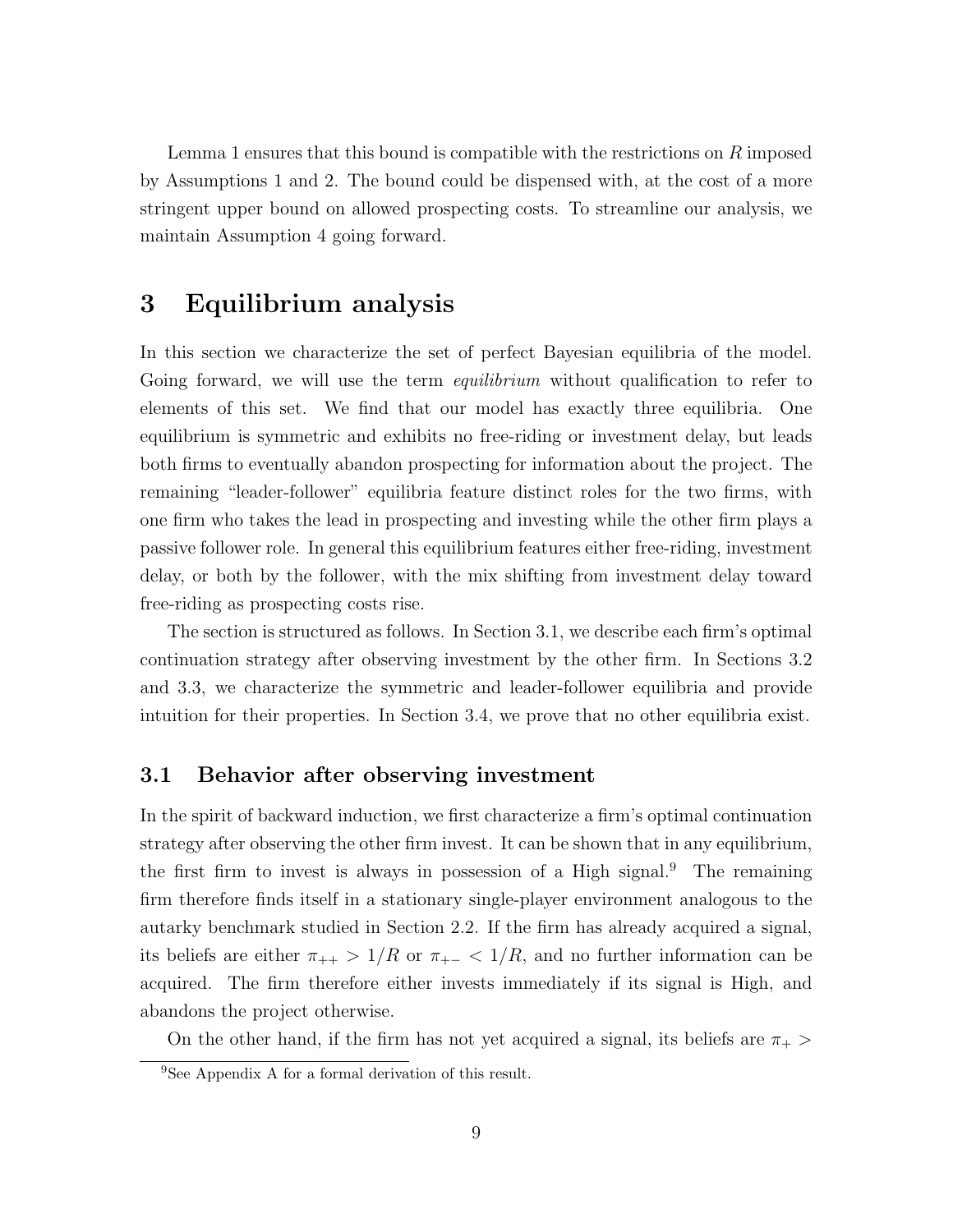$1/R$  and it has the opportunity to acquire a signal before investing. This additional signal is pivotal, given that  $\pi_{+-} < 1/R$ , and would be worth the cost of acquiring if not for time discounting, given  $c \leq \overline{c}$ . Whether the signal is in fact worth acquiring depends on the comparison between the gains from more information, mediated by R, and the cost and delay of obtaining it, captured by  $c, r$ , and  $\lambda$ .

As R rises, the firm becomes less willing to acquire an additional signal, because the downside of a bad project becomes less important relative to the upside of a good one. The firm also becomes less willing to wait if prospecting or delay costs rise, i.e., if c or r increase or  $\overline{\lambda}$  decreases. Either acquiring an additional signal or investing immediately can be optimal, depending on parameters. The following lemma formally states how the optimal strategy changes with the discount rate  $r$ , a comparative static that will be particularly useful for later results.<sup>[10](#page-9-1)</sup> (The proof is straightforward, and so is omitted for brevity.)

<span id="page-9-2"></span>**Lemma 2.** There exists a threshold discount rate  $r^* \geq 0$  such that in any equilibrium, subsequent to investment by some firm:

- If  $r \leq r^*$ , the remaining firm prospects at rate  $\overline{\lambda}$  until acquiring a signal, and invests immediately if it acquires a High signal.
- If  $r > r^*$ , the remaining firm invests immediately if it has not yet acquired a Low signal.

### <span id="page-9-0"></span>3.2 The symmetric equilibrium

We now characterize the unique symmetric equilibrium of the model. This equilibrium exhibits no free-riding or investment delay, but does involve eventual abandonment of prospecting by both firms.

To state the equilibrium, we define a time threshold at which a firm's posterior beliefs reach  $\pi_A$ , assuming the other firm never delays signal acquisition or investment. Suppose that some firm i prospects at rate  $\overline{\lambda}$  forever and invests immediately whenever it obtains a High signal. Let  $\mu^{\lambda}(t)$  denote the associated posterior beliefs of firm  $-i$ that  $\theta = G$ , conditional on observing no investment by firm i until time t. These beliefs decline over time, converging to  $\pi_-\text{ as } t \to \infty$  and firm  $-i$  becomes sure that

<span id="page-9-1"></span><sup>&</sup>lt;sup>10</sup>An identical result holds with respect to  $1/\overline{\lambda}$ . Analogous results could also be stated for R and c, but with some additional care needed to account for the boundary conditions on these parameters.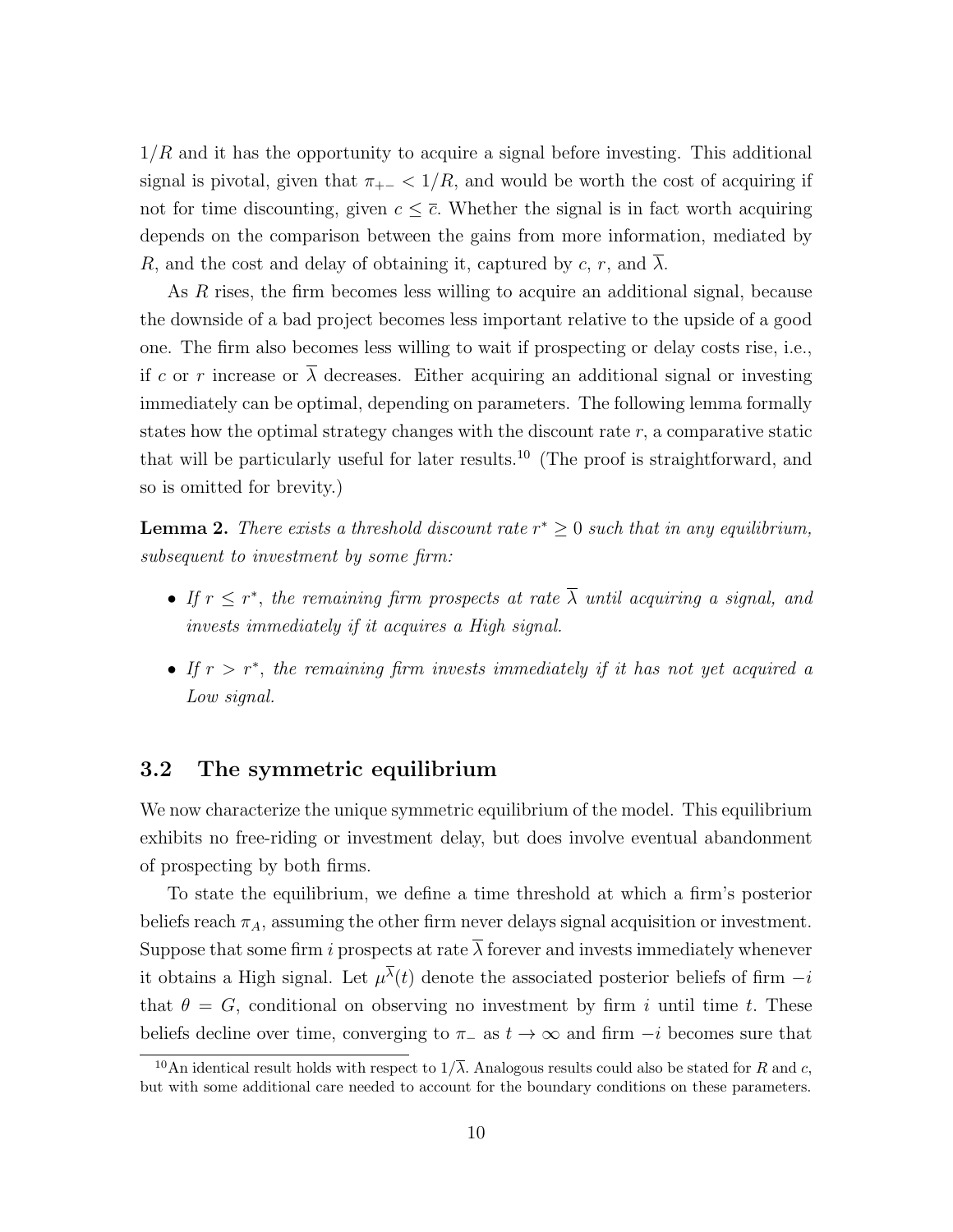continued lack of investment implies that firm  $i$  has obtained a Low signal. Since  $\pi_{+-}$  < 1/R, it must be that  $\pi_A > \pi_{-}$ , and so  $\mu^{\lambda}(t)$  crosses the autarky threshold  $\pi_A$ at some finite time, which we will denote  $T^A \equiv (\mu^{\lambda})^{-1} (\pi_A)$ .

<span id="page-10-1"></span>**Proposition 1** (The symmetric equilibrium). There exists a symmetric equilibrium in which, whenever no investment has occurred:

• If firm  $i \in \{1,2\}$  has not obtained a signal, it prospects at rate

$$
\lambda_t^i = \begin{cases} \overline{\lambda}, & t \le T^A \\ 0, & t > T^A \end{cases}
$$

• If firm  $i \in \{1,2\}$  has obtained a High signal, it invests immediately.

This equilibrium unfolds as follows. Absent observing investment by the other firm, each firm prospects at rate  $\overline{\lambda}$  until time  $T^A$ . Afterward each firm stops prospecting forever. If at any time a firm observes investment (before or after time  $T^A$ ), it follows the optimal continuation strategy characterized in Lemma [2.](#page-9-2) And if at any time a firm is in possession of a High signal (on or off the equilibrium path), it invests immediately. Finally, no firm invests while in possession of no signal or a Low signal.

One key feature of this equilibrium is that it exhibits *neither free-riding nor in*vestment delay. That is, at no point in time does a firm stop prospecting while its beliefs are above  $\pi_A$ , nor does any firm in possession of a High signal ever wait to invest. Another important feature is that both firms eventually abandon prospecting for information about the project. If by time  $T^A$  no firm has invested, both firms cease efforts to acquire a signal forever afterward.[11](#page-10-0)

The prospecting strategies arising in this equilibrium do not reflect unique best replies for either firm. Indeed, subsequent to time  $T^A$ , each firm is indifferent between prospecting or not, as their beliefs remain fixed at  $\pi_A$  forever afterward. However, abandoning prospecting is the unique continuation outcome that can be sustained as part of an equilibrium. For it is precisely the lack of information arriving after beliefs reach  $\pi_A$  which makes it optimal for firms to prospect at all times prior to  $T^A$ . If some

<span id="page-10-0"></span> $11$ This effect resembles the investment collapse phenomenon described in Chamley and Gale [\(1994\)](#page-21-3). In that paper a collapse is precipitated by randomization over investment at early stages of the game. By contrast, in our setting abandonment of prospecting is induced by stochastic information acquisition.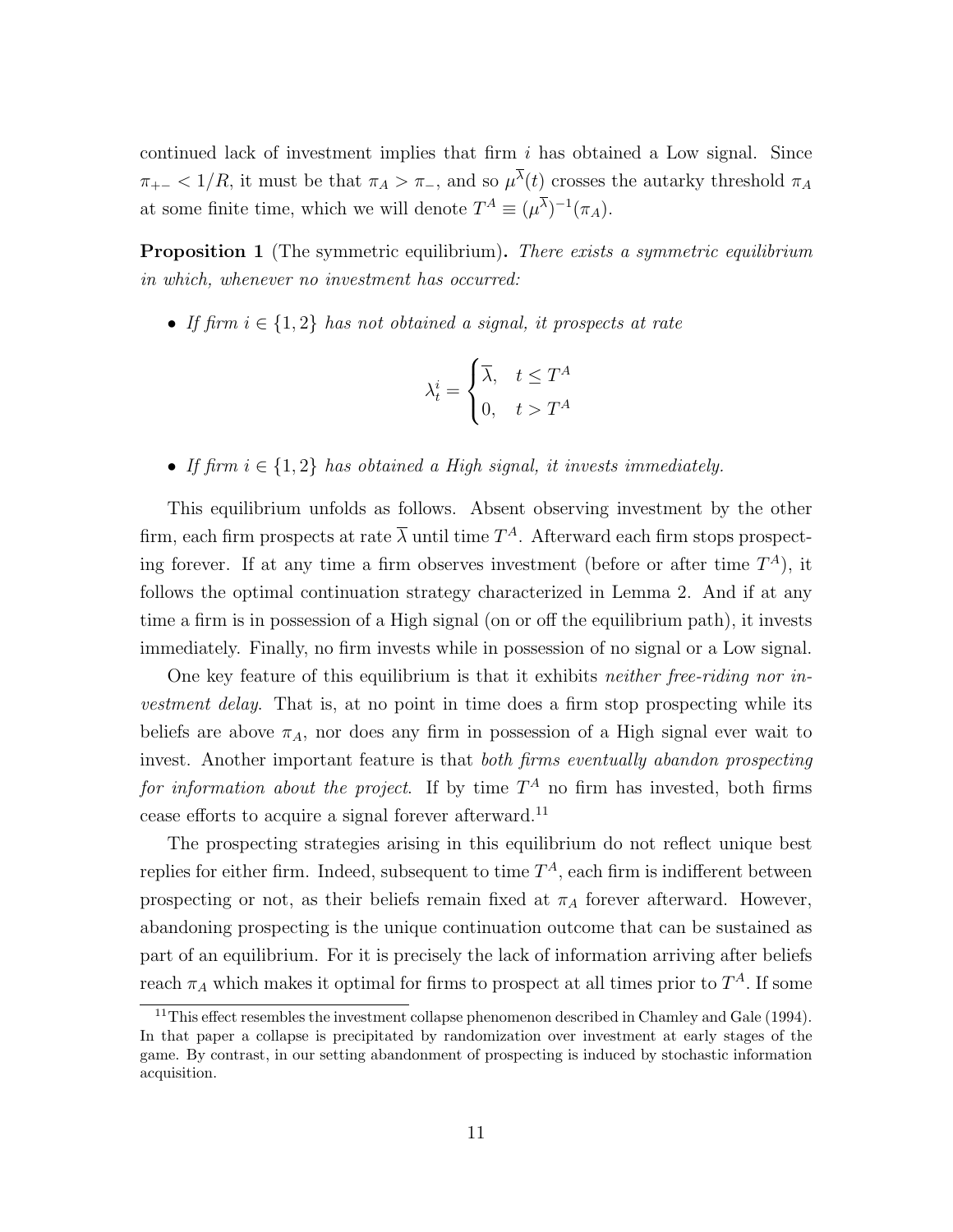firm were to continue prospecting, they would drive the other firm's beliefs below  $\pi_A$ in finite time, and that firm would then no longer optimally prospect until time  $T^A$ .

In the remainder of this subsection, we provide some intuition for the optimality of each firm's strategy in this equilibrium. First consider each firm's investment strategy. Because both firms quit prospecting at time  $T^A$ , each firm's beliefs are always at least  $\pi_A$  for all times, even absent a signal or any observed investment. This means that after obtaining a High signal, each firm's beliefs lie above  $1/R$  forever. So by waiting to invest, no firm ever obtains enough negative information to change their optimal investment decision, meaning any delay in investing is suboptimal.

Now consider the equilibrium prospecting rule. At all times prior to  $T^A$ , each firm's beliefs are above the autarky level, and so they would optimally prospect in a single-player environment. However, in the presence of social learning, each firm faces a tradeoff between acquiring information today in order to invest more quickly, or saving on prospecting costs by waiting to see whether the other firm acts. Early on, beliefs about the project are relatively good and the value of prospecting exceeds the value of waiting. However, as firms approach time  $T<sup>A</sup>$ , both values converge to zero, since both the single-player returns to prospecting as well as the probability that the other firm eventually invests vanish.

The comparison between the value of prospecting and waiting at times close to  $T^A$  is mediated by the cost of prospecting. To see this, consider firm i's choice of whether to prospect an instant before  $T^A$ . In a state of the world in which firm  $-i$ does not invest by time  $T^A$ , firm i's beliefs at time  $T^A - dt$  conditioning on this extra information are exactly  $\pi_A$ . In that case, its expected payoff at time  $T^A - dt$  is zero whether or not it prospects, and the net gain from prospecting is zero.

Meanwhile, in a state of the world in which firm  $-i$  does invest by time  $T^A$ , firm i's expected payoff at time  $T^A - dt$  is  $U_{FR} = \overline{V}$  if it free-rides, where

$$
\overline{V} = \max \left\{ \pi_{+}R - 1, \frac{\overline{\lambda}}{\overline{\lambda} + r} \left( h(\pi_{+})(\pi_{++}R - 1) - c \right) \right\}
$$

is the larger of the values of investing immediately or obtaining another signal at time  $T^A$ . (Recall that the optimal continuation strategy depends on the sign of  $r - r^*$ , as characterized in Lemma [2.](#page-9-2)) On the other hand if it prospects, its expected payoff is

$$
U_P = \overline{V}(1 - \overline{\lambda} dt) + h(\pi_+)(\pi_{++}R - 1)\overline{\lambda} dt - \overline{\lambda} c dt,
$$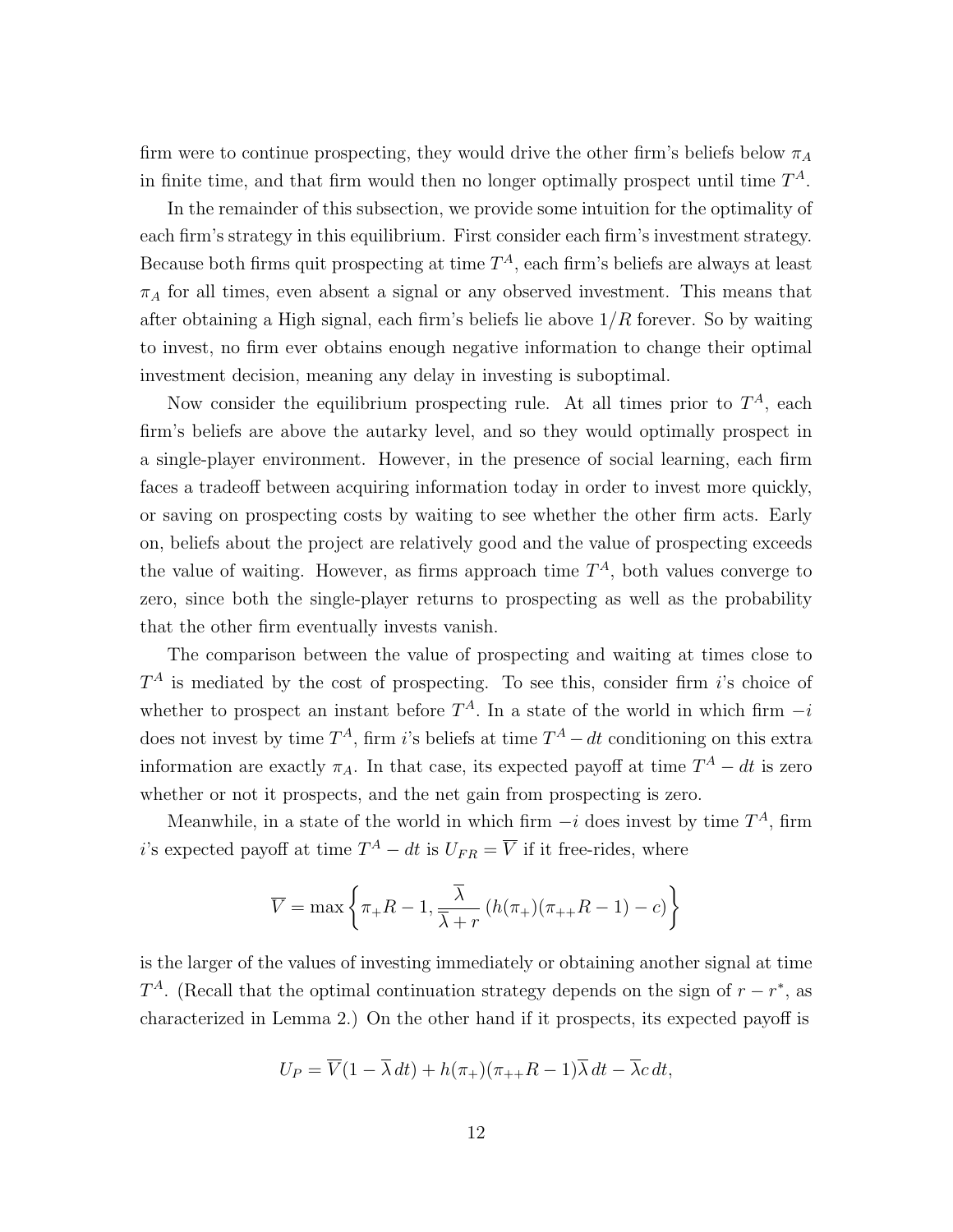where the first term accounts for the possibility that  $i$  fails to acquire a signal by time  $T<sup>A</sup>$ , in which case it follows its optimal continuation strategy upon seeing  $-i$  invest; the second term accounts for the possibility that i acquires its own signal by time  $T^A$ , in which case it invests only if its own signal is positive; and the final term accounts for the cost of prospecting.<sup>[12](#page-12-1)</sup> The net gain from prospecting an instant before  $T^A$  in this state of the world is therefore

$$
U_P - U_{FR} = \overline{\lambda}(h(\pi_+)(\pi_{++}R - 1) - \overline{V} - c) dt.
$$

If  $r \leq r^*$ , then the follower optimally acquires its own signal upon seeing the leader invest. In this case the payoff of prospecting trivially dominates the payoff of free-riding, since the follower expects to eventually acquire the signal anyway. On the other hand if  $r > r^*$ , then the gains from prospecting are non-negative whenever  $c \leq \overline{c} = h(\pi_+)(\pi_{++}R - 1) - (\pi_+R - 1)$ , as imposed in Assumption [3.](#page-6-3) This condition ensures that the improvement  $h(\pi_+)(\pi_{++}R-1)-(\pi_+R-1)$  to i's investment decision from acquiring an additional signal is larger than the cost  $c$  of acquiring it in the pivotal state of the world in which i acquires a signal and sees  $-i$  invest in the next period. Note that the condition  $c \leq \overline{c}$  does not involve the discount rate r, since firm i is not deciding whether to delay investment after seeing  $-i$  act in order to acquire a signal, but rather is deciding whether to "front-run" firm  $-i$  by acquiring a signal ahead of  $-i$ 's own action.

This calculation makes clear that each firm's willingness to prospect until time  $T^A$ is closely linked to the information gained from a second signal. Were a single High signal close to perfectly revealing, there would be no value to prospecting just before time  $T^A$ , and free-riding would necessarily arise in equilibrium. Our assumption that signals are noisy drives the distinction between our results and those of BH, who predict free-riding in the symmetric equilibrium of a model with perfectly revealing good news.

#### <span id="page-12-0"></span>3.3 The leader-follower equilibrium

We next characterize a pair of asymmetric equilibria in which firms adopt distinct leader and follower roles. Unlike the symmetric equilibrium, prospecting is never

<span id="page-12-1"></span><sup>&</sup>lt;sup>12</sup>Our expressions for  $U_{FR}$  and  $U_{P}$  drop terms related to discounting, which are second-order in dt when computing  $U_P - U_{FR}$ .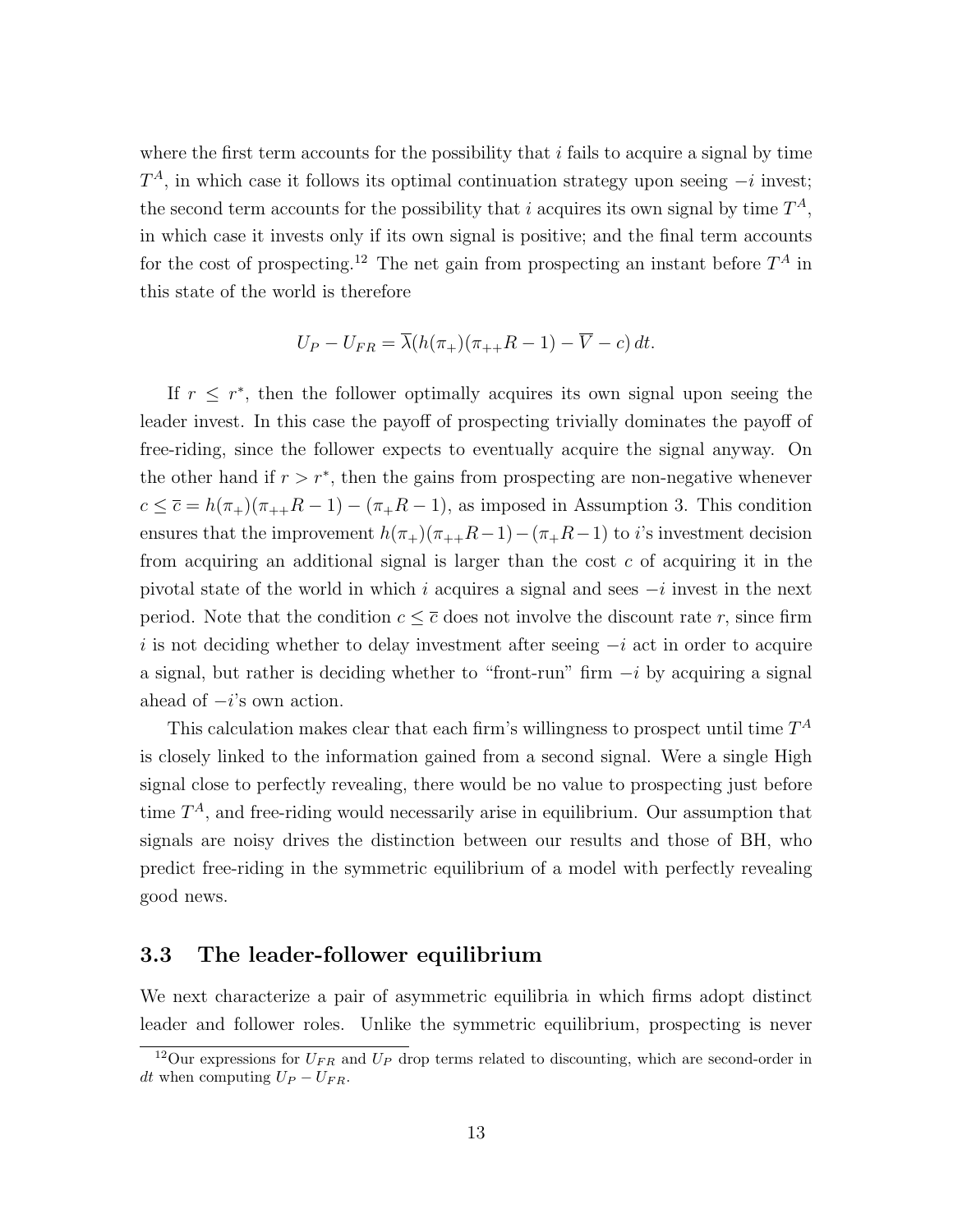abandoned entirely: with probability 1 at least one firm eventually acquires a signal about the project. However, they feature free-riding, investment delay, or both by the follower. Throughout this section, we describe the equilibrium in which firm 1 is the leader and firm 2 is the follower. By symmetry, another equilibrium exists with the roles of the firms reversed.

<span id="page-13-1"></span>**Proposition 2** (The leader-follower equilibrium). There exists an equilibrium in which, whenever no investment has occurred:

- If firm 1 has not obtained a signal, it prospects at rate  $\lambda_t^1 = \overline{\lambda}$ .
- If firm 1 has obtained a High signal, it invests immediately.

This equilibrium is characterized by time thresholds  $\overline{T}_F, T_F^* \in [0, \infty)$  such that, whenever no investment has occurred:

• If firm 2 has not obtained a signal, it prospects at rate

$$
\lambda_t^2 = \begin{cases} \overline{\lambda}, & t \le \overline{T}_F \\ 0, & t > \overline{T}_F \end{cases}
$$

• If firm 2 has obtained a High signal, it invests immediately if  $t \leq T_F^*$ , and waits to invest otherwise.

These time thresholds are uniquely determined and satisfy  $\min\{\overline{T}_F, T_F^*\} < T^A$ .

This equilibrium unfolds as follows. If either firm observes investment when not in possession of a signal, it follows the optimal continuation strategy characterized in Lemma [2.](#page-9-2) Prior to such an event, the leader prospects at rate  $\overline{\lambda}$  until it obtains a signal. If at any time the leader is in possession of a High signal (on or off the equilibrium path), it invests immediately. Meanwhile, the follower prospects only up until the threshold time  $\overline{T}_F < \infty$ . If at any time t the follower is in possession of a High signal (on or off the equilibrium path), it invests immediately if  $t < T_F^*$ , and otherwise it waits for action by the leader. The bound  $\min\{T_F, T_F^*\} < T^A$  implies that the follower becomes passive, i.e., ceases investing ahead of the leader on the equilibrium path, earlier than it would have in the symmetric equilibrium.<sup>[13](#page-13-0)</sup>

<span id="page-13-0"></span><sup>&</sup>lt;sup>13</sup>Note that when  $T_F^*$  >  $\overline{T}_F$ , firm 2 does not acquire a signal on the equilibrium path at times  $[\overline{T}_F, T_F^*]$  unless firm 1 invests. Nonetheless, the threshold time  $T_F^*$  is the unique continuation strategy consistent with the requirements of perfect Bayesian equilibrium in the off-path information sets in which firm 2 has acquired a signal.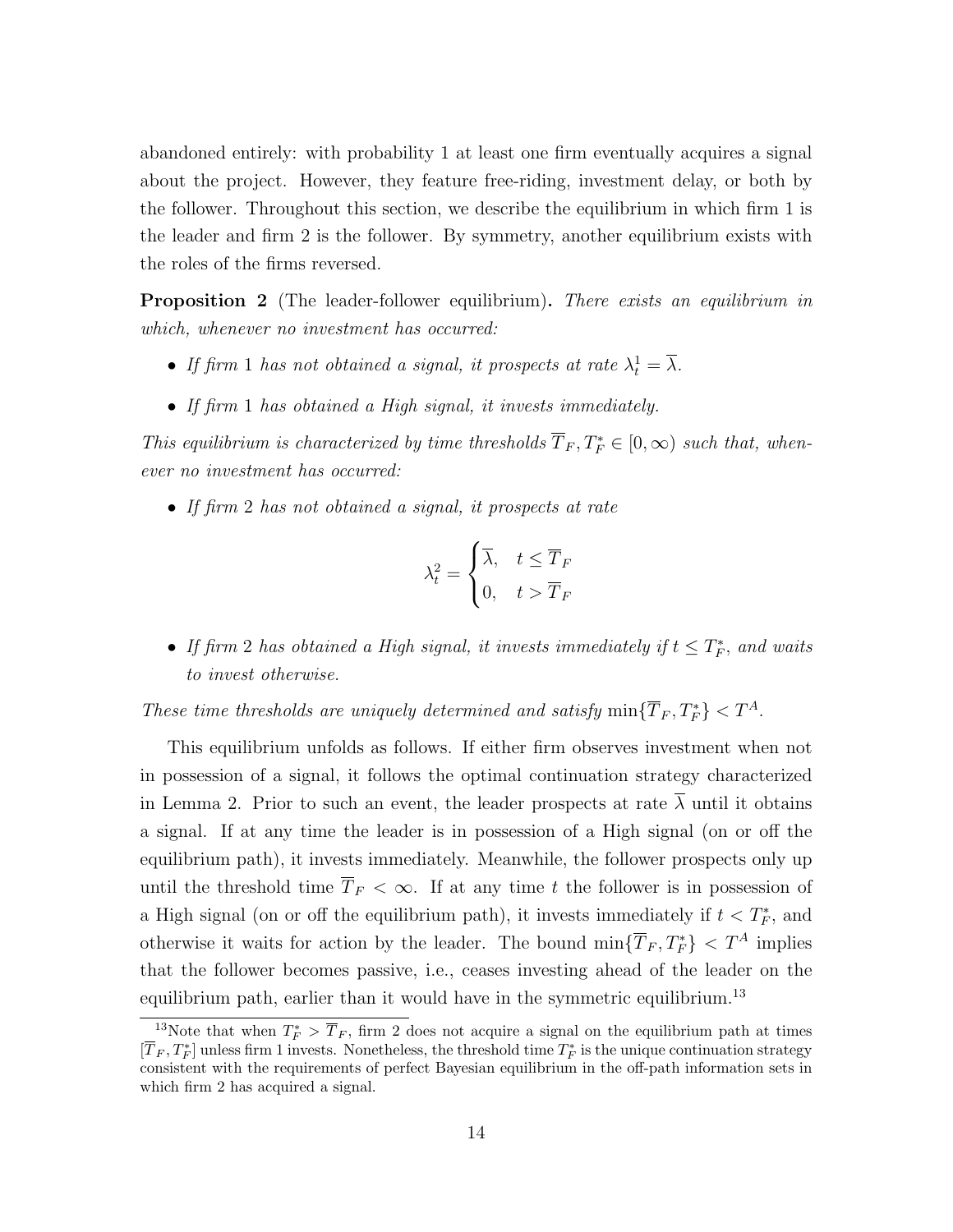Unlike the symmetric equilibrium of Proposition [1,](#page-10-1) the leader-follower equilibrium exhibits free-riding, investment delay, or a combination of the two. The following lemma characterizes when each arises as a function of the cost of prospecting.

<span id="page-14-1"></span>**Lemma 3** (Comparison of thresholds). There exist cost thresholds  $c^*$ ,  $c_*$  satisfying  $\overline{c} \geq c^* > c_* > 0$  such that:

- If  $c > c^*$ , then  $\overline{T}_F \leq T_F^*$ , while if  $c < c^*$ , then  $\overline{T}_F > T_F^*$ .
- If  $c > c_*$ , then  $\overline{T}_F < T^A$ , while if  $c < c_*$ , then  $\overline{T}_F > T^A$ .

Further, if r is sufficiently small, then  $\bar{c} > c^*$ .

This lemma establishes that equilibrium behavior moves through three distinct regimes as prospecting costs rise. When costs are below  $c_*,$  the follower delays investment but never free-rides; that is, it prospects at least until its beliefs fall below the autarky threshold. Meanwhile when costs are between  $c_*$  and  $c^*$ , the follower initially delays investment and eventually free-rides. Finally, when costs are above  $c^*$ , the follower free-rides but never delays investment.<sup>[14](#page-14-0)</sup> Thus as prospecting costs rise, the mix of free-riding and investment delay shifts toward the former and away from the latter.

The findings of Lemma [3](#page-14-1) are depicted graphically in Figure [1.](#page-15-0) This diagram describes the follower's equilibrium strategy as a function of time (on the horizontal axis) and the cost of prospecting (on the vertical axis). In region I, the follower prospects and invests immediately upon acquisition of a positive signal.<sup>[15](#page-14-2)</sup> In region II, the follower free-rides and does not obtain a signal on the equilibrium path. This region exists if costs are sufficiently high; in particular, above the cost threshold  $c_*$  defined by  $\overline{T}_F = T^{A,16}$  $\overline{T}_F = T^{A,16}$  $\overline{T}_F = T^{A,16}$  In regions III and IV, the follower prospects but delays investment if it obtains a positive signal. This region exists if costs are sufficiently low, i.e., below the cost threshold  $c^*$  defined by  $T_F^* = \overline{T}_F$ . In region IV, the follower's prospecting would be unprofitable in the autarky benchmark, a phenomenon we analyze further below. This region is present whenever costs are below  $c_*$ .

<span id="page-14-0"></span><sup>&</sup>lt;sup>14</sup>While the firm does eventually stop investing when in possession of a High signal, any such signal must have been acquired due to a deviation from its equilibrium strategy. We describe a firm's strategy as exhibiting delay only when waiting arises on-path, consistent with the convention used in the investment timing literature. (See, e.g., Chamley and Gale [\(1994\)](#page-21-3).)

<span id="page-14-2"></span><sup>&</sup>lt;sup>15</sup>This region need not exist for all model parameterizations. In particular,  $T_F^* = 0$  if r is sufficiently small.

<span id="page-14-3"></span><sup>&</sup>lt;sup>16</sup>This region also disappears if c is sufficiently large that  $T^A = 0$ . However, Assumption [4](#page-7-2) ensures that  $T^A > 0$  for all  $c \leq \overline{c}$ .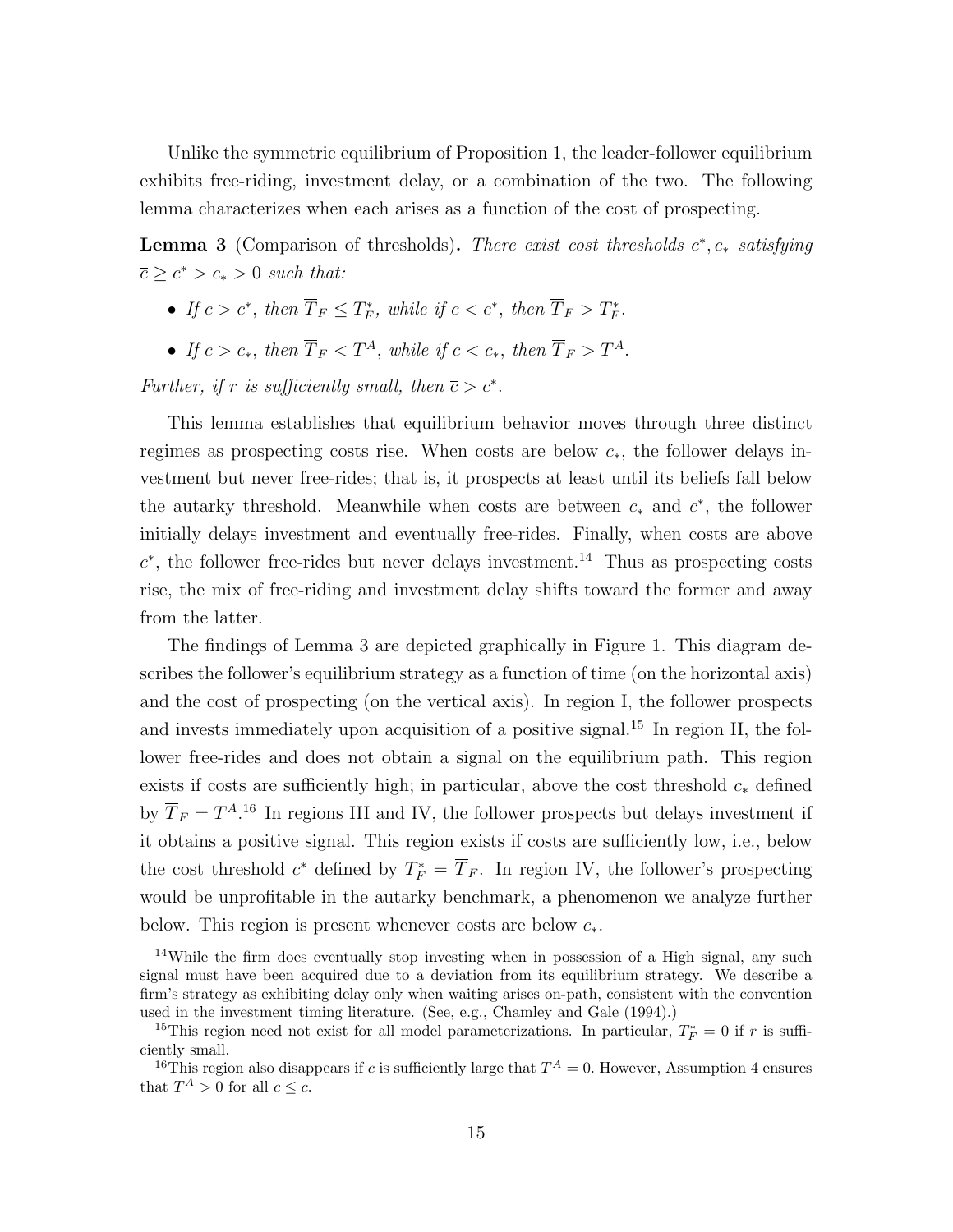

<span id="page-15-0"></span>Figure 1: The follower's strategy as a function of time (horizontal axis) and c (vertical axis). In region I it remains active. In region II it free-rides. In regions III and IV it prospects but delays investment. In region IV prospecting is unprofitable in the autarky benchmark.

In the remainder of this subsection, we provide some intuition for the structure of the leader-follower equilibrium. Each firm's behavior can be understood by comparing their incentives here and in the symmetric equilibrium. In the latter equilibrium, social learning stops at time  $T^A$  for each firm, providing incentives which are just strong enough to remain active up to this time. By contrast, in the current setting the leader remains active longer, weakening the follower's incentives to prospect and invest. Hence the follower must become passive prior to time  $T^A$ , as explained in more detail below. This change in behavior in turn reinforces the leader's desire to remain active, since it no longer learns enough from the follower's activities to push its beliefs below the autarky threshold. Hence the follower's behavior induces the leader to actively prospect and invest at all times.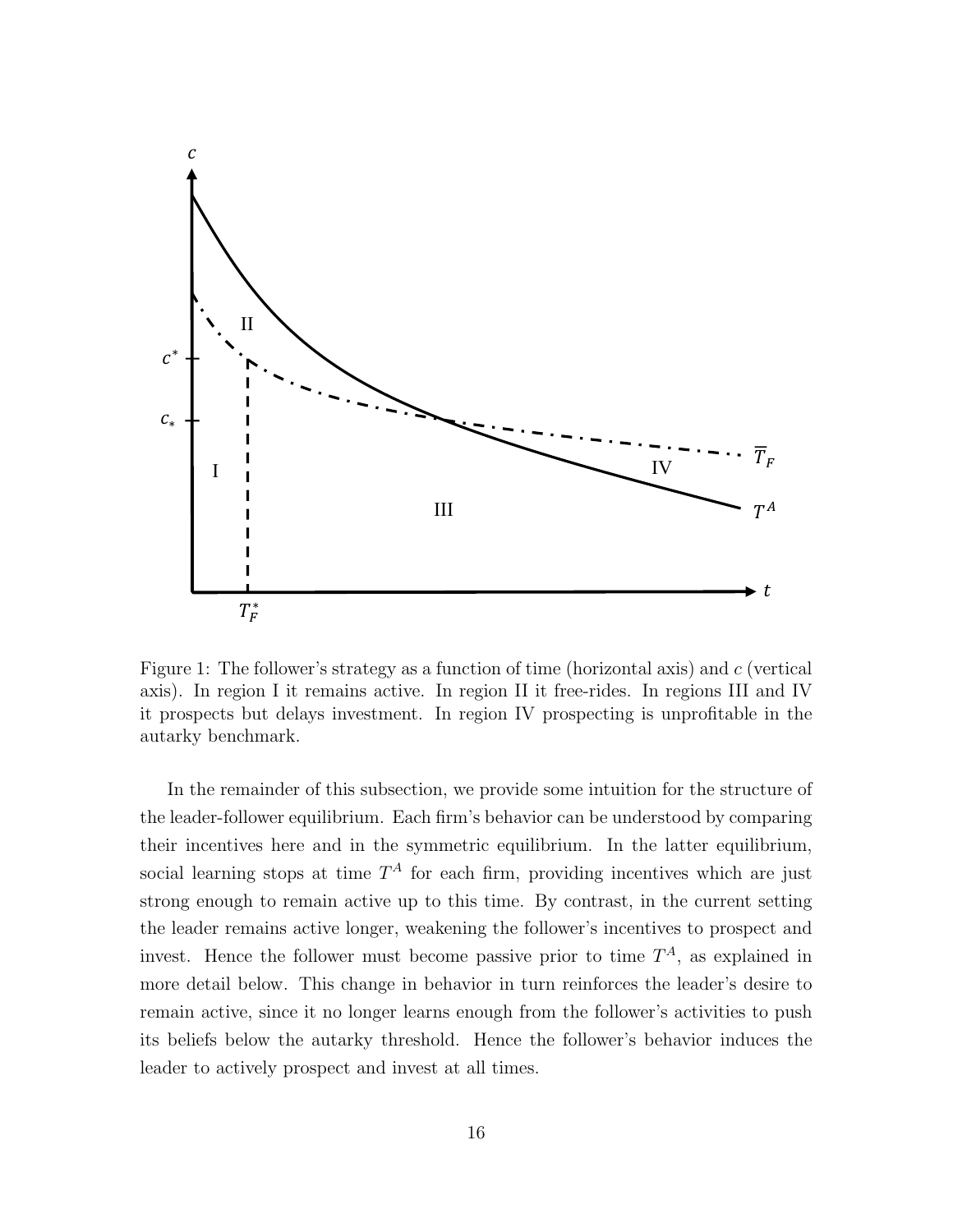Given the opportunity for social learning provided by the leader's continued activity after time  $T^A$ , at all times prior to  $T^A$  the follower's continuation value must be strictly positive. But since the return to actively prospecting and investing approaches zero for times close to  $T^A$ , it cannot be optimal for the follower to continue both of these activities until  $T^A$ . In other words, by time  $T^A$  at least one of A) the follower's value of actively prospecting, or B) his value of investing following acquisition of a signal, must fall below the option value of waiting to observe investment by the leader. The time at which event A occurs is precisely  $\overline{T}_F$ , while the time of event B is  $T_F^*$ .

It is not necessarily true that the value of prospecting is exhausted before the value of investing, because obtaining a signal preemptively eliminates the delay involved in obtaining a signal after seeing the leader invest. This "front-running" motive yields a non-zero benefit from obtaining a signal even after  $T_F^*$ . The comparison between  $T_F^*$  and  $\overline{T}_F$  hinges on the cost of prospecting. Intuitively, the follower's decision to delay investment is independent of c, since waiting to invest does not involve any expenditure of prospecting costs. By contrast, the more costly prospecting becomes, the sooner the follower prefers to free-ride. Hence for low c the follower begins delaying investment before it stops prospecting, while for high  $c$  the opposite is true. Strikingly, when  $c < c_*$  the follower prospects even after its beliefs fall below the autarky threshold. In this regime, the front-running motive boosts the value of acquiring a signal compared to a one-player environment, encouraging additional prospecting.

### <span id="page-16-0"></span>3.4 Characterization of the equilibrium set

So far we have demonstrated the existence of three equilibria: a symmetric equilibrium and two leader-follower equilibria (which are identical up to permutation of firms). We now establish that these equilibria constitute the entire equilibrium set.<sup>[17](#page-16-1)</sup>

<span id="page-16-2"></span>**Proposition 3.** There exist no equilibria, in pure or mixed strategies, beyond those characterized in Propositions [1](#page-10-1) and [2.](#page-13-1)

The bulk of the proof involves showing that, up to some technicalities, all equilibria must be in strategies analogous to those arising in Propositions [1](#page-10-1) and [2:](#page-13-1) each firm

<span id="page-16-1"></span><sup>&</sup>lt;sup>17</sup>More precisely, the proposition establishes essential uniqueness, up to the usual continuous-time degeneracies on sets of times and states of measure zero.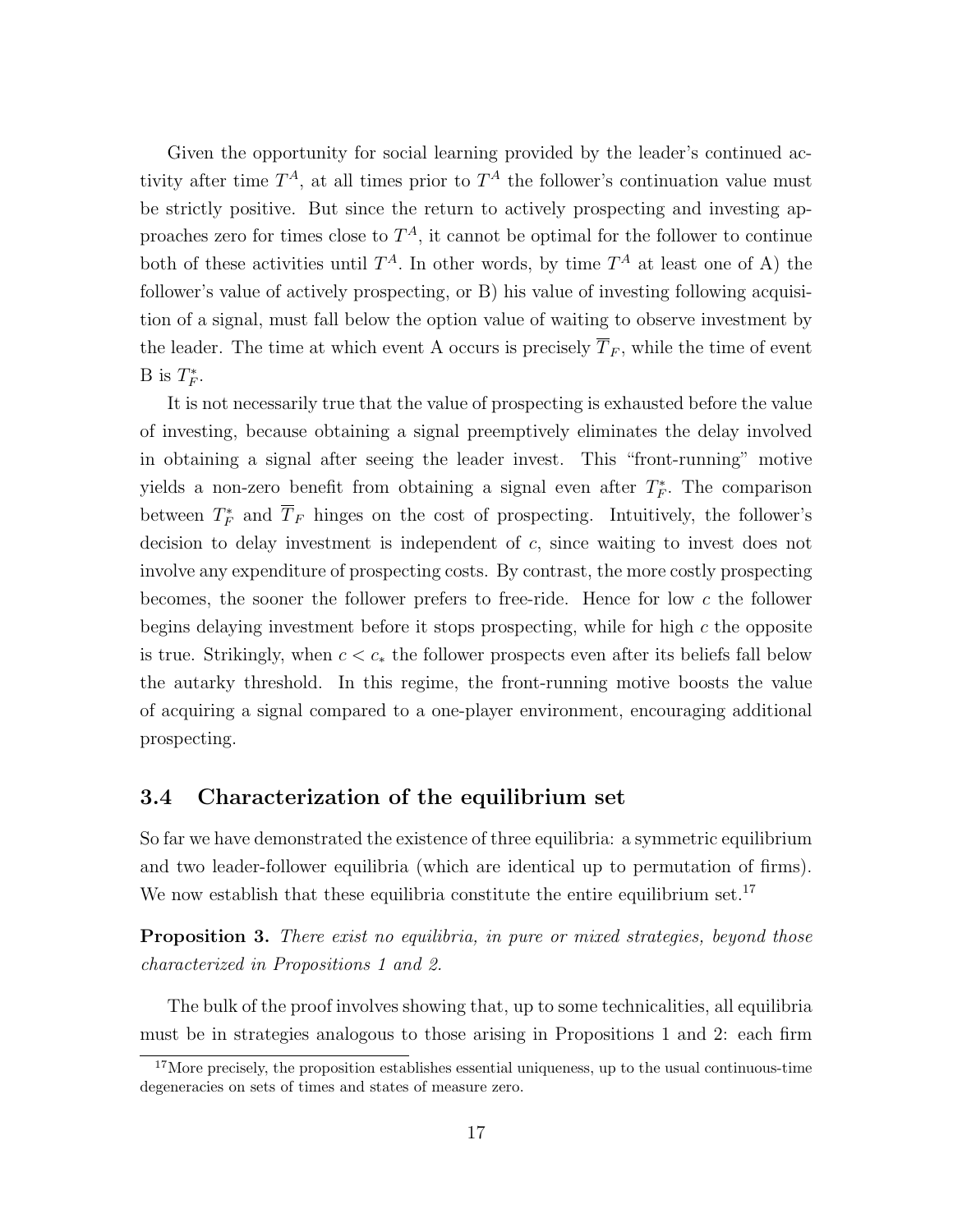$i \in \{1,2\}$  prospects at rate  $\overline{\lambda}$  up to some threshold time  $\overline{T}_i$  and then stops prospecting afterward; and similarly, if it has received a High signal, it invests immediately up to a threshold time  $T_i^*$  and then waits to invest afterward. We call strategies of this form threshold strategies.

The optimality of a threshold investing rule relies on an argument ruling out waiting for a (possibly random) period and then investing. Such a strategy would merely delay investment without conditioning it on the arrival of information in any useful way. Therefore once it becomes optimal to wait at all, any optimal strategy must involve waiting until the other firm has invested. The optimality of a threshold prospecting rule is more technical, and requires studying the dynamics of the HJB equation. Essentially, the proof establishes that the moment free-riding becomes even weakly optimal, a firm's value function must evolve in such a way that free-riding remains strictly optimal forever afterward. As suggested by the discussion following Proposition [1,](#page-10-1) the cost bound  $c \leq \overline{c}$  plays a key role in this argument.

Within the class of equilibria in threshold strategies, the equilibrium set can be narrowed down by a straightforward classification argument. The symmetric equilibrium can be characterized as the unique equilibrium in which both firms stop investing on-path at the same time. Within this class, the only way that both firms can become passive at the same time in equilibrium is if both firms' beliefs reach  $\pi_A$  at this time. For if some firm's terminal beliefs were any higher, that firm would prefer to continue prospecting and investing afterward, and if its beliefs were any lower, it would prefer to become passive sooner. Backward induction then pins down the symmetric equilibrium as the unique behavior consistent with this outcome.

The leader-follower equilibrium can be characterized as the unique equilibrium in the remaining case that some firm  $i$  remains active, that is, invests along the equilibrium path, longer than the other. Let  $\widehat{T}_{-i}$  be the time at which firm  $-i$ becomes passive, and call firm  $-i$  the follower. In this case firm i, the leader, is effectively in autarky after time  $\hat{T}_{-i}$  and prospects and invests immediately at all future times. To sustain an equilibrium, it must then be a best response to the leader's continuation strategy for the follower to stop investing on-path at time  $T_{-i}$ . This optimality condition uniquely pins down  $T_{-i}$ , which may be the time at which the follower either stops prospecting or stops investing, depending on model parameters. Once this time is pinned down, it can be shown that the leader's unique best response is to remain active prior to time  $T_{-i}$ , which uniquely determines the remainder of the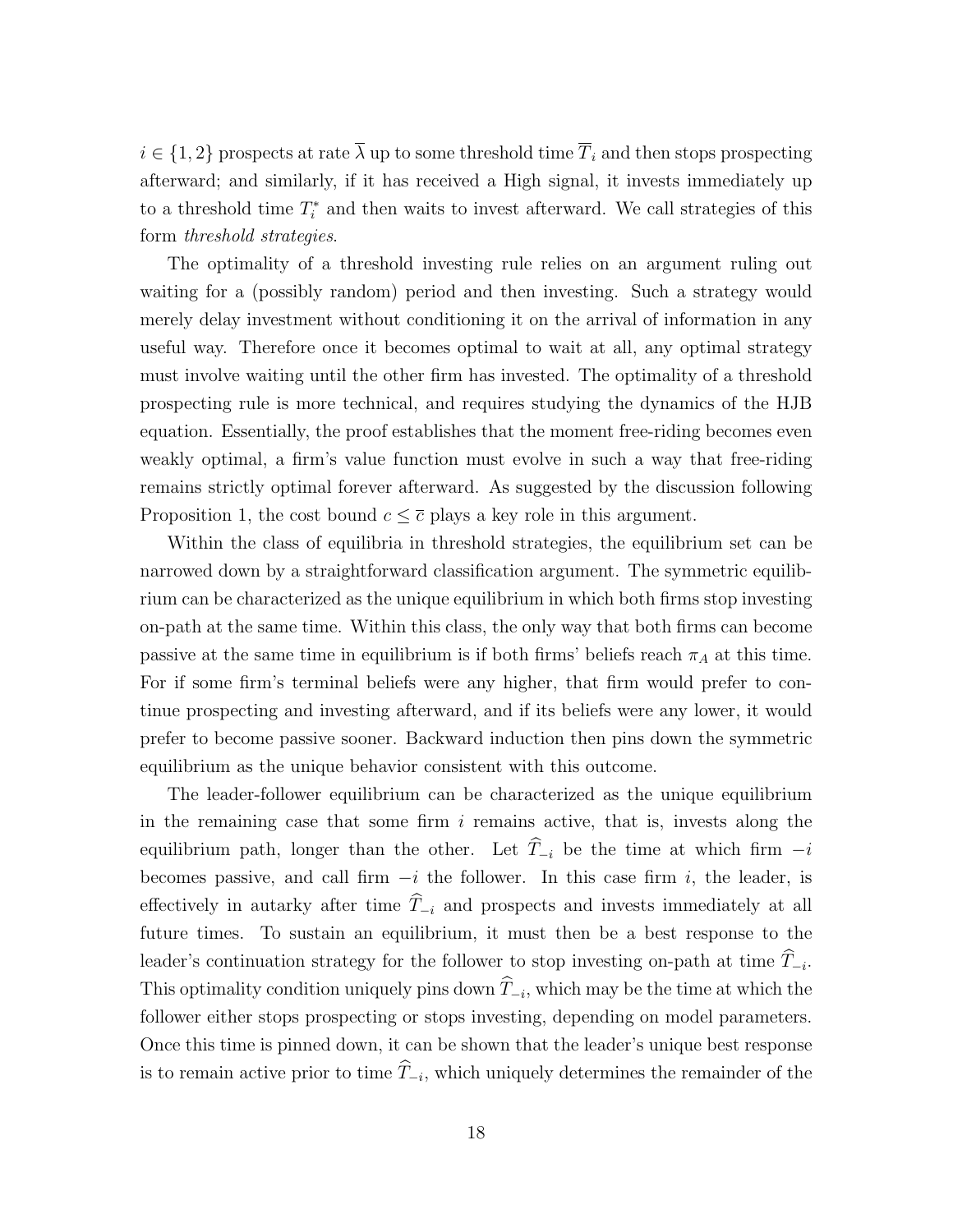equilibrium.

### <span id="page-18-0"></span>4 Comparing equilibrium payoffs

We have seen that our model has exactly two distinct equilibrium structures. In this section we compare individual and aggregate payoffs across equilibria.

Let  $V^S$  be the expected payoff of each firm in the symmetric equilibrium, and let  $V^L$  and  $V^F$  be the expected payoffs to the leader and follower, respectively, in the leader-follower equilibrium. Aggregate payoffs in the symmetric equilibrium are then  $2V^S$ , while in the leader-follower equilibrium they are  $V^L + V^F$ . The following proposition examines how both individual and aggregate payoffs compare across the two equilibria.

<span id="page-18-1"></span>**Proposition 4.**  $V^F > V^S \geq V^L$ . If r is sufficiently small, then  $V^L + V^F > 2V^S$ . There exists a  $\underline{c} < \overline{c}$  (independent of r) such that if  $c > \underline{c}$ , then  $2V^S > V^L + V^F$  for r sufficiently large.

The first result of the proposition is that the symmetric equilibrium generates lower payoffs for each firm than the follower's payoff, but (weakly) higher payoffs than the leader's payoff. Intuitively, the leader-follower equilibrium generates more information from the leader but less from the follower than each firm would produce in the symmetric equilibrium, and this change in social learning is reflected in the remaining firm's payoff.

Interestingly, the leader is not necessarily strictly worse off than it would be in the symmetric equilibrium. This is because when the discount rate is low, each firm acquires its own signal before investing, even after seeing the other firm invest. (See Lemma [2.](#page-9-2)) In addition, in the symmetric equilibrium neither firm waits for the other to invest once they are in possession of a High signal. Social learning therefore turns out not to be pivotal for investment in the symmetric equilibrium at low discount rates, and so the additional information generated does not raise payoffs.

This second result of the proposition is that when firms are patient, the leaderfollower equilibrium yields higher total firm profits than the symmetric one, while when firms are impatient (and costs aren't too low) the symmetric equilibrium is superior. If the discount rate is low enough that  $V^L = V^S$ , this result is an immediate consequence of the individual payoff ranking. However, if  $V^L < V^S$ , comparing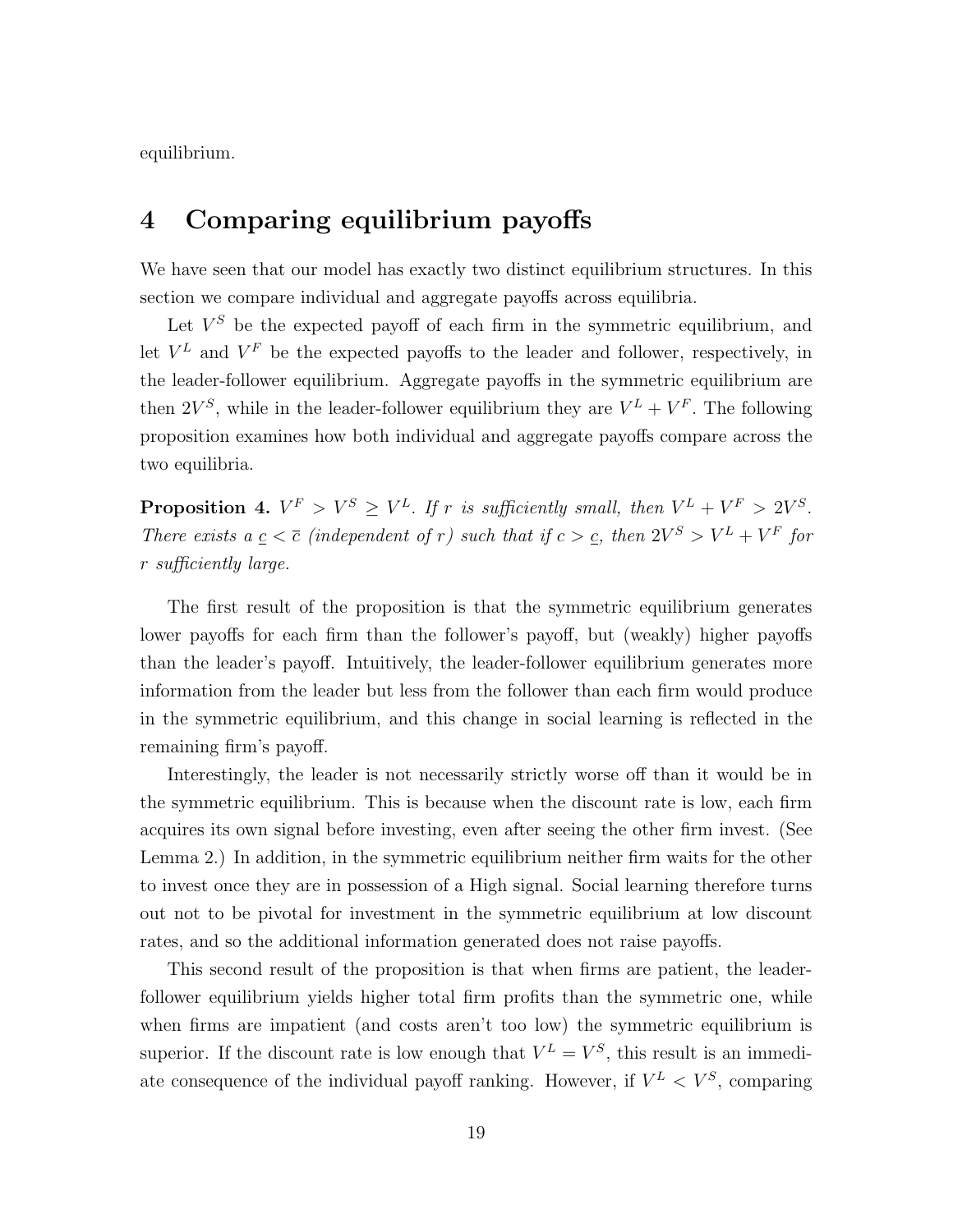aggregate payoffs requires a balancing of higher payoffs generated by the symmetric equilibrium early on, against higher payoffs generated by the leader-follower equilibrium later. Consequently, the comparison between the two equilibria turns on the discount rate.

More precisely, in the symmetric equilibrium both firms contribute to social learning by actively prospecting and investing until the time  $T^A$ . By contrast, in the leader-follower equilibrium the leader remains active forever, while the follower remains active only up to some time  $\widehat{T}_F < T^A$ . Comparing welfare therefore amounts to comparing aggregate social learning in each equilibrium, taking into account time discounting.

In the symmetric equilibrium, more social learning occurs during the time interval  $[\hat{T}_F, T^A]$  than in the leader-follower equilibrium, while the latter equilibrium features more social learning during the time interval  $[T^A,\infty)$ . When firms are patient, the long duration of social learning in the leader-follower equilibrium is the most important factor determining welfare, and so aggregate payoffs are higher in this equilibrium. By contrast, when firms are impatient, the additional social learning generated early on in the symmetric equilibrium becomes important.

The subtlety in this argument is that  $\hat{T}_F$  approaches  $T^A$  as the discount rate goes to zero, requiring a careful calculation of total gains in the limit as  $r \to 0$ . It turns out that, under an appropriate normalization, the limiting gains from additional social learning early in the symmetric equilibrium are strictly positive and increasing in c. Thus when r is small and c is sufficiently large, these normalized gains outweigh the normalized losses from reduced social learning later on, yielding higher aggregate payoffs than in the leader-follower equilibrium.[18](#page-19-0)

The ambiguity of this payoff comparison stands in contrast to the findings of previous work on investment timing and collective experimentation. A classic example in the investment timing literature is Gul and Lundholm [\(1995\)](#page-22-10), who find that asymmetric equilibria eliminate the war of attrition inherent in symmetric play and reveal private information more quickly, improving aggregate welfare. By contrast, since information acquisition is endogenous in our model, asymmetric play generates an additional profit loss by reducing the incentives for the second mover to produce and reveal information. The relative performance of symmetric and asymmetric play

<span id="page-19-0"></span><sup>&</sup>lt;sup>18</sup>The cost bound  $\underline{c}$  need not be very stringent. In particular, it can be shown that  $\underline{c} < 0$  when positive and negative signals are both sufficiently informative.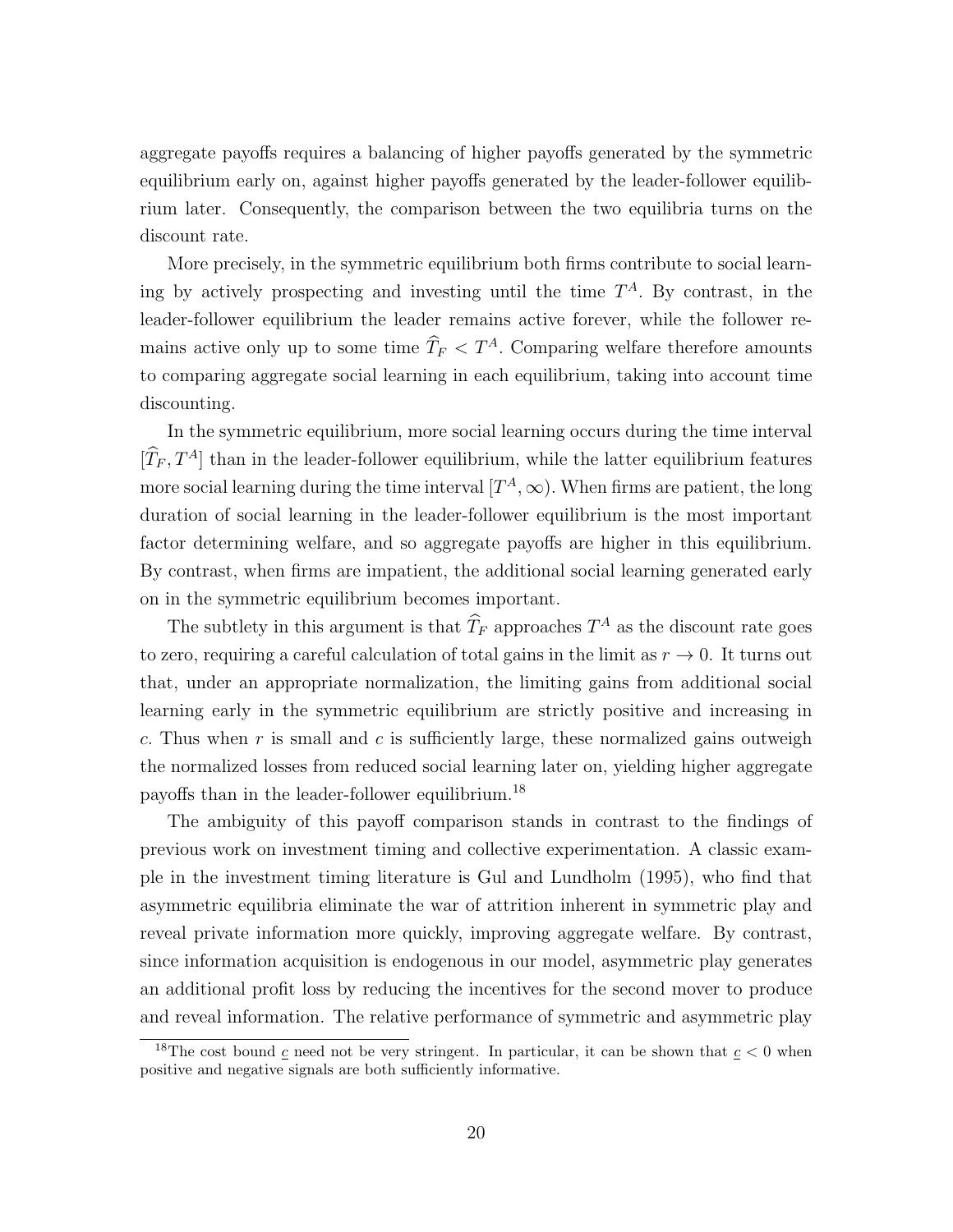then becomes a horse race between the war of attrition effect of the symmetric equilibrium, and the free-riding of the asymmetric equilibrium. This finding demonstrates the importance of modeling incentives for information acquisition alongside investment timing when both effects are present in applications.

Meanwhile in the collective experimentation literature, BH finds that asymmetric play increases aggregate payoffs versus symmetric play. Specifically, in the 2-player version of their model, they characterize a continuum of asymmetric equilibria indexed by the time at which the follower stops free-riding and begins exerting effort. They show that aggregate payoffs are increasing in the amount of time the follower spends free-riding. Key to their result is the fact that the more players are actively exerting effort, the less total effort is exerted. By contrast, in our setting asymmetric play has an ambiguous effect on total effort: effort early on is lower than in the symmetric equilibrium while effort at later times is higher. Our contrasting welfare results are therefore driven by important differences in behavior across the two models in both symmetric and asymmetric equilibria.

### <span id="page-20-0"></span>5 Conclusion

We study a model of strategic investment timing with endogenous information acquisition, with the aim of understanding the interplay of incentives for free-riding and investment delay. We find that the extent and mix of free-riding and investment delay varies across equilibria as well as with the cost of acquiring information. We further find that the equilibrium which maximizes aggregate payoffs varies with model parameters, in particular the discount rate. These results are all closely linked to our central assumption that positive signals are imperfectly informative, revealing new economic forces that are absent in models of strategic experimentation with observable or perfectly revealing signals.

One limitation of our current analysis is its focus on a two-player setting. Extending our work to accommodate many players would bring it closer to applications, as well as permit a richer study of the possibilities of asymmetric play. In particular, with many players there might exist additional asymmetric equilibria featuring multiple active players. Comparing aggregate payoffs across different asymmetric configurations could reveal novel tradeoffs that further illuminate when and how asymmetric play boosts payoffs.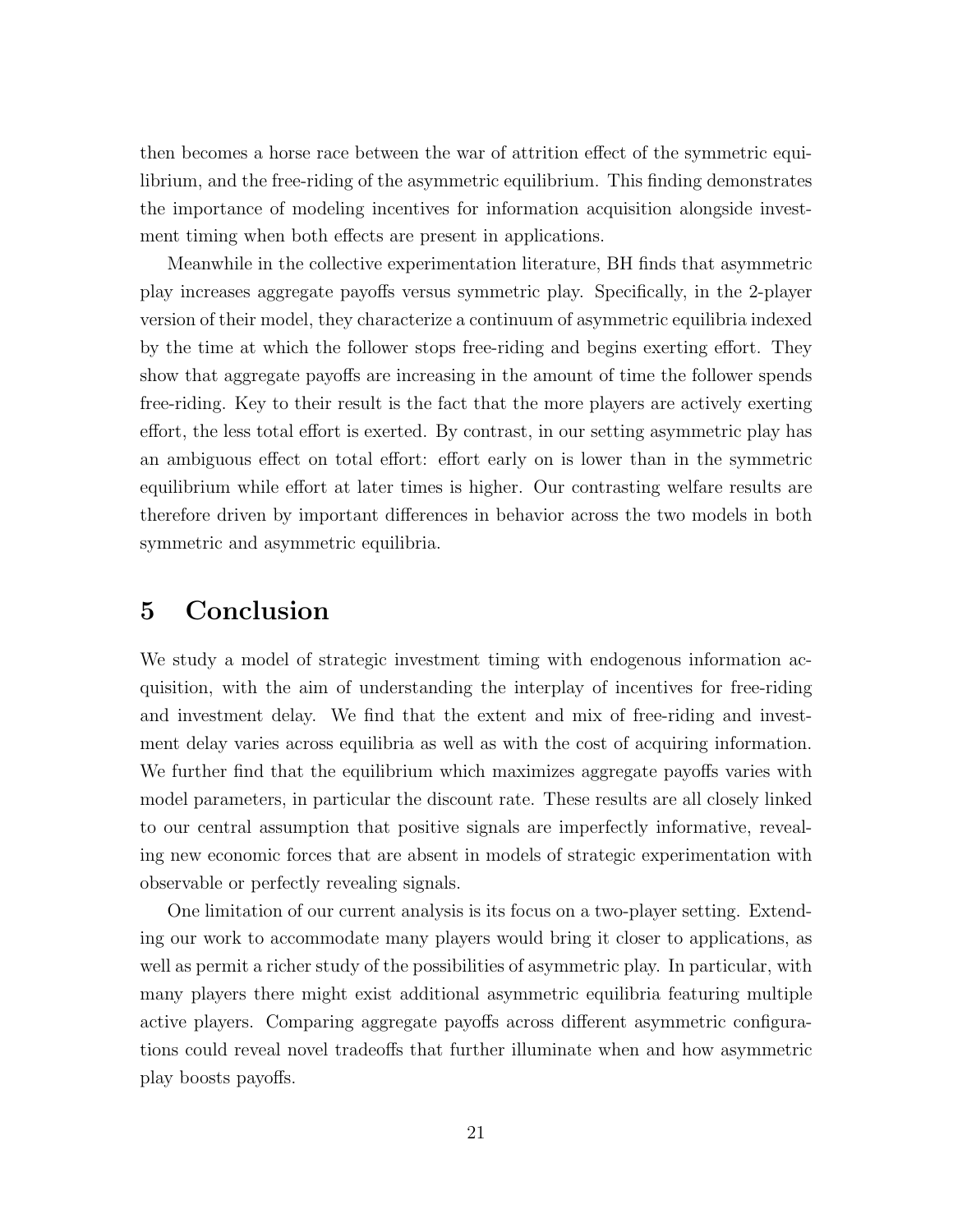Our analysis also restricts attention to environments in which investment represents a pure information externality. In some applications, investment may additionally generate payoff externalities. For instance, early-stage startups may exhibit increasing returns to scale and generate higher profits, or a greater probability of success, when they are better-funded. In that case, investment by one firm would raise the return on investment by another, strengthening incentives for strategic delay. Extending our model to incorporate increasing returns to scale would enhance its realism in such applications and allow informational and payoff externalities to be compared as sources of strategic delay.

## References

- <span id="page-21-5"></span>Aghamolla, Cyrus and Tadashi Hashimoto (2020). "Information Arrival, Delay, and Clustering in Financial Markets with Dynamic Freeriding". Journal of Financial Economics, Forthcoming.
- <span id="page-21-9"></span>Akcigit, Ufuk and Qingmin Liu (2016). "The Role of Information in Innovation and Competition". Journal of the European Economic Association 14.2, pp. 828–870.
- <span id="page-21-7"></span>Ali, S Nageeb (2018). "Herding with costly information". *Journal of Economic Theory* 175, pp. 713–729.
- <span id="page-21-2"></span>Bolton, Patrick and Christopher Harris (1999). "Strategic Experimentation". Econometrica 67.2, pp. 349–374.
- <span id="page-21-0"></span>Bonatti, Alessandro and Johannes Hörner (2011). "Collaborating". American Economic Review 101.2, pp. 632–63.
- <span id="page-21-1"></span>Bonatti, Alessandro and Johannes Hörner (2017). "Career concerns with exponential learning". Theoretical Economics 12.1, pp. 425–475.
- <span id="page-21-8"></span>Campbell, Arthur, Florian Ederer, and Johannes Spinnewijn (2014). "Delay and Deadlines: Freeriding and Information Revelation in Partnerships". American Economic Journal: Microeconomics 6.2, pp. 163–204.
- <span id="page-21-3"></span>Chamley, Christophe and Douglas Gale (1994). "Information Revelation and Strategic Delay in a Model of Investment". Econometrica 62.5, pp. 1065–1085.
- <span id="page-21-4"></span>Chari, V.V. and Patrick J. Kehoe (2004). "Financial crises as herds: overturning the critiques". Journal of Economic Theory 119.1, pp. 128–150.
- <span id="page-21-6"></span>Décamps, Jean-Paul and Thomas Mariotti (2004). "Investment timing and learning externalities". Journal of Economic Theory 118, pp. 80–102.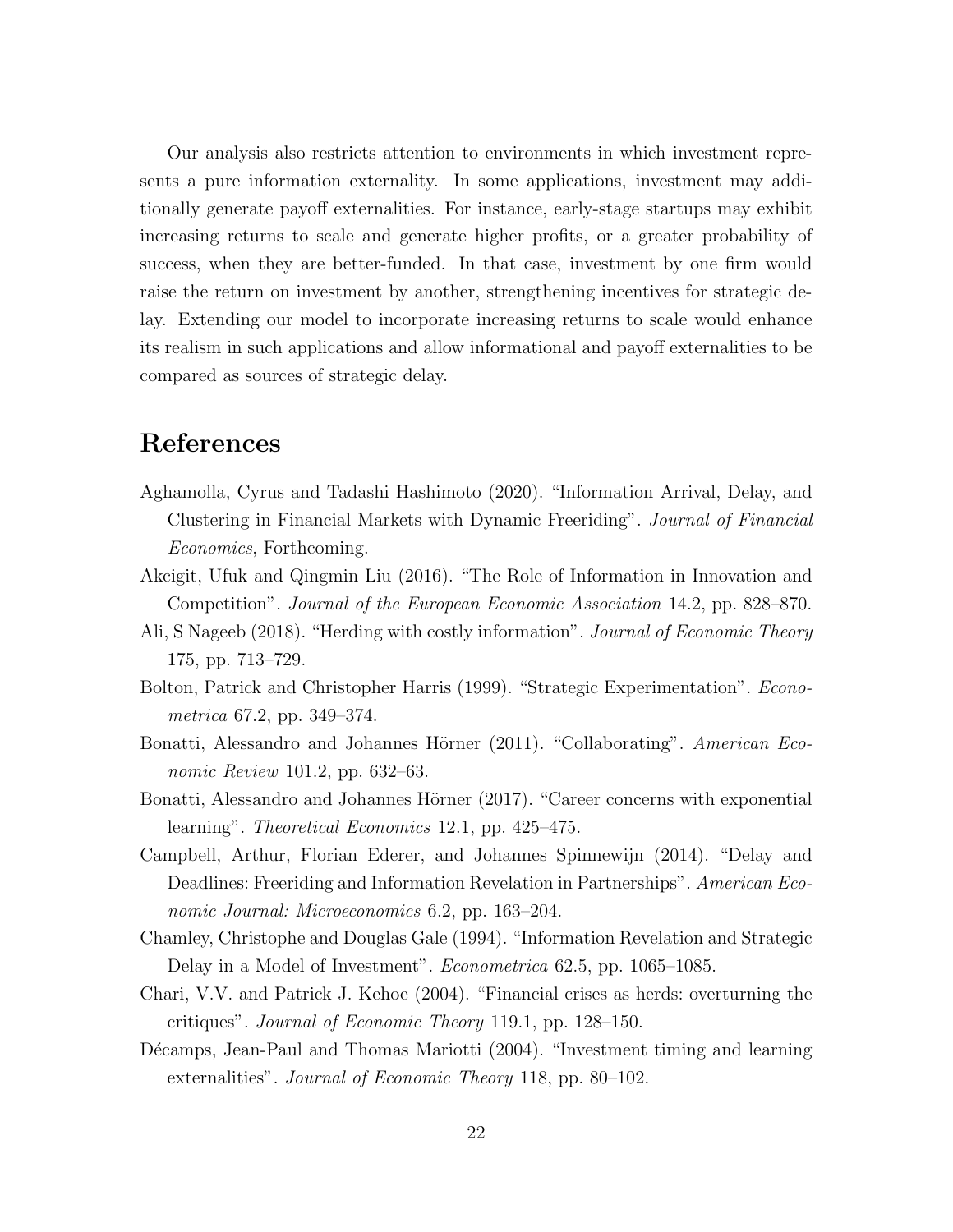- <span id="page-22-6"></span>Dong, Miaomiao (2018). "Strategic Experimentation with Asymmetric Information". Working paper.
- <span id="page-22-12"></span>Fajgelbaum, Pablo D, Edouard Schaal, and Mathieu Taschereau-Dumouchel (2017). "Uncertainty Traps". The Quarterly Journal of Economics 132.4, pp. 1641–1692.
- <span id="page-22-13"></span>Frick, Mira and Yuhta Ishii (2020). "Innovation Adoption by Forward-Looking Social Learners". Working paper.
- <span id="page-22-2"></span>Graham, Paul (2013). *Investor Herd Dynamics*. URL: http://paulgraham.com/ [herd.html](http://paulgraham.com/herd.html) (visited on  $08/16/2019$ ).
- <span id="page-22-10"></span>Gul, Faruk and Russell Lundholm (1995). "Endogenous Timing and the Clustering of Agents' Decisions". Journal of Political Economy 103.5, pp. 1039–1066.
- <span id="page-22-9"></span>Guo, Yingni and Anne-Katrin Roesler (2018). "Private Learning and Exit Decisions in Collaboration". Working paper.
- <span id="page-22-8"></span>Heidhues, Paul, Sven Rady, and Philipp Strack (2015). "Strategic experimentation with private payoffs". *Journal of Economic Theory* 159, pp. 531–551.
- <span id="page-22-0"></span>Hendricks, Kenneth and Dan Kovenock (1989). "Asymmetric Information, Information Externalities, and Efficiency: The Case of Oil Exploration". RAND Journal of Economics 20.2, pp. 164–182.
- <span id="page-22-1"></span>Hendricks, Kenneth and Robert H. Porter (1996). "The Timing and Incidence of Exploratory Drilling on Offshore Wildcat Tracts". American Economic Review 86.3, pp. 388–407.
- <span id="page-22-7"></span>Hörner, Johannes and Andrzej Skrzypacz (2017). "Learning, Experimentation and Information Design". In: Advances in Economics and Econometrics: Volume 1: Eleventh World Congress. Ed. by Bo Honoré, Ariel Pakes, Monika Piazzesi, and Larry Samuelson. Cambridge University Press, pp. 63–98.
- <span id="page-22-4"></span>Keller, Godfrey and Sven Rady (2010). "Strategic experimentation with Poisson bandits". Theoretical Economics 5.2, pp. 275–311.
- <span id="page-22-5"></span>Keller, Godfrey and Sven Rady (2015). "Breakdowns". Theoretical Economics 10.1, pp. 175–202.
- <span id="page-22-3"></span>Keller, Godfrey, Sven Rady, and Martin Cripps (2005). "Strategic experimentation with exponential bandits". *Econometrica* 73.1, pp. 39–68.
- <span id="page-22-14"></span>Klein, Nicolas and Peter Wagner (2019). "Strategic investment and learning with private information". Working paper.
- <span id="page-22-11"></span>Murto, Pauli and Juuso Välimäki (2011). "Learning and information aggregation in an exit game". The Review of Economic Studies 78.4, pp. 1426–1461.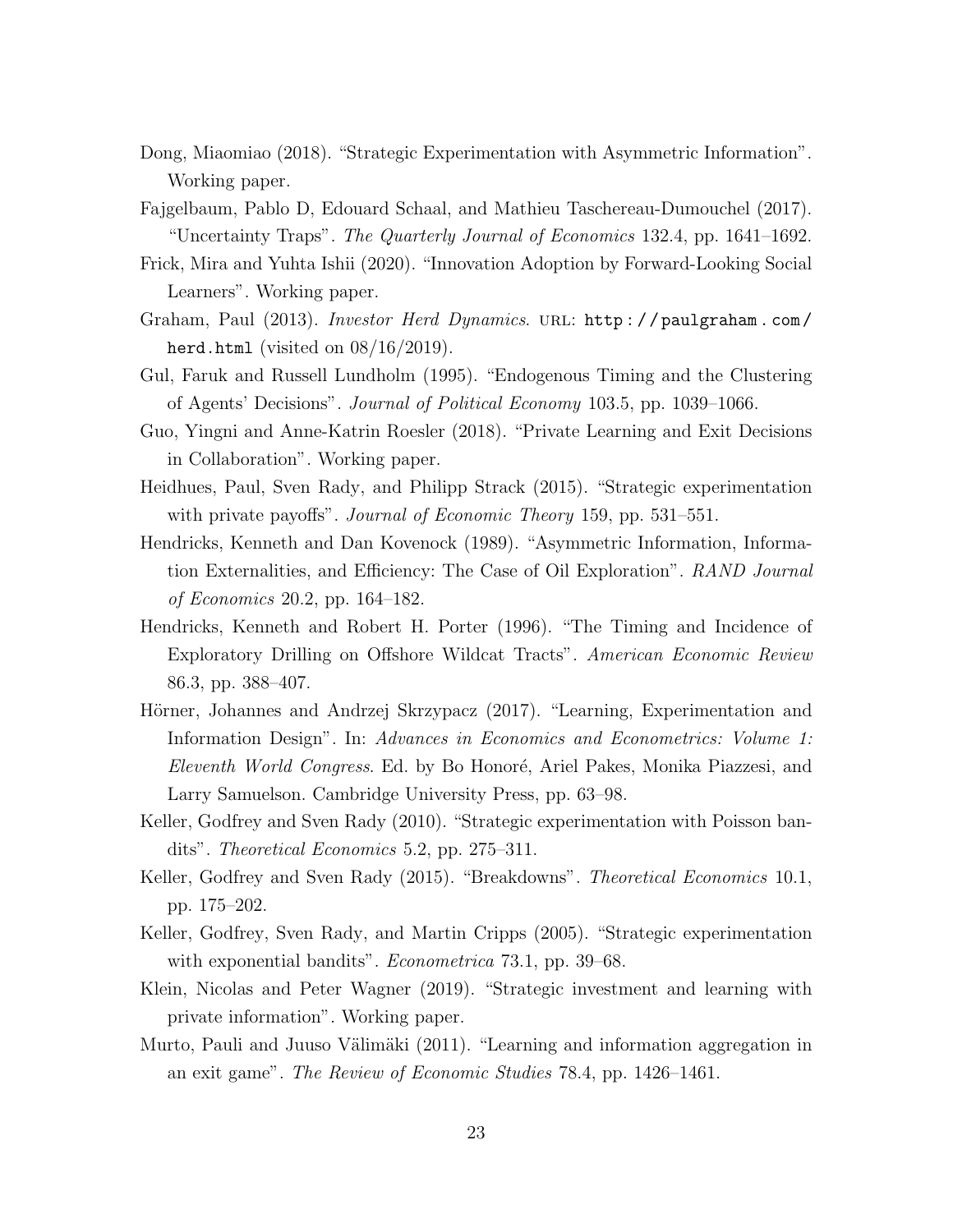- <span id="page-23-1"></span>Murto, Pauli and Juuso Välimäki (2013). "Delay and information aggregation in stopping games with private information". Journal of Economic Theory 148.6, pp. 2404–2435.
- <span id="page-23-0"></span>Rosenberg, Dinah, Eilon Solan, and Nicolas Vieille (2007). "Social Learning in One-Arm Bandit Problems". Econometrica 75.6, pp. 1591–1611.

# Appendices

### <span id="page-23-2"></span>A Regular strategies

In this appendix we establish that in any perfect Bayesian equilibrium, lack of investment is (weakly) bad news about the state, while investment indicates that the other firm has received a High signal.

**Definition A.1.** A firm's strategy is regular if:

- Investment never occurs after receipt of a Low signal,
- Investment without a signal occurs only in histories in which the other firm has invested.

The following lemma establishes that all firms choose regular strategies in equilibrium. We shall invoke this fact repeatedly in what follows to focus our analysis on a firm's best response to play of a regular strategy by his rival.

**Lemma A.1.** In any equilibrium, each firm's strategy is regular.

Proof. Fix an equilibrium. First consider a firm who has obtained a Low signal. Then regardless of his beliefs about the content of any signal obtained by the other firm, his posterior belief that the state is Good cannot be higher than  $\pi_{+-}$ . As  $\pi_{+-}R-1 < 0$ by assumption, investment in such a history is unprofitable. Thus in any equilibrium, no firm invests in such a history.

Now consider a firm i who has obtained no signal by time t. If i believes that  $-i$ , when following its equilibrium strategy, would have invested with probability strictly less than 1 by time t, then this history is on-path. Firm  $i$  may then use Bayes' rule to update its beliefs about firm  $-i$ 's signal, and as  $-i$  does not invest when in receipt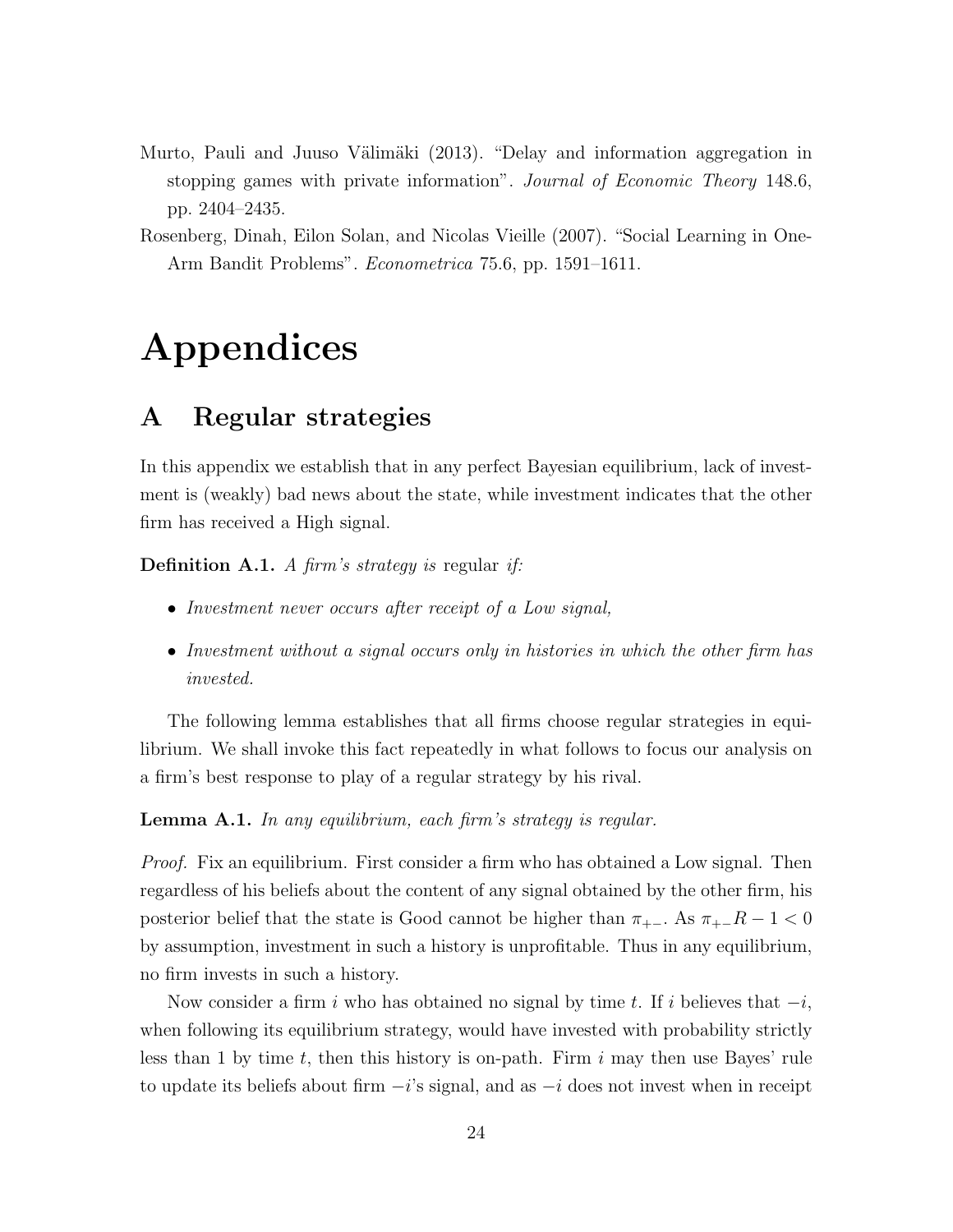of a Low signal, lack of investment by time t is weakly negative news about  $S_{-i}$  and therefore about  $\theta$ . Thus firm i's posterior beliefs that  $\theta = G$  are no higher than  $\pi_0$ , and investment in such a history is unprofitable. Thus in any equilibrium, no firm invests in such a history.

The remaining possibility is that firm  $i$  has obtained no signal and is in a history at which firm  $-i$ 's strategy called for investment with probability 1 prior to time t. Such histories are off-path, and firm i is then free to choose its beliefs about  $S_{-i}$ arbitrarily. To complete the proof, we argue that such off-path histories cannot arise in any equilibrium. Let  $\rho^{i}(t)$  be the cumulative time-t probability that each firm, under its equilibrium strategy, invests prior to time  $t$  absent observing investment by its rival. Each  $\rho^i$  is weakly increasing and left-continuous. Off-path histories correspond to  $\rho^{i}(t) = 1$ .

Let  $t^* \equiv \inf\{t : \max\{\rho^1(t), \rho^2(t)\} = 1\}$ , and suppose by way of contradiction that  $t^* < \infty$ . Prior to time  $t^*$ , histories are on-path, and so no firm invests when in possession of no or a Low signal. As a result, it must be that  $\rho^{i}(t) \leq (1 \exp(-\lambda t)h(\pi_0)$  for each  $t < t^*$  and firm i, since each firm's prospecting rate is bounded above by  $\overline{\lambda}$ . Thus by left-continuity,  $\rho^1(t^*)$ ,  $\rho^2(t^*)$  < 1. Then also at time  $t^*$ , histories involving lack of investment are on-path for both firms, meaning no firm invests when in possession of a Low signal. But also by definition there exists a firm  $i$  for which  $\rho^{i}(t) = 1$  for arbitrarily small  $t > t^*$ , meaning that firm i must invest with strictly positive probability when in possession of no signal at time  $t^*$ . This is a contradiction, and so  $t^* = \infty$ , meaning all histories are on-path.  $\Box$ 

### B Belief updating identities

In this appendix we derive several useful identities involving posterior beliefs about the state in the event no investment by the other firm has been observed.

Fix a firm i and a strategy for firm  $-i$  which is regular (as defined in Appendix [A\)](#page-23-2) with non-random prospecting and a threshold investment policy. We will let  $\mu^{i}(t)$ denote firm  $i$ 's time-t belief that the state is Good, supposing it has obtained no signal and observed no investment. And we will let  $\nu^{i}(t)$  denote firm i's time-t belief that firm  $-i$  has not yet obtained a signal, given that it has not yet invested.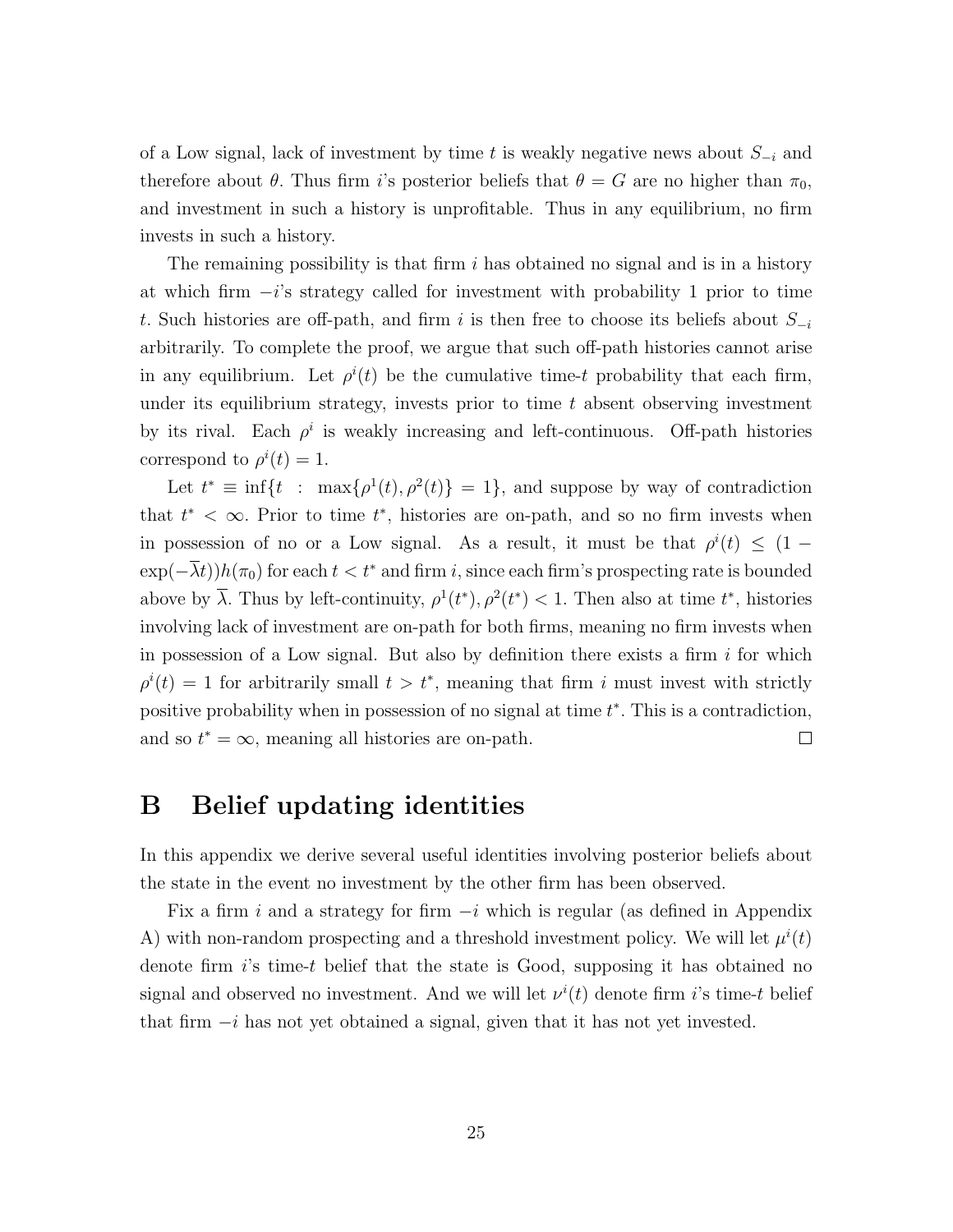<span id="page-25-0"></span>**Lemma B.1.**  $\mu^{i}(t)$  is absolutely continuous, and

$$
\dot{\mu}^i(t) = -\mathbf{1}\{t < T^*_{-i}\} \nu^i(t) \lambda^{-i}(t) h(\pi_0)(\pi_+ - \mu^i(t))
$$

almost everywhere.

*Proof.* For all times  $t > T_{-i}^*$ , firm i is in autarky with fixed beliefs, in which case  $\mu^i(t)$ is trivially absolutely continuous and satisfies the stated identity. So consider times  $t \leq T_{-i}^*$ . Then firm  $-i$  invests at variable Poisson rate  $\nu^{i}(t)\lambda^{-i}(t)h(\pi_0)$ , and arrival of investment causes beliefs to jump from  $\mu^{i}(t)$  to  $\pi_{+}$ . It follows that  $\mu^{i}(t)$  is absolutely continuous and satisfies the Bayes' rule condition that the average rate of change of beliefs must be zero:

$$
\nu^{i}(t)\lambda^{-i}(t)h(\pi_{0})(\pi_{+}-\mu^{i}(t))+\dot{\mu}^{i}(t)=0,
$$

which is the desired identity.

<span id="page-25-1"></span>Lemma B.2.

$$
\dot{\mu}^i(t) = -\mathbf{1}\{t < T_{-i}^*\}\lambda^{-i}(t)\frac{\mu^i(t) - \pi_{-}}{\pi_{+} - \pi_{-}}(\pi_{+} - \mu^i(t))
$$

almost everywhere.

*Proof.* For all times  $t \geq T_{-i}^*$ , firm i is in autarky with fixed beliefs, in which case the identity trivially holds. So assume  $t < T_{-i}^*$ . Define

$$
\Omega^{-i}(t) = \exp\left(-\int_0^t \lambda^{-i}(s) \, ds\right).
$$

to be the cumulative probability that firm  $-i$  has not obtained a signal by time t. By Bayes' rule

$$
\mu^{i}(t) = \frac{(\Omega^{-i}(t) + (1 - \Omega^{-i}(t))(1 - q^{H}))\pi_{0}}{\Omega^{-i}(t) + (1 - \Omega^{-i}(t))l(\pi_{0})} = \frac{\Omega^{-i}(t)\pi_{0} + (1 - \Omega^{-i}(t))l(\pi_{0})\pi_{-}}{\Omega^{-i}(t) + (1 - \Omega^{-i}(t))l(\pi_{0})}
$$

Solving this identity for  $\Omega^{-i}(t)$  yields

$$
\Omega^{-i}(t) = \frac{l(\pi_0)}{h(\pi_0)} \frac{\mu^{i}(t) - \pi_{-}}{\pi_{+} - \mu^{i}(t)}.
$$

 $\Box$ 

.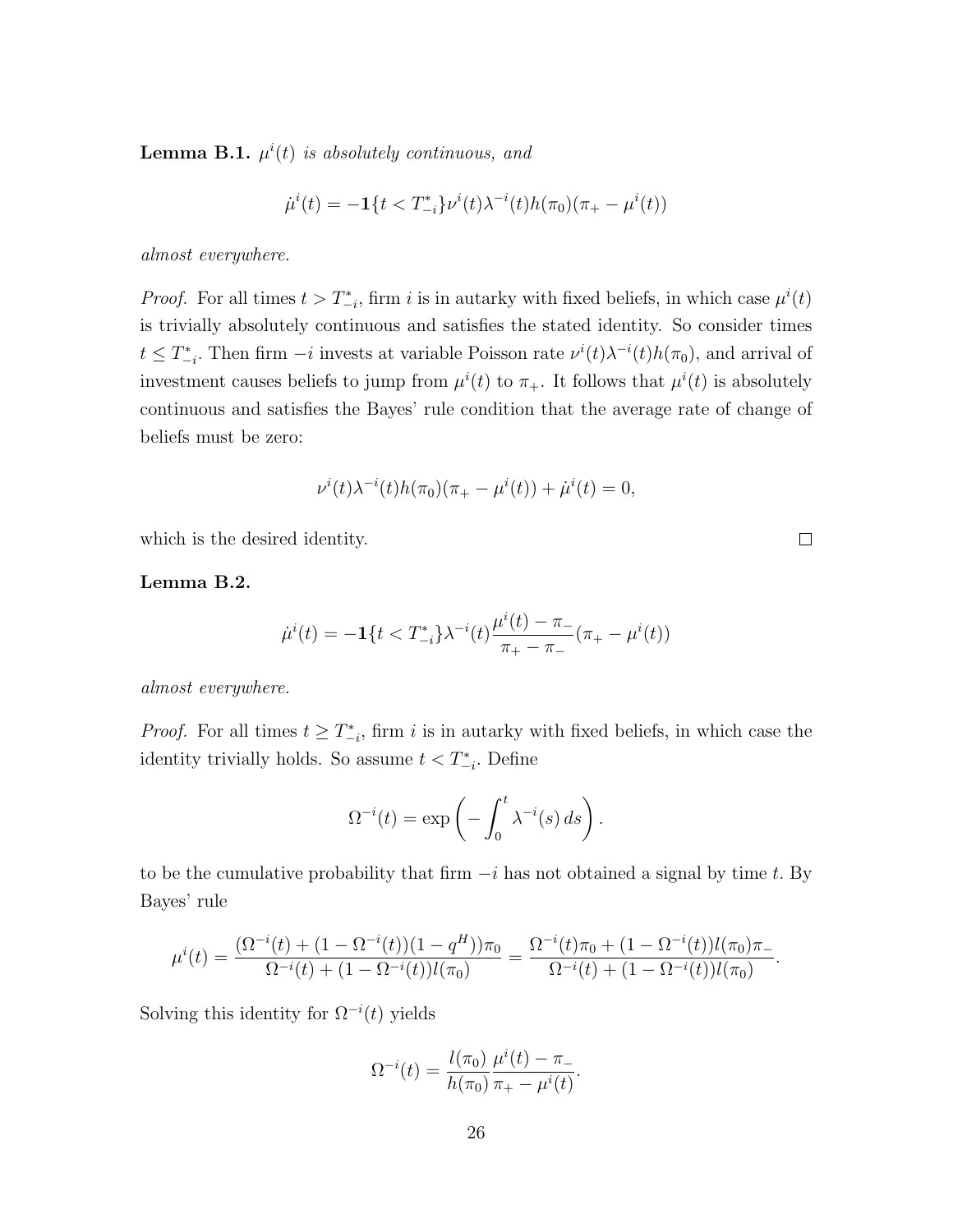Taking the log of both sides, differentiating, and using the identity  $\frac{d}{dt} \log \Omega^{-i}(t) =$  $-\lambda^{-i}(t)$  yields the desired relationship.  $\Box$ 

### <span id="page-26-0"></span>C Value functions and the HJB equation

In this appendix we describe properties of the the firm's continuation value function in several important classes of histories, supposing that the other firm uses a strategy which is regular (as defined in Appendix [A\)](#page-23-2) with non-random prospecting and a threshold investment policy.

We will use the following notation for value functions in different histories.  $V^{i}(t)$ will denote firm  $i$ 's time-t continuation value function given no signal and no investment by firm  $-i$ .  $\overline{V}$  will denote i's continuation value upon seeing firm  $-i$  invest. (Note that  $\overline{V}$  is independent of i and t.)  $V^i_+(t)$  will denote firm i's time-t continuation value function given a high signal and no investment by firm  $-i$ . Finally,  $\tilde{V}^i(t)$  will denote firm  $i$ 's expected time-t continuation value after obtaining a signal, given no investment by firm  $-i$ . Since obtaining a Low signal leads to no investment, it follows that  $\tilde{V}^{i}(t) = h(\mu^{i}(t))V_{+}^{i}(t)$ .

Pre-signal/investment: By standard arguments,  $V^i$  is the unique bounded, absolutely continuous function satisfying the HJB equation

$$
rV^{i}(t) = \overline{\lambda} \left( \widetilde{V}^{i}(t) - c - V^{i}(t) \right)_{+} + \mathbf{1} \{ t < T^{*}_{-i} \} v^{i}(t) \lambda^{-i}(t) h(\pi_{0}) (\overline{V} - V^{i}(t)) + \dot{V}^{i}(t),
$$

where  $\nu^{i}(t)$  is firm is time-t belief that firm  $-i$  has not yet obtained a signal given that it has not yet invested. Using Lemma [B.1,](#page-25-0) the second term on the rhs may be rewritten in terms of  $\mu^{i}(t)$ , firm *i*'s posterior belief that the state is Good:

$$
rV^{i}(t) = \overline{\lambda} \left( \widetilde{V}^{i}(t) - c - V^{i}(t) \right)_{+} - \frac{\dot{\mu}^{i}(t)}{\pi_{+} - \mu^{i}(t)} (\overline{V} - V^{i}(t)) + \dot{V}^{i}(t).
$$

Note that the sign of  $\tilde{V}^i(t) - c - V^i(t)$  determines firm i's optimal prospecting rule: When it is strictly positive, the firm optimally prospects at rate  $\overline{\lambda}$ ; when it is strictly negative, the firm optimally prospects at rate 0; and when it is zero, any prospecting rate is optimal.

At various points in our analysis, it will be useful to express the HJB equation as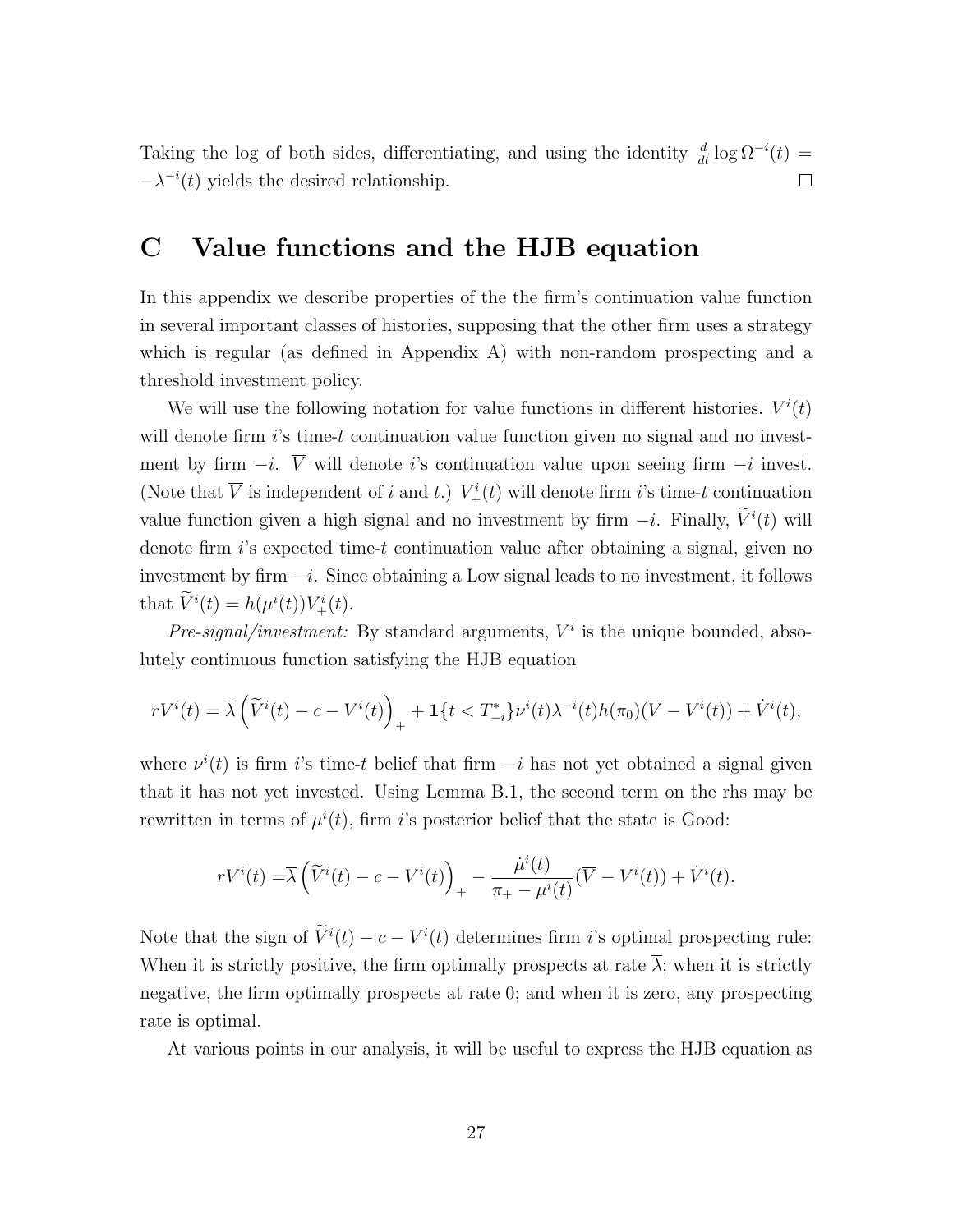$F^i(V^i,t) = 0$ , where

$$
F^{i}(w,t) \equiv rw(t) - \overline{\lambda} \left(\widetilde{V}^{i}(t) - c - w(t)\right)_{+} + \frac{\mu^{\overline{\lambda}}(t)}{\pi_{+} - \mu^{\overline{\lambda}}(t)} \left(\overline{V} - w(t)\right) - \dot{w}(t)
$$

is a functional which may be applied to arbitrary test functions  $w(t)$  to compute the remainder of the HJB equation evaluated at w.

Post-investment: The continuation value  $\overline{V}$  solves a simple single-agent problem analogous to the autarky case of Section [2.2,](#page-7-3) but with a choice between prospecting and immediate investment rather than between prospecting and free-riding given that  $\pi_+ > 1/R$ .  $\overline{V}$  may be characterized explicitly as

$$
\overline{V} = \max \left\{ \pi_+ R - 1, \frac{\overline{\lambda}}{\overline{\lambda} + r} (h(\pi_+)(\pi_{++} R - 1) - c) \right\}.
$$

Recall from Lemma [2](#page-9-2) that  $r^*$  is defined as the minimal discount rate at which firm  $i$ invests immediately after seeing firm  $-i$  invest. Thus  $r^*$  corresponds to the smallest r such that the first argument of the max operator dominates.

Post-signal: Following observation of a high signal, firm i's continuation payoff  $\overline{V}^{i}(t)$  is bounded below by the payoff of investing immediately if the signal is high, and never investing otherwise. Thus  $\tilde{V}^i(t) \ge h(\mu^i(t))(\mu^i_+(t)R-1)$ . Some algebra yields the useful associated identity

$$
h(\mu)(\mu_{+}R - 1) - c = K(\mu - \pi_{A}),
$$

where  $K \equiv q^H(R-1) + (1 - q^L) > 0$ . Thus  $\tilde{V}^i(t) - c \geq K(\mu^i(t) - \pi_A)$ , and the inequality holds with equality if firm  $i$  optimally invests immediately upon obtaining a high signal at time t.

<span id="page-27-0"></span>Lemma C.1.  $\overline{V} \leq K(\pi_+ - \pi_A)$ .

*Proof.* If  $r \leq r^*$ , then  $\overline{V} = \frac{\lambda}{\overline{V}}$  $\frac{\lambda}{\lambda+r}K(\pi_+ - \pi_A)$ , in which case  $\overline{V} < K(\pi_+ - \pi_A)$ . Otherwise,  $\overline{V} = \pi_+ R - 1$ , and so by Assumption [3,](#page-6-3)  $\overline{V} \leq K(\pi_+ - \pi_A)$ .  $\Box$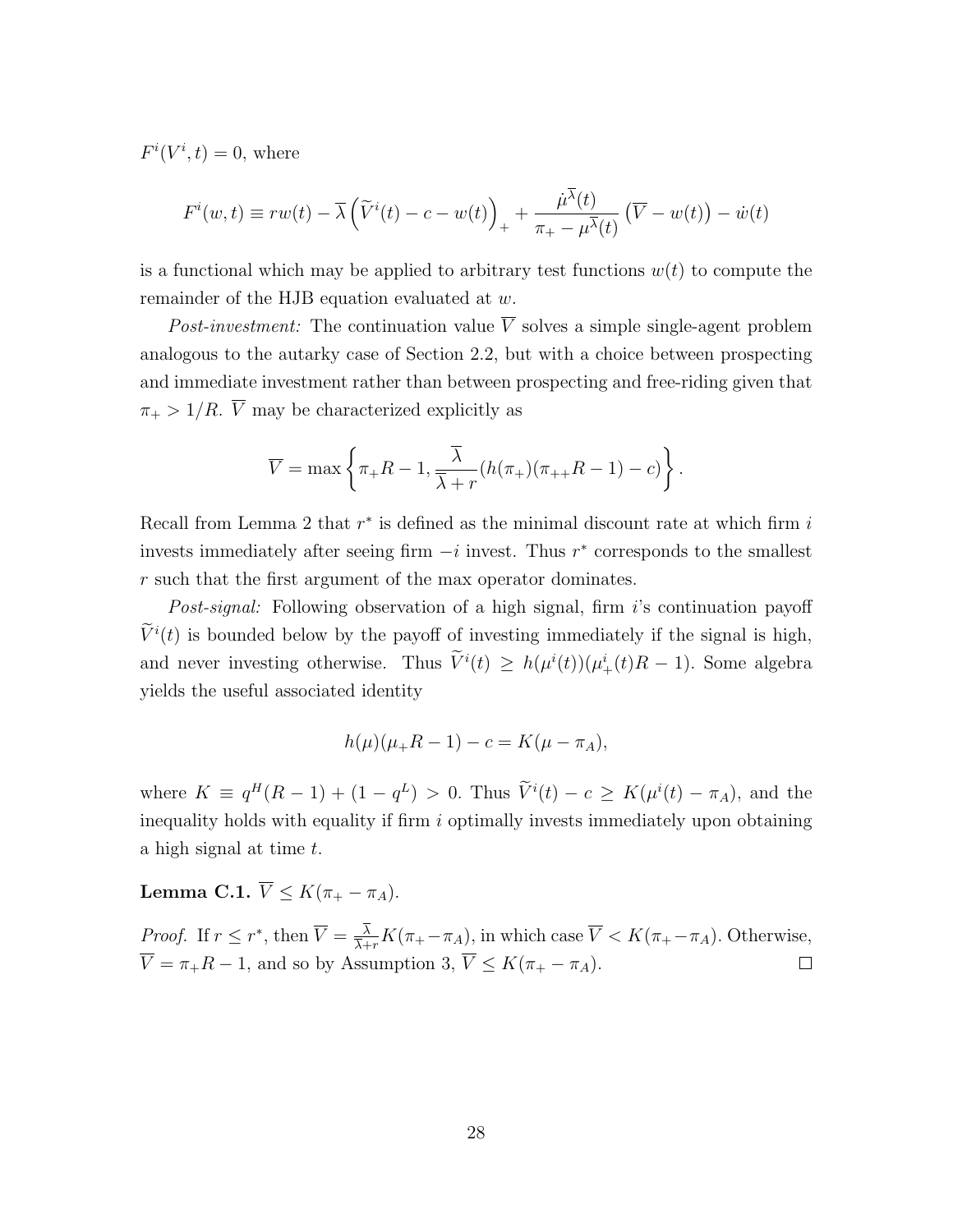### D Proofs

### D.1 Proof of Lemma [1](#page-7-1)

The requirement that  $\pi_0 > \pi_A$  for every  $c \leq \overline{c}$  is equivalent to the condition  $h(\pi_0)(\pi_+R$  $c$ )  $> \overline{c}$ . By the law of total probability,

$$
\pi_{+}R - 1 = h(\pi_{+})(\pi_{++}R - 1) + l(\pi_{+})(\pi_{+-}R - 1),
$$

so that  $\bar{c} = -l(\pi_+)(\pi_+ - R - 1)$  and the desired condition may be stated as  $\phi(R) > 0$ , where

$$
\phi(R) \equiv h(\pi_0)(\pi_+ R - 1) + l(\pi_+)(\pi_{+-} R - 1).
$$

Note that  $\phi(R)$  is strictly increasing in R, and  $\phi(1/\pi_{+}) = l(\pi_{+})(\pi_{+}-\pi_{+}-1) < 0$ while  $\phi(1/\pi_{+-}) = h(\pi_0)(\pi_+/\pi_{+-}-1) > 0$ . Further, for any  $R < 1/\pi_{+-}$ ,

$$
l(\pi_+)(\pi_+ - R - 1) > l(\pi_0)(\pi_+ - R - 1) > l(\pi_0)(\pi_- - R - 1),
$$

in which case  $\phi(1/\pi_0) > \pi_0 R - 1$ . So if  $1/\pi_0 < 1/\pi_{+-}$  we have  $\phi(1/\pi_0) > 0$ . Thus  $\phi(1/\max{\lbrace \pi_0, \pi_{+-} \rbrace}) > 0$ . It follows that there exists a unique  $R_0$ , bounded between  $1/\pi_+$  and  $1/\max{\pi_0, \pi_{+-}}$ , at which  $\phi$  crosses zero, as desired.

#### D.2 Proof of Proposition [1](#page-10-1)

Fix a firm i, and suppose firm  $-i$  follows its equilibrium strategy. We first show that firm  $i$ 's equilibrium prospecting policy is a best response. By Lemma [D.10,](#page-39-0) firm  $i$ 's optimal policy must be a threshold rule, so it remains only to argue that  $T_i^* = \infty$ is the optimal threshold. Consider any time  $t > T<sup>A</sup>$  and history in which firm i has obtained a High signal. Because  $\mu^{i}(t) = \pi_A$ , and  $h(\pi_A)(\pi_{A+}R-1) > 0$ , it follows that  $\mu^i_+(t) > 1/R$ . So investing immediately when in possession of a High signal at any time, which yields a payoff of  $\mu^i_+(t)R-1>0$ , dominates waiting until firm  $-i$ invests, which yields a payoff of 0 (because firm  $-i$  never invests). As this argument holds for arbitrary large  $t > T<sup>A</sup>$ , it must be that  $T<sub>i</sub><sup>*</sup> = \infty$  is optimal.

It remains to verify that firm i's optimal prospecting policy prior to obtaining a signal is a threshold policy with  $\overline{T}_i = T^A$ . Subsequent to the cutoff time  $T^A$  the firm is in autarky with beliefs  $\pi_A$ , so  $\lambda^i(t) = 0$  is trivially an optimal strategy from this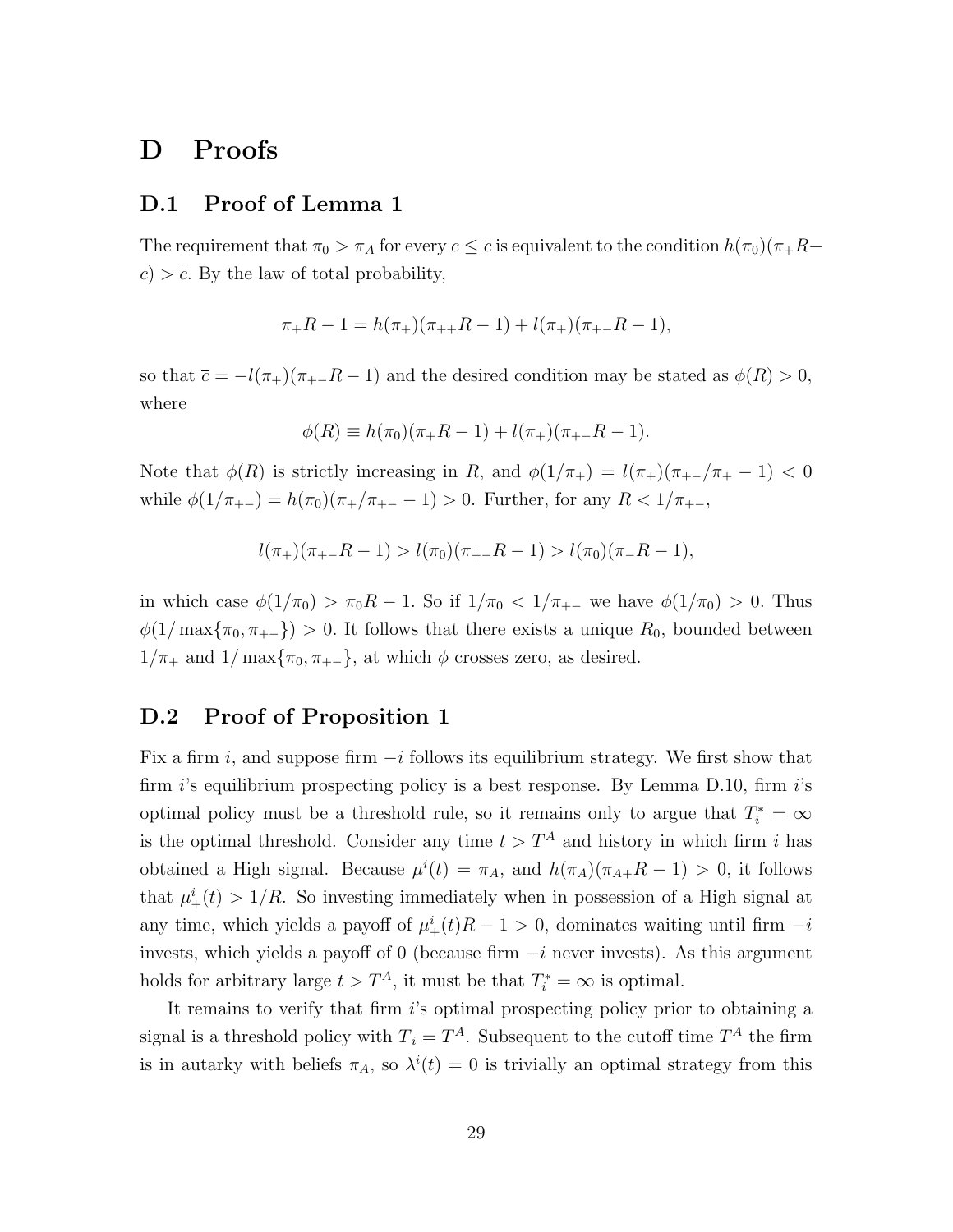point onward. So consider times prior to  $T^A$ . Let  $V^{\dagger}(t) \equiv K(\mu^{\lambda}(t) - \pi_A)$ , where K is as defined in Appendix [C.](#page-26-0) Inserting  $V^{\dagger}$  into the function  $F^i$  defined in Appendix [C,](#page-26-0) and using the fact that  $\tilde{V}^i(t) = V^{\dagger}(t) + c$  for all t given that  $\mu^i = \mu^{\lambda}$  and  $T_i^* = \infty$ , we have

$$
F^{i}(V^{\dagger},t) = rV^{\dagger}(t) + \frac{\dot{\mu}^{\lambda}(t)}{\pi_{+} - \mu^{\overline{\lambda}}(t)}(\overline{V} - K(\pi_{+} - \pi_{A})).
$$

Note that for  $t < T^A$ ,  $V^{\dagger}(t) > 0$  and  $\mu^{\lambda}(t) < 0$ . Meanwhile Lemma [C.1](#page-27-0) in Appendix [C](#page-26-0) establishes the bound  $\overline{V} \leq K(\pi_+ - \pi_A)$ . So  $F^i(V^{\dagger}, t) > 0$  for times  $t < T^A$ .

Now, note that  $V^{\dagger}(T^A) = 0$  by definition of  $T^A$ , while also  $V^i(T^A) = 0$  given that firm *i* is in autarky with beliefs  $\pi_A$  subsequent to  $T^A$ . Therefore  $V^{\dagger}(T^A) = V^i(T^A)$ . This boundary condition, combined with the fact that  $F^{i}(V^{\dagger},t) > F^{i}(V^{i},t) = 0$ for all  $t < T<sup>A</sup>$ , implies by a standard result regarding supersolutions of ODEs that  $V^{\dagger}(t) > V^{i}(t)$  for all  $t \in [0, T^{A}]$ . Then as  $\tilde{V}^{i}(t) \geq V^{\dagger}(t) + c$ , prospecting at the maximum rate prior to  $T^A$  is an optimal strategy.

### D.3 Proof of Proposition [2](#page-13-1)

We first characterize the follower's best response to the leader. This characterization is built around a pair of belief thresholds which pin down the times at which the follower stops prospecting and investing.

Let

$$
\Delta_I(\mu) \equiv \frac{\mu_+ - \pi_{+-}}{\pi_{++} - \pi_{+-}} \frac{\overline{\lambda}}{\overline{\lambda} + r} (\pi_{++}R - 1) - (\mu_+R - 1).
$$

As will be shown later,  $\Delta_I$  represents the difference in payoffs between waiting and investing immediately following receipt of a High signal when current beliefs are  $\mu$ .

<span id="page-29-0"></span>**Lemma D.1.**  $\Delta_I$  is a strictly decreasing function of  $\mu$ , and  $\Delta_I(\pi_{-}) > 0$ . Also,

$$
\Delta_I(\pi_0) = \frac{\overline{\lambda}}{\overline{\lambda} + r} h(\pi_+)(\pi_{++}R - 1) - (\pi_+R - 1).
$$

In particular,  $\Delta_I(\pi_0) > 0$  whenever  $r \leq r^*$ .

*Proof.* Differentiating  $\Delta_I$  yields

$$
\Delta'_I(\mu) = \left(\frac{1}{\pi_{++} - \pi_{+-}} \frac{\overline{\lambda}}{\overline{\lambda} + r} (\pi_{++}R - 1) - R\right) \frac{d\mu_+}{d\mu}.
$$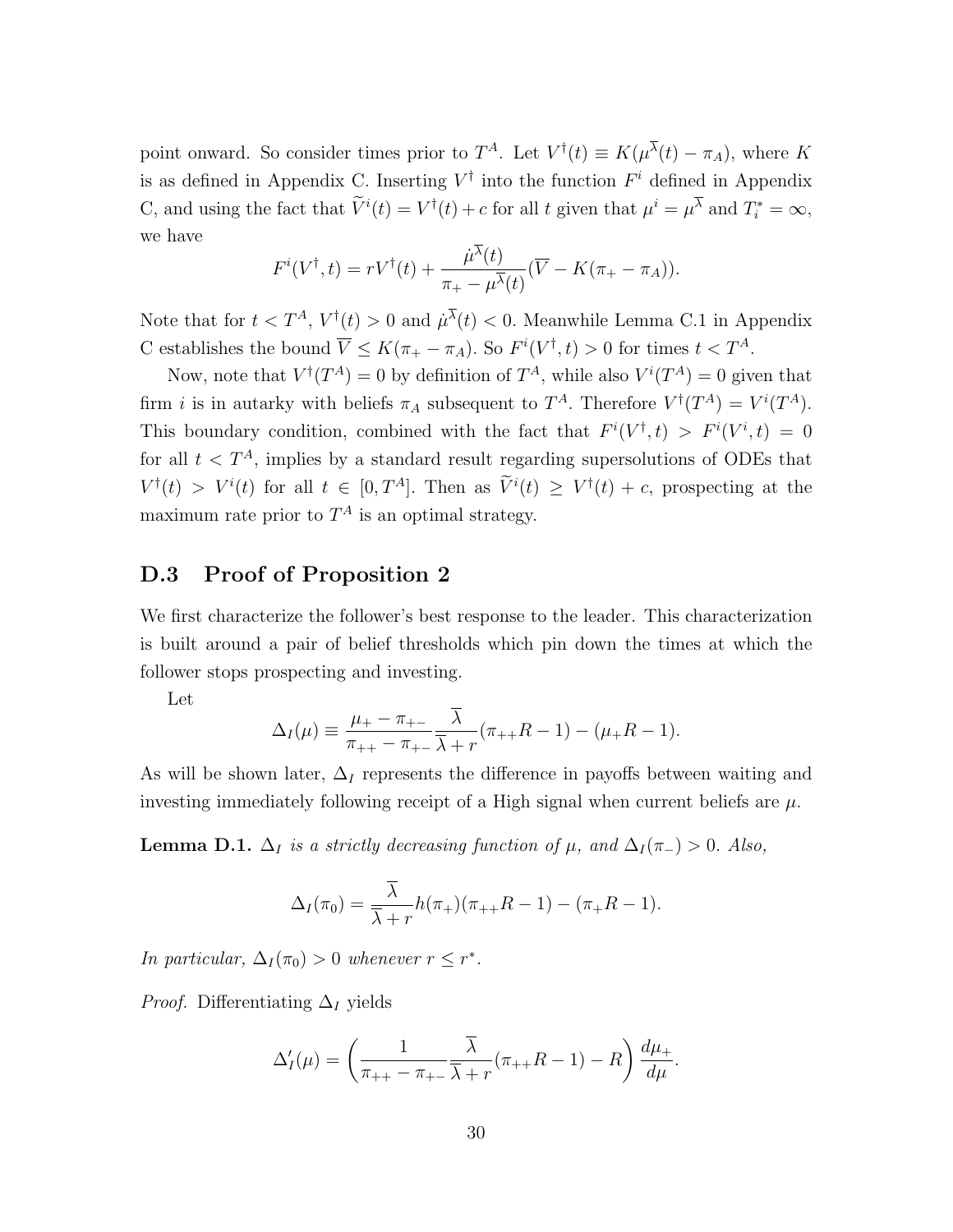By assumption  $\pi_{+-} < 1/R < \pi_{++}$ , so

$$
\Delta'(\mu) < -\frac{r}{\overline{\lambda} + r} R \frac{d\mu_+}{d\mu} < 0.
$$

Further,  $\Delta_I(\pi_{-}) = -(\pi_{+-}R - 1) > 0$ . Finally, to simplify  $\Delta_I(\pi_0)$  use the law of total probability to write  $\pi_+ = h(\pi_+) \pi_{++} + (1 - h(\pi_+)) \pi_{+-}$ , or equivalently  $\pi_+ - \pi_{+-} =$  $h(\pi_+)(\pi_{++} - \pi_{+-})$ . This identity may be used to write  $\Delta_I(\pi_0)$  in the desired form.  $\Box$ 

In light of the previous lemma, define the investment belief threshold  $\mu^* \in (\pi_-, \pi_0]$ as follows:

$$
\mu^* \equiv \begin{cases} \pi_0, & \Delta_I(\pi_0) \ge 0, \\ \Delta_I^{-1}(0), & \Delta_I(\pi_0) < 0. \end{cases}
$$

Define the associated investment time threshold  $T_F^* \equiv (\mu^{\lambda})^{-1}(\mu^*)$ . This threshold is uniquely defined given that  $\mu^{\lambda}$  is a strictly decreasing function satisfying  $\mu^{\lambda}(0) = \pi_0$ and  $\mu^{\lambda}(\infty) = \pi_{-}$ .

Next, define

$$
\Delta_P(\mu) \equiv \frac{\mu - \pi_-}{\pi_+ - \pi_-} \frac{\overline{\lambda}}{\overline{\lambda} + r} \overline{V} - (\check{V}(\mu) - c),
$$

where

$$
\check{V}(\mu) \equiv h(\mu) \max \left\{ \mu_{+} R - 1, \frac{\mu_{+} - \pi_{+-}}{\pi_{++} - \pi_{+-}} \frac{\overline{\lambda}}{\overline{\lambda} + r} (\pi_{++} R - 1) \right\}.
$$

We will see later that  $\Delta_P$  represents the difference in payoffs between prospecting or not when current beliefs are  $\mu$ , and  $\dot{V}(\mu)$  represents the average continuation value after obtaining a signal at beliefs  $\mu$ .

We note two important properties of  $\dot{V}$ . First, the argument of the max operator which dominates depends on the size of  $\mu$  relative to  $\mu^*$ , with the first argument dominating when  $\mu > \mu^*$ , while otherwise the second argument dominates. (When  $\Delta(\pi_0) \leq 0$ , the two branches are equal when  $\mu = \mu^*$ . Otherwise, the second argument dominates when  $\mu = \mu^*$ .) Second,  $\check{V}(\mu)$  can be rewritten using Lemma [D.2](#page-31-0) as

$$
\check{V}(\mu) \equiv \max \left\{ h(\mu)(\mu_+ R - 1), \frac{\mu - \pi_-}{\pi_+ - \pi_-} \frac{\overline{\lambda}}{\overline{\lambda} + r} h(\pi_+)(\pi_{++} R - 1) \right\},\,
$$

a form which will be convenient for various proofs.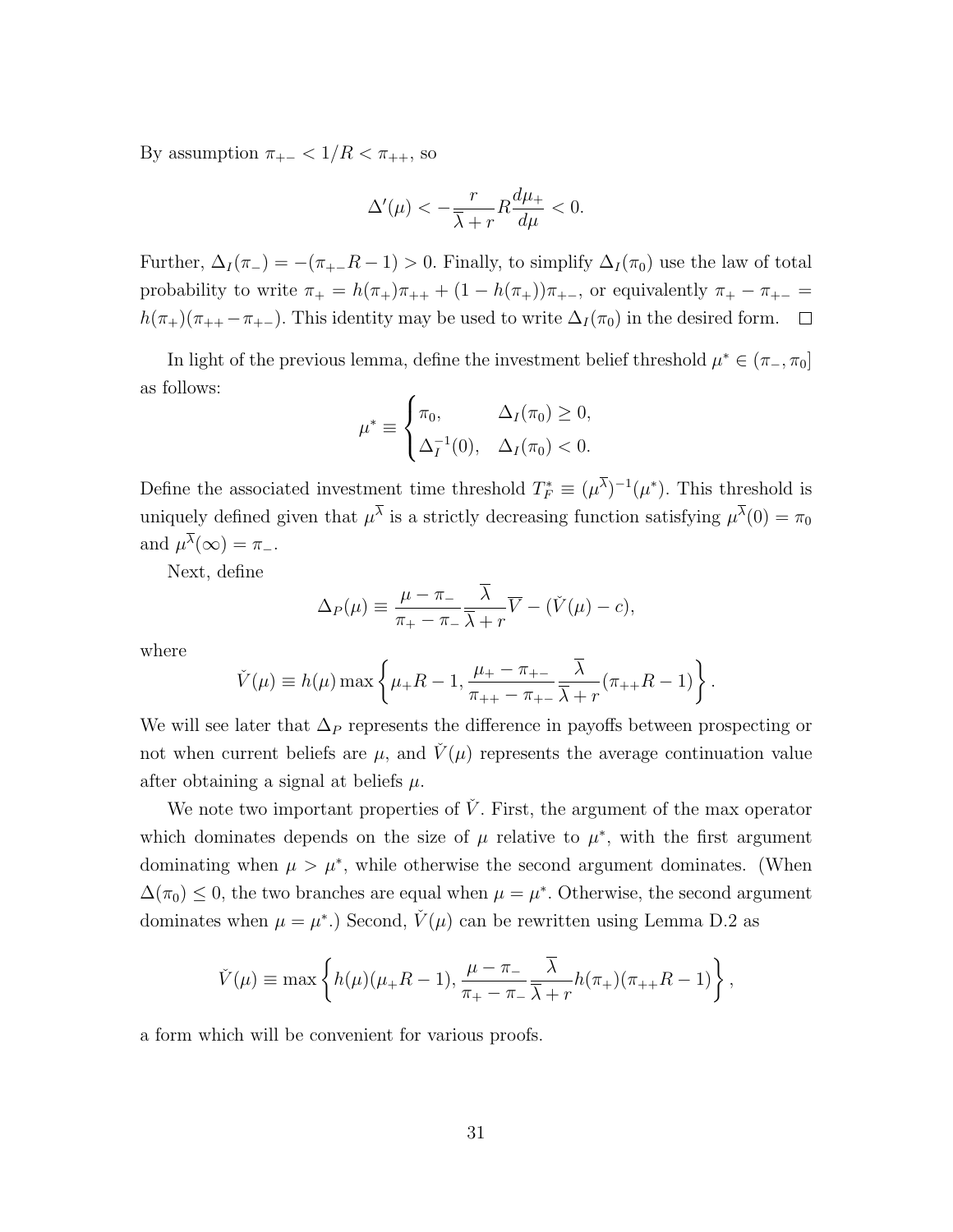<span id="page-31-0"></span>**Lemma D.2.** For every  $\mu \in [\pi_-, \pi_+]$ ,

$$
h(\pi_+) \frac{\mu - \pi_-}{\pi_+ - \pi_-} = h(\mu) \frac{\mu_+ - \pi_{+-}}{\pi_{++} - \pi_{+-}}.
$$

*Proof.* Note that both the lhs and rhs of the identity in the lemma statement are affine functions of  $\mu$ . (The lhs is immediate, while the numerator of the rhs may be rewritten  $q^H \mu - \pi_{+-}h(\mu)$ , which is affine in  $\mu$  given that  $h(\mu)$  is.) It is therefore enough to show that they coincide at two distinct values of  $\mu$ . Note that when  $\mu = \pi_{-}$ , both sides vanish, while when  $\mu = \pi_{+}$ , both sides reduce to  $h(\pi_{+})$ , as desired.  $\Box$ 

**Lemma D.3.**  $\Delta_P$  is a strictly decreasing function and  $\Delta_P(\pi_-) > 0$ .

Proof. Let

$$
\hat{\Delta}(\mu) \equiv \frac{\mu - \pi_-}{\pi_+ - \pi_-} \frac{\overline{\lambda}}{\overline{\lambda} + r} (\overline{V} - h(\pi_+)(\pi_{++}R - 1)) + c.
$$

Differentiate  $\hat{\Delta}$  to obtain

$$
\hat{\Delta}'(\mu) = \frac{1}{\pi_+ - \pi_-} \frac{\overline{\lambda}}{\overline{\lambda} + r} (\overline{V} - h(\pi_+)(\pi_{++}R - 1)).
$$

By Lemma [C.1,](#page-27-0)  $\overline{V} \leq K(\pi_+ - \pi_A)$ , i.e.  $\overline{V} - h(\pi_+)(\pi_{++}R - 1) \leq -c$ , and so  $\hat{\Delta}'(\mu) < 0$ for all  $\mu$ .

Clearly  $\Delta_P(\mu) = \hat{\Delta}(\mu)$  for  $\mu \leq \mu^*$ . Meanwhile  $\Delta_P(\mu) \leq \hat{\Delta}(\mu)$  for  $\mu > \mu^*$ . Clearly  $\Delta'_P(\mu) < 0$  for  $\mu < \mu^*$ . Meanwhile as  $\Delta_P$  is continuous at  $\mu^*$  and an affine function of  $\mu$  on  $[\mu^*, \pi_0]$ , to ensure  $\Delta_P \leq \hat{\Delta}$  it must be that  $\Delta_P'(\mu) = \Delta_P'(\mu^*) \leq \hat{\Delta}'(\mu^*) < 0$  for  $\mu \in (\mu^*, \pi_0].$  Hence  $\Delta_P$  is a strictly decreasing function. Finally, note that  $\Delta_P(\pi_-)$  $c > 0$ .  $\Box$ 

In light of the previous lemma, define the prospecting belief threshold  $\overline{\mu} \in (\pi_-, \pi_0]$ by

$$
\overline{\mu} \equiv \begin{cases} \pi_0, & \Delta_P(\pi_0) \ge 0, \\ \Delta_P^{-1}(0), & \Delta_P(\pi_0) < 0. \end{cases}
$$

Define the associated prospecting time threshold  $\overline{T}_F \equiv (\mu^{\overline{\lambda}})^{-1}(\overline{\mu}).$ 

We now show that the follower's strategy is a best response to the leader's strategy. We further show that the best response is unique, which will be important for proving Proposition [3.](#page-16-2)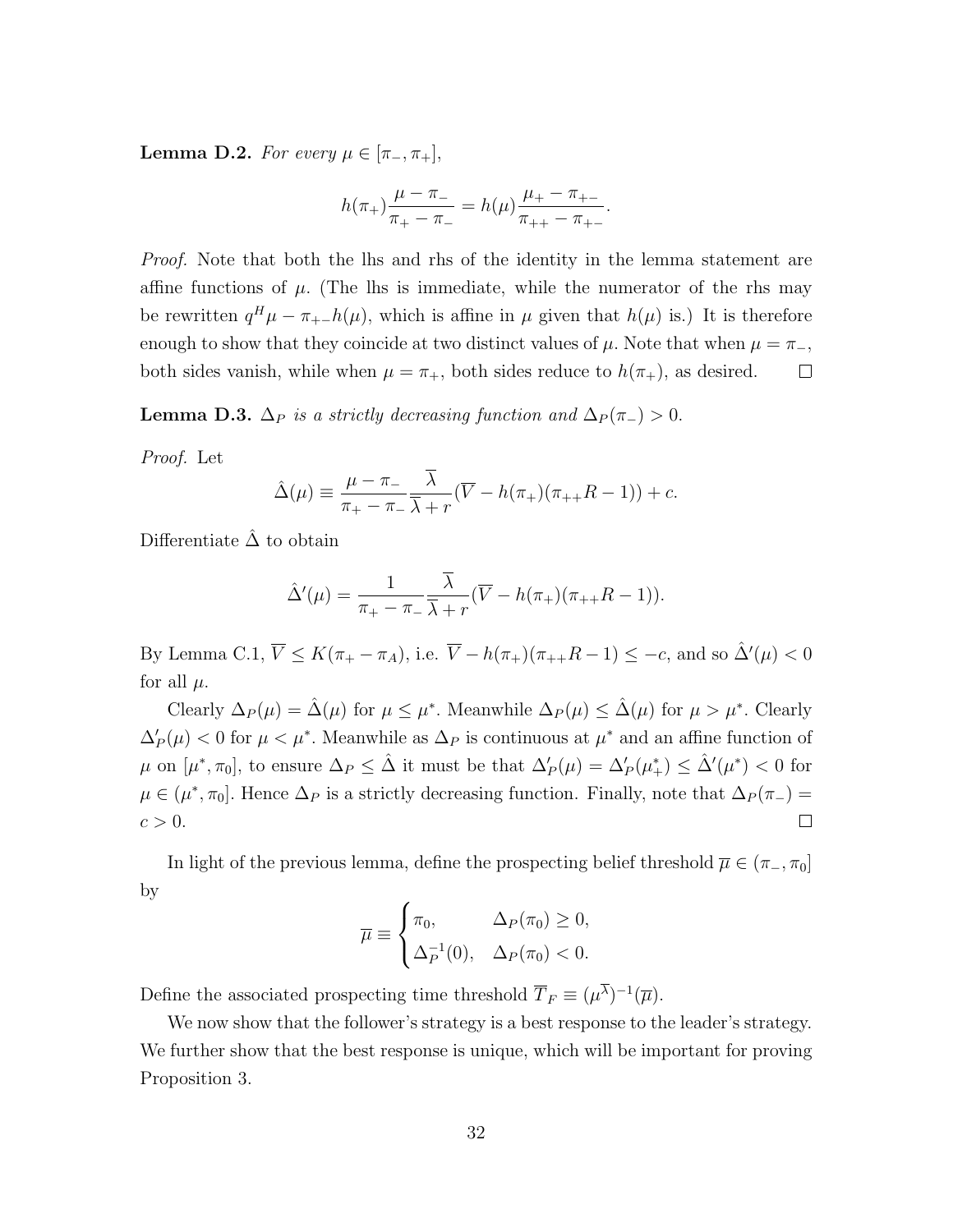<span id="page-32-0"></span>**Lemma D.4.** Suppose firm  $-i$  chooses the threshold strategy  $T_{-i}^* = \overline{T}_{-i} = \infty$ . Then firm i's unique best response is the threshold strategy characterized by  $T_i^* = T_F^*$  and  $\overline{T}_i = \overline{T}_F.$ 

*Proof.* Given firm  $-i$ 's strategy, firm i's posterior beliefs satisfy  $\mu^{i}(t) = \mu^{\lambda}(t)$  for all time. Consider first firm  $i$ 's optimal investment policy. Lemma [D.10](#page-39-0) establishes that an optimal policy must be a threshold rule, and so at each point in time either  $V^i_+(t) = W^{\dagger}(t) \equiv \mu^{\overline{\lambda}}_+(t)R - 1$ , or else  $V^i_+(t) = W^{\dagger}(t)$ , where  $W^{\dagger}(t)$  is the value of investing immediately after the leader invests. The follower's investment cutoff time is determined by the first time at which  $W^{\dagger}(t)$  falls below  $W^{\ddagger}(t)$ .

The value  $W^{\ddagger}(t)$  may be calculated explicitly as

$$
W^{\ddagger}(t)=\nu^{\overline{\lambda}}_{+}(t)\frac{\overline{\lambda}}{\overline{\lambda}+r}h(\pi_{+})(\pi_{++}R-1),
$$

where  $\nu^{\lambda}_{+}(t)$  is firm i's posterior belief that firm  $-i$  has not yet received a signal, given that  $-i$  has not yet invested and firm is signal is High, and the remainder of the expression is the expected discounted value of waiting for firm  $-i$  to acquire a signal and invest. This argument additionally establishes that  $\tilde{V}^i(t) = h(\mu^{\lambda}(t))V^i_+(t) =$  $\check{V}(\mu^{\overline{\lambda}}(t))$  for all t.

Variants of Lemmas [B.1](#page-25-0) and [B.2](#page-25-1) applied to an environment with initial beliefs  $\pi_+$ can be used to obtain two expressions for  $\mu^{\lambda}(t)$ ; equating these two expressions yields  $\nu^{\overline{\lambda}}_{+}(t) = (\mu^{\overline{\lambda}}_{+}(t) - \pi_{+-})/(\hbar(\pi_{+})(\pi_{++} - \pi_{+-}))$ . Comparing  $W^{\ddagger}(t) - W^{\dagger}(t)$  with  $\Delta_{I}(\mu)$ , we see that  $W^{\dagger}(t)$  falls below  $W^{\ddagger}(t)$  at the time t such that  $\mu^{\lambda}(t) = \mu^*$ . So  $T_i^* = T_F^*$ is firm i's unique optimal investment threshold.

We now derive firm i's optimal prospecting strategy. Recall that in Appendix [C](#page-26-0) we showed that the HJB equation satisfied by firm  $i$ 's continuation value function  $V^i$  may be expressed as  $F^i(V^i, t) = 0$ . We first consider times  $t \geq \overline{T}$ . Let  $V^{\dagger}(t) \equiv$  $\mu^{\lambda}(t)$ – $\pi_{-}$  $\pi_+$  $-\pi_ \lambda$  $\frac{\overline{\lambda}}{\overline{\lambda}+r}\overline{V}$ . For all times  $t \geq \overline{T}_F$ ,  $\mu^{\overline{\lambda}}(t) \leq \overline{\mu}$  and so  $\Delta_P(\mu^{\overline{\lambda}}(t)) = V^{\dagger}(t) - \check{V}(\mu^{\overline{\lambda}}(t)) +$  $c \geq 0$ . Since  $\widetilde{V}^i(t) = \check{V}(\mu^{\overline{\lambda}}(t))$  for all time, we therefore have  $V^{\dagger}(t) \geq \widetilde{V}^i(t) - c$  for all  $t \geq \overline{T}_F$ . Inserting  $V^{\dagger}$  into  $F^i$  therefore yields

$$
F^{i}(V^{\dagger},t) = \left(\frac{\mu^{\overline{\lambda}}(t) - \pi_{-}}{\pi_{+} - \pi_{-}}\overline{\lambda} + \frac{\mu^{\overline{\lambda}}(t)}{\pi_{+} - \mu^{\overline{\lambda}}(t)}\right)\frac{r}{\overline{\lambda} + r}\overline{V}
$$

for  $t \geq \overline{T}_F$ . Using Lemma [B.2](#page-25-1) to eliminate  $\mu^{\lambda}(t)$  yields  $F^i(V^{\dagger}, t) = 0$ . As  $V^{\dagger}$  is a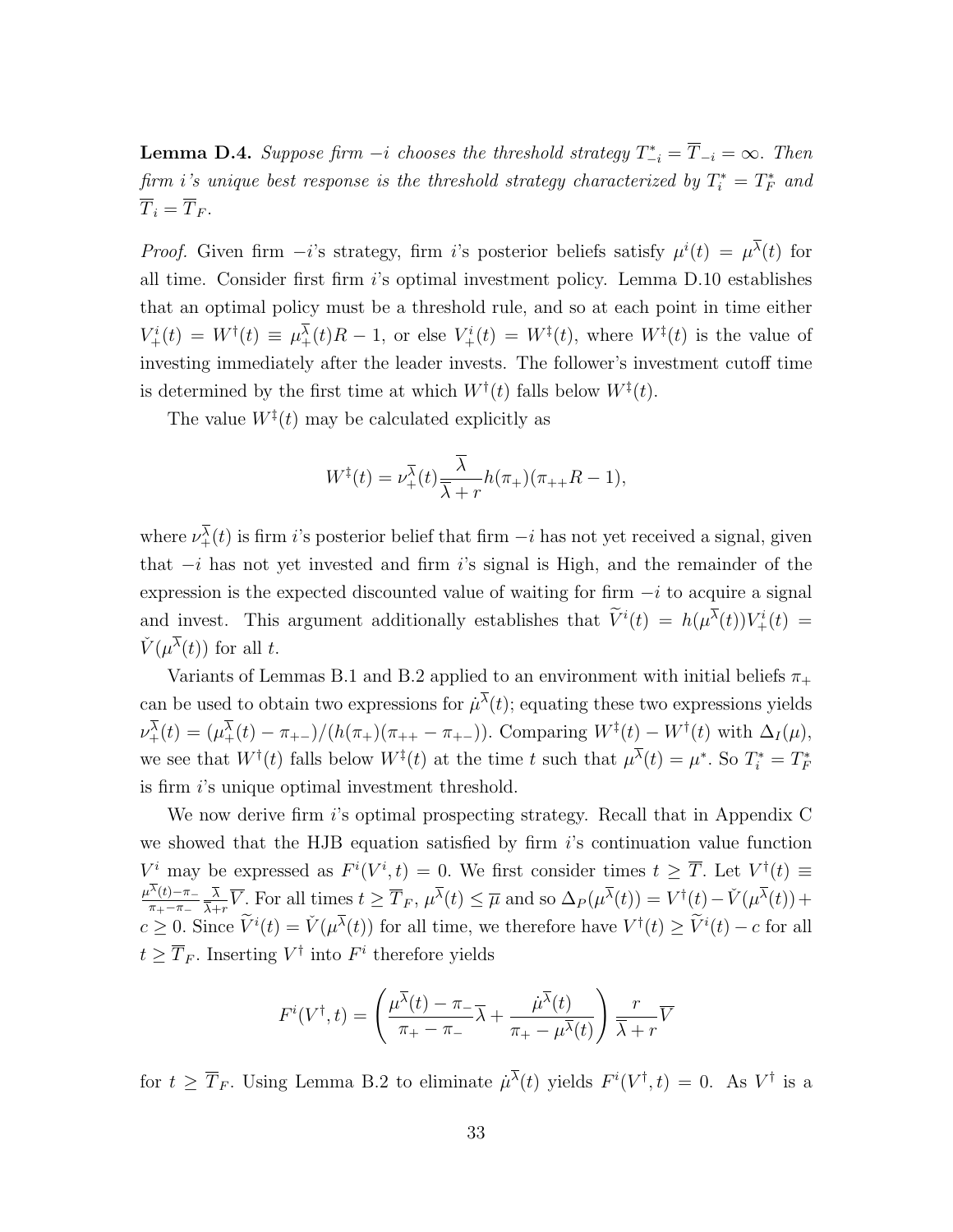bounded, absolutely continuous function, it follows by a standard verification argument that  $V^i(t) = V^{\dagger}(t)$  for  $t \geq \overline{T}_F$ . It follows immediately that for times  $t > \overline{T}_F$ , we have  $\Delta_P(\mu^{\overline{\lambda}}(t)) = V^{\dagger}(t) - \check{V}(\mu^{\overline{\lambda}}(t)) + c = V^i(t) - \widetilde{V}^i(t) + c > 0$ , meaning that  $\lambda^{i}(t) = 0$  is firm *i*'s unique optimal prospecting policy for times  $t > \overline{T}_{F}$ .

Now consider times  $t < \overline{T}_F$ . If  $\overline{\mu} = \pi_0$  then this time interval is empty, so assume  $\overline{\mu} \langle \pi_0, \Pi \rangle = \overline{\Psi}(\mu^{\overline{\lambda}}(t)) - c.$  We will show that  $F^i(V^{\ddagger}, t) > 0$  for all  $t \langle \overline{T}_F, \Pi \rangle$ where  $F^i$  is as defined in Appendix [C.](#page-26-0)

Note first that  $\widetilde{V}^i(t) = \widetilde{V}(\mu^{\overline{\lambda}}(t))$  implies that  $V^{\ddagger}(t) = \widetilde{V}^i(t) - c$ , an identity which will prove useful for evaluating  $F^i(V^{\ddagger}, t)$ . Also,  $\Delta_P(\mu^{\overline{\lambda}}(\overline{T}_F)) = 0$  implies that  $V^{\ddagger}(\overline{T}_F) = V^{\dagger}(\overline{T}_F)$ . In particular, since  $V^{\dagger}(\overline{T}_F) > 0$  and  $V^{\ddagger}(t)$  is strictly decreasing in t, we have  $V^{\ddagger}(t) > 0$  for  $t < \overline{T}_F$ .

Suppose  $t \leq \widehat{T}_F \equiv \min\{\overline{T}_F, T_F^*\}$ . On this time range  $\check{V}(\mu^{\overline{\lambda}}(t)) - c = K(\mu^{\overline{\lambda}}(t) - \pi_A)$ , and so  $F^i(V^{\ddagger}, t)$  evaluates to

$$
F^{i}(V^{\ddagger},t)=rV^{\ddagger}(t)+\frac{\dot{\mu}^{\overline{\lambda}}(t)}{\pi_{+}-\mu^{\overline{\lambda}}(t)}(\overline{V}-K(\pi_{+}-\pi_{A})).
$$

By Lemma [C.1,](#page-27-0)  $\overline{V} \leq K(\pi_+ - \pi_A)$ . Further, we established above that  $V^{\ddagger}(t) > 0$ . Thus  $F^{i}(V^{\ddagger}, t) > 0.$ 

If  $\overline{\mu} \geq \mu^*$  then there are no further times to check, so suppose instead that  $\overline{\mu} < \mu^*$ and  $t \in (T_F^*, \overline{T}_F)$ . For such times,

$$
\check{V}(\mu^{\overline{\lambda}}(t)) = \frac{\mu^{\overline{\lambda}}(t) - \pi_{-}}{\pi_{+} - \pi_{-}} \frac{\overline{\lambda}}{\overline{\lambda} + r} h(\pi_{+}) (\pi_{++}R - 1) = \frac{\mu^{\overline{\lambda}}(t) - \pi_{-}}{\pi_{+} - \pi_{-}} \frac{\overline{\lambda}}{\overline{\lambda} + r} (K(\pi_{+} - \pi_{A}) + c).
$$

This expression, combined with the identity derived in Lemma [B.2,](#page-25-1) allows us to evaluate  $F^i(V^{\ddagger}, t)$  as

$$
F^{i}(V^{\dagger},t) = -\overline{\lambda} \frac{\mu^{\lambda}(t) - \pi_{-}}{\pi_{+} - \pi_{-}} (\overline{V} - K(\pi_{+} - \pi_{A})) - rc.
$$

Now,  $\mu^{\lambda}(t) \in (\overline{\mu}, \mu^*)$  for  $t \in (T_F^*, \overline{T}_F)$ , and therefore

$$
\Delta_P(\mu^{\overline{\lambda}}(t)) = \frac{\mu^{\overline{\lambda}}(t) - \pi_{-}}{\pi_{+} - \pi_{-}} \frac{\overline{\lambda}}{\overline{\lambda} + r} (\overline{V} - K(\pi_{+} - \pi_{A}) - c) + c < 0,
$$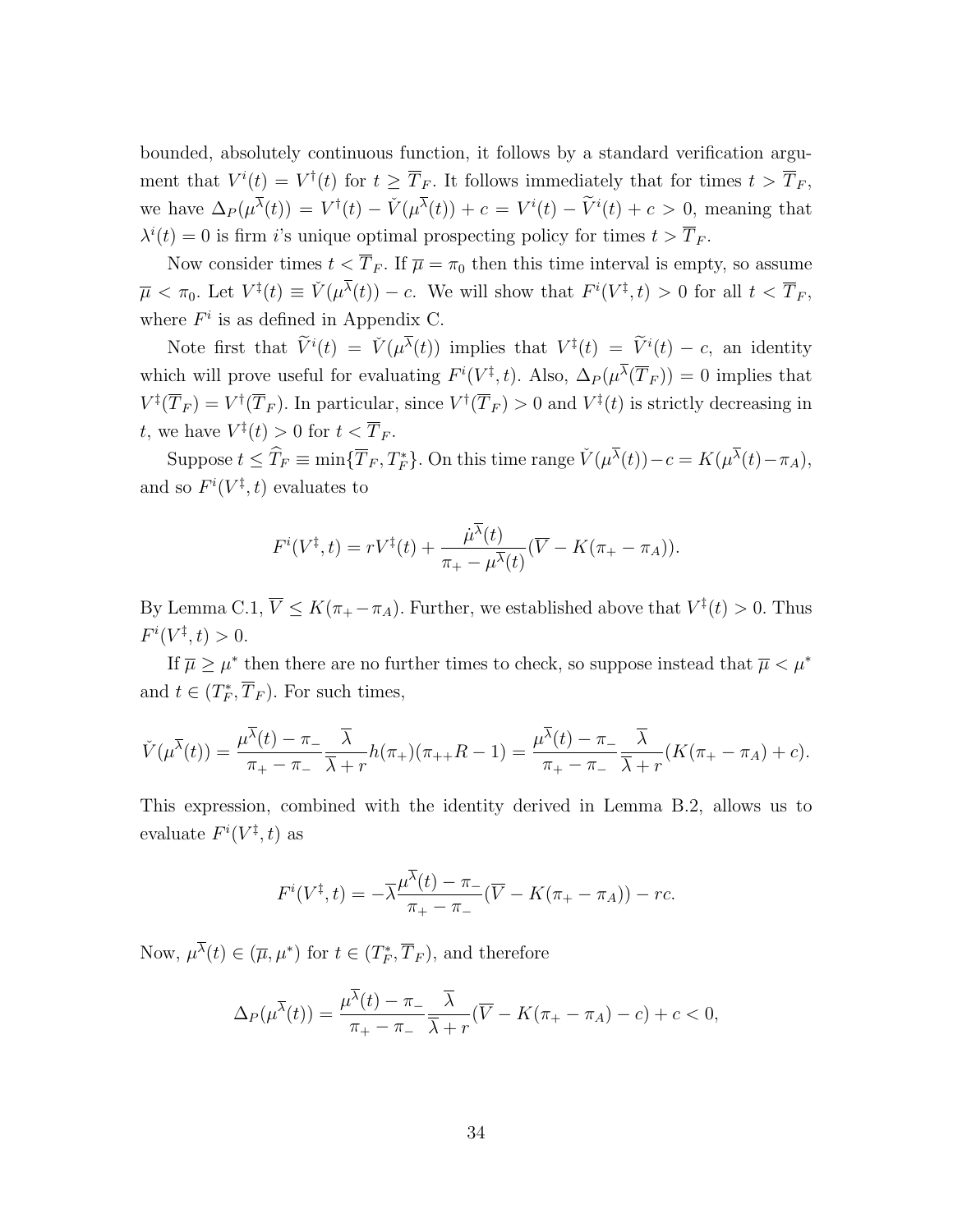or equivalently

$$
-\overline{\lambda} \frac{\mu^{\overline{\lambda}}(t) - \pi_{-}}{\pi_{+} - \pi_{-}} (\overline{V} - K(\pi_{+} - \pi_{A})) \geq (\overline{\lambda} + r)c - \frac{\mu^{\overline{\lambda}}(t) - \pi_{-}}{\pi_{+} - \pi_{-}} \overline{\lambda}c > rc.
$$

So  $F^i(V^{\ddagger}, t) > 0$  for  $t \in (T_F^*, \overline{T}_F)$ .

We have established that  $F^i(V^{\ddagger}, t) > 0$  for all  $T < \overline{T}_F$ , and further that  $V^{\ddagger}(\overline{T}_F) =$  $V^{\dagger}(\overline{T}_F)$ . Recall that we earlier established  $V^{\ddagger}(t) = V^i(t)$  for all times  $t \geq \overline{T}_F$ , so  $V^{\ddagger}(\overline{T}_F) = V^i(\overline{T}_F)$ . Then as  $F^i(V^i, t) = 0$  for all  $t \leq \overline{T}_F$ , a standard result regarding supersolutions of ODEs implies that  $V^{\ddagger}(t) > V^i(t)$  for all  $t < \overline{T}$ . Then the identity  $V^{\ddagger}(t) = \tilde{V}^{i}(t) - c$  implies that  $\lambda^{i}(t) = \overline{\lambda}$  is uniquely optimal for  $t \leq \overline{T}_{F}$ .  $\Box$ 

We now establish that the leader's strategy is a best reply to the follower's.

**Lemma D.5.** Suppose that firm  $-i$  employs a threshold strategy satisfying  $\mu^{\lambda}(\hat{T}_{-i})$  >  $\pi^A$ , where  $\widehat{T}_i \equiv \min\{T_{-i}^*, \overline{T}_{-i}\}$ . Then firm i's unique best reply is the threshold strategy  $T_i^* = \overline{T}_i = \infty.$ 

*Proof.* Subsequent to time  $\hat{T}_{-i}$ , firm i is in autarky with beliefs  $\mu^{i}(t) = \mu^{\lambda}(\hat{T}_{-i}) > \pi^{A}$ . Thus its unique optimal policy for times  $t \geq T_{-i}$  is to prospect at rate  $\lambda$  and invest immediately. By Lemma [D.10,](#page-39-0) it follows that firm  $i$ 's unique optimal investment strategy is the cutoff rule  $T_i^* = \infty$ . It remains only to characterize *i*'s optimal prospecting behavior prior to time  $\hat{T}_{-i}$ . Note that for such times,  $\mu^{i}(t) = \mu^{\lambda}(t)$ .

Define  $V^{\dagger}(t) \equiv K(\mu^{\lambda}(t) - \pi_A)$ . Since  $T_i^* = \infty$ , it must be that  $\tilde{V}^i(t) - c = V^{\dagger}(t)$ for all times. Then inserting  $V^{\dagger}$  into the functional  $F^i$  defined in Appendix [C](#page-26-0) yields

$$
F^{i}(V^{\dagger},t) = rV^{\dagger}(t) + \frac{\dot{\mu}^{\overline{\lambda}}(t)}{\pi_{+} - \mu^{\overline{\lambda}}(t)}(\overline{V} - K(\pi_{+} - \pi_{A})).
$$

Note that  $\overline{V} \leq K(\pi_+ - \pi_A)$  by Lemma [C.1,](#page-27-0) so the second term on the rhs is nonnegative. Meanwhile  $\mu^{\overline{\lambda}}(t) > \pi_A$  for  $t \leq \widehat{T}_{-i}$ , meaning  $V^{\dagger}(t) > 0$ . So  $F^i(V^{\dagger}, t) > 0$  for all such  $t \leq T_{-i}$ .

Now note that as firm i is in autarky at time  $T_{-i}$ , its value function at this point is  $V^{i}(\widehat{T}_{-i}) = \frac{\lambda}{\lambda+r} V^{\dagger}(\widehat{T}_{-i}) < V^{\dagger}(\widehat{T}_{-i})$ . This boundary condition, combined with the fact that  $F^i(V^{\dagger}, t) > 0$  while  $F^i(V^i, t) = 0$  for all  $t < \widehat{T}_i$ , implies by a standard result regarding supersolutions of ODEs that  $V^{\dagger}(t) > V^{i}(t)$  for all  $t \in [0, \hat{T}_i]$ . Then the fact that  $\tilde{V}^i(t) - c = V^{\dagger}(t)$  implies that  $\lambda^{-i}(t) = \overline{\lambda}$  is firm  $-i$ 's unique optimal prospecting policy for times  $t < T_i$ .  $\Box$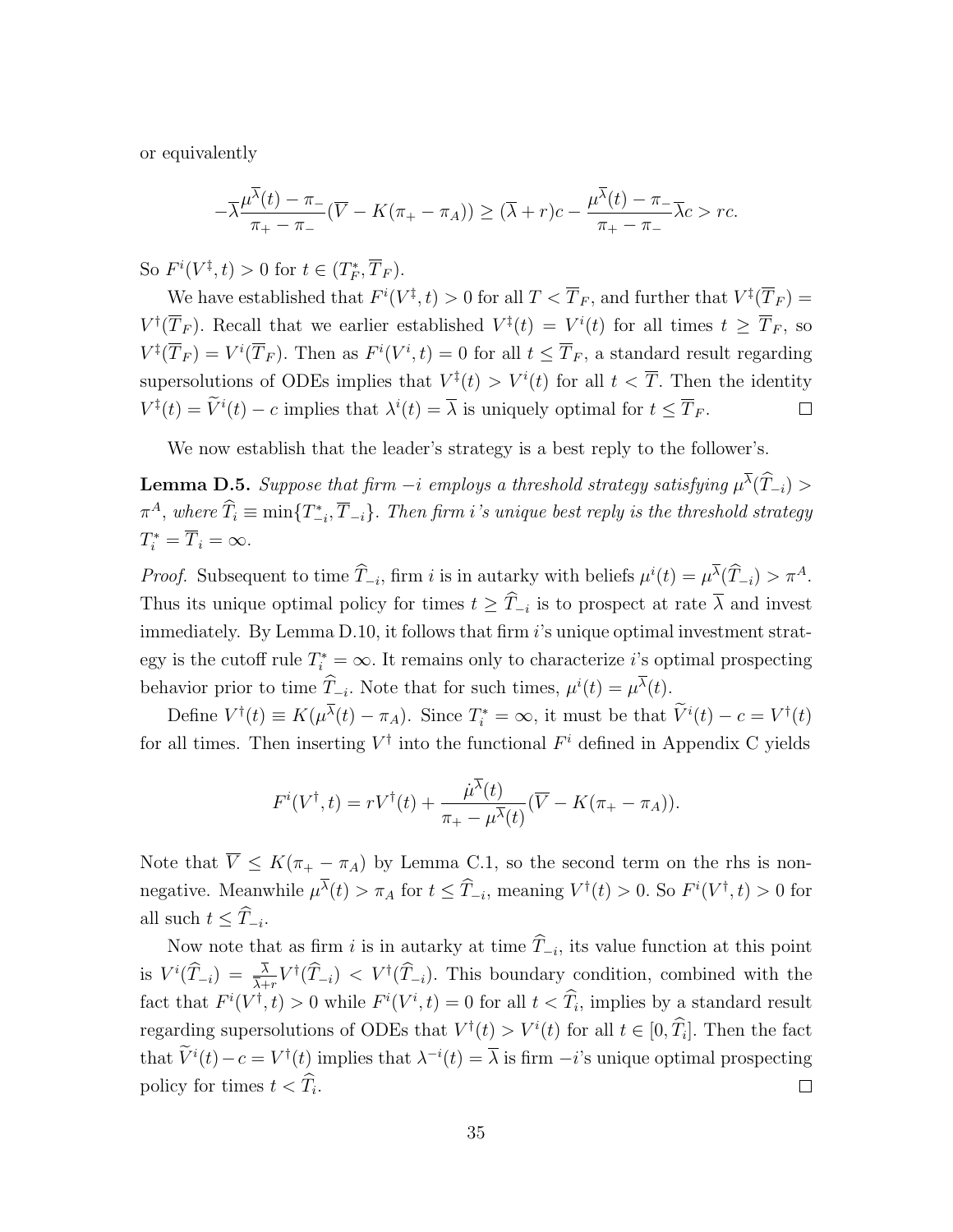Combining this result with the following lemma establishes that the leader's strategy is a best response to the follower's and completes the proof.

#### <span id="page-35-1"></span>Lemma D.6.  $\max{\{\overline{\mu}, \mu^*\}} > \pi_A$ .

*Proof.* If  $\overline{\mu} = \pi_0$  then the result is automatic. So assume  $\overline{\mu} < \pi_0$ , in which case  $\overline{\mu}$  is pinned down by the condition  $\Delta_P(\overline{\mu}) = 0$ . If  $\overline{\mu} \geq \mu^*$ , then  $\Delta_P(\overline{\mu}) = 0$  may be written

$$
\frac{\overline{\mu} - \pi_{-}}{\pi_{+} - \pi_{-}} \frac{\overline{\lambda}}{\overline{\lambda} + r} \overline{V} - K(\overline{\mu} - \pi_{A}) = 0.
$$

As  $\overline{\mu} > \pi_{-}$ , it must be that  $\overline{\mu} > \pi_{A}$  for this equality to hold. If instead  $\mu^* > \overline{\mu}$ , then  $\Delta_P(\mu^*)$  < 0, which is equivalently

$$
\frac{\mu^* - \pi_-}{\pi_+ - \pi_-} \frac{\overline{\lambda}}{\overline{\lambda} + r} \overline{V} - K(\mu^* - \pi_A) < 0.
$$

As  $\mu^* > \pi_{-}$ , it must be that  $\mu^* > \pi_A$  for this equality to hold.

### D.4 Proof of Lemma [3](#page-14-1)

Note that  $\Delta_P$ ,  $\overline{\mu}$ ,  $T_F^*$   $\pi_A$ ,  $T^A$ , and  $\overline{V}$  are each functions of c, while  $\Delta_I$ ,  $\mu^*$ , and  $\overline{T}_F$  are independent of  $c$ . Wherever a parameter depends on  $c$ , we will make that dependence explicit throughout this proof.

We begin with a series of auxiliary lemmas.

<span id="page-35-0"></span>**Lemma D.7.**  $\bar{\mu}(c)$  is increasing in c, strictly so whenever  $\bar{\mu}(c) < \pi_0$ .

Proof. Recall that

$$
\Delta_P(\mu, c) = \frac{\mu - \pi}{\pi_+ - \pi_-} \frac{\overline{\lambda}}{\overline{\lambda} + r} \overline{V} - \check{V}(\mu) + c,
$$

where  $\check{V}(\mu)$  is not a function of c. When  $r > r^*$ ,  $\overline{V}$  is independent of c, and so  $\partial \Delta_P / \partial c = 1 > 0$ . Otherwise,  $\partial \overline{V} / \partial c = -\frac{\lambda}{\overline{\lambda} + \overline{\lambda}}$  $\frac{\lambda}{\overline{\lambda}+r}$ , so that

$$
\frac{\partial \Delta_P}{\partial c} = -\frac{\mu - \pi_-}{\pi_+ - \pi_-} \left(\frac{\overline{\lambda}}{\overline{\lambda} + r}\right)^2 + 1 > 0.
$$

In either case,  $\Delta_P$  is strictly increasing in c for every  $\mu$ . Since  $\Delta_P$  is strictly decreasing in  $\mu$ , the lemma statement follows.  $\Box$ 

 $\Box$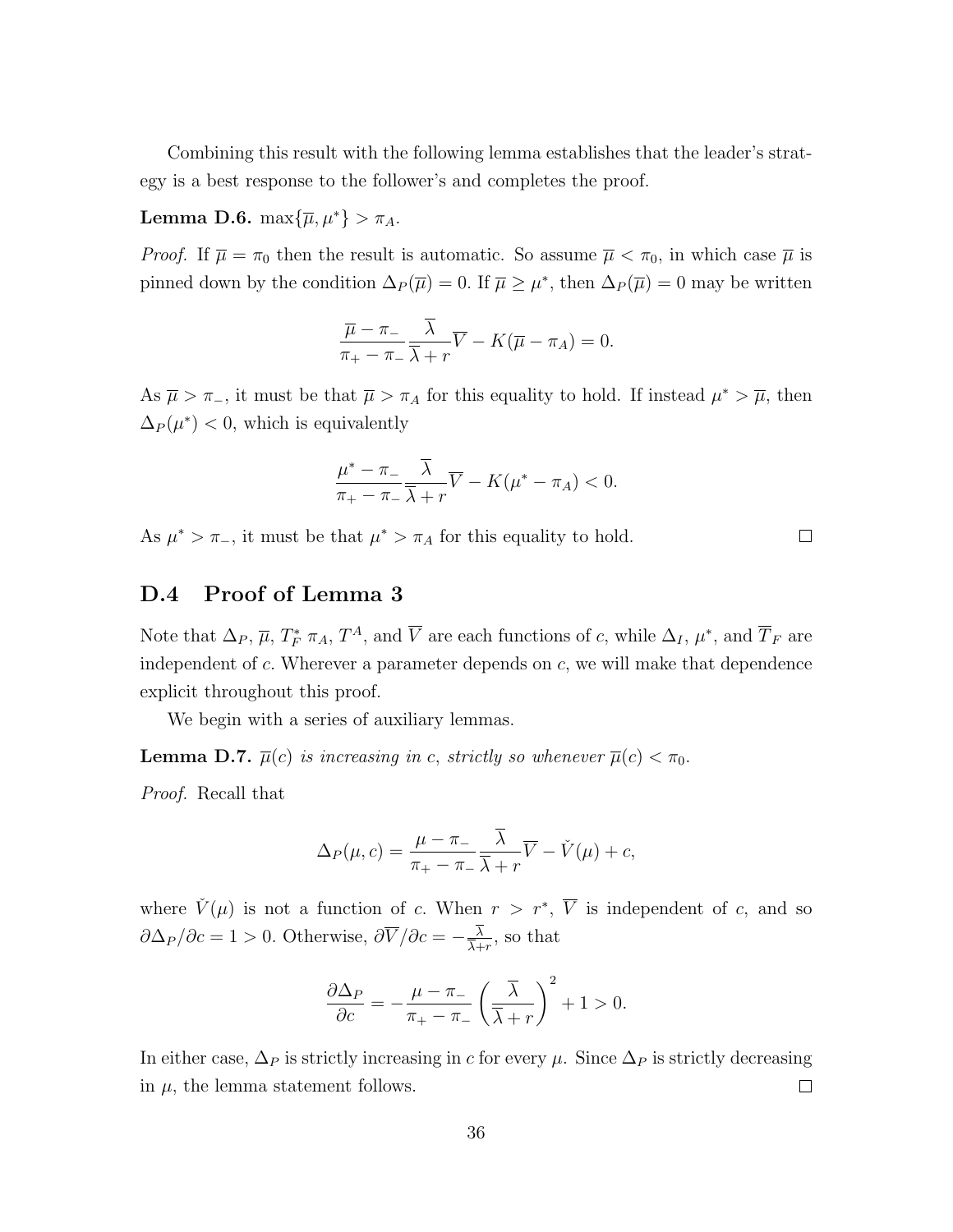<span id="page-36-0"></span>**Lemma D.8.**  $\overline{\mu}(c) < \min\{\mu^*, \pi_A(c)\}\$  when c is sufficiently small.

*Proof.* Note that  $\Delta_P(\mu^*, c)$  may be written

$$
\Delta_P(\mu^*, c) = \frac{\mu^* - \pi_-}{\pi_+ - \pi_-} \frac{\overline{\lambda}}{\overline{\lambda} + r} \left( \overline{V}(c) - h(\pi_+)(\pi_{++}R - 1) \right) + c.
$$

For all c we have  $\overline{V}(c) \leq \max\left\{\pi + R - 1, \frac{\overline{\lambda}}{\overline{\lambda}}\right\}$  $\frac{\overline{\lambda}}{\overline{\lambda}+r}h(\pi_+)(\pi_{++}R-1)\Big\}$ Therefore the first term in the previous expression for  $\Delta_P(\mu^*, c)$  is bounded below zero for all c, while the second term vanishes as  $c \to 0$ . It follows that  $\Delta_P(\mu^*, c) < 0$ for sufficiently small c, in which case  $\overline{\mu}(c) < \mu^*$ .

Next, note that when  $c = 0$ ,  $\pi_A(c)$  satisfies  $h(\pi_A(c))(\pi_{A+}(c)R - 1) = 0$ , i.e.  $\pi_{A+}(c) = 1/R$ . Hence  $\pi_{A+}(c) > \pi_{-}$  given that  $\pi_{+-} < 1/R$ . Additionally, using the fact that  $\check{V}(\mu) \geq \frac{\mu - \pi}{\pi}$  $\pi_+$  $\pi_$ λ  $\frac{\lambda}{\lambda+r}h(\pi_+)(\pi_{++}R-1)$  for all  $\mu$ , we must have

$$
\Delta_P(\pi_A(c), c) \le \frac{\pi_A(c) - \pi_-}{\pi_+ - \pi_-} \frac{\overline{\lambda}}{\overline{\lambda} + r} (\overline{V}(c) - h(\pi_+)(\pi_{++}R - 1)) + c.
$$

Given that  $\pi_A(0) > \pi_{-}$ , an argument very similar to the one in the previous paragraph shows that this upper bound is negative for sufficiently small c, implying that  $\overline{\mu}(c)$  $\Box$  $\pi_A(c)$  for such costs.

<span id="page-36-1"></span>**Lemma D.9.** If r is sufficiently small, then  $\overline{\mu}(c) = \pi_0$  for costs sufficiently close to  $\overline{c}.$ 

*Proof.* Note that for sufficiently small r,  $\Delta_I(\pi_0) > 0$  and  $\mu^* = \pi_0$ . For such a choice of  $r$ , we have

$$
\Delta_P(\pi_0, c) = \frac{\pi_0 - \pi_-}{\pi_+ - \pi_-} \frac{\overline{\lambda}}{\overline{\lambda} + r} \left( \overline{V}(c) - h(\pi_+) (\pi_{++} R - 1) \right) + c.
$$

Since  $\overline{V}(c) \geq \pi + R - 1$ , this expression is bounded below as

$$
\Delta_P(\pi_0, c) \ge c - \frac{\pi_0 - \pi_-}{\pi_+ - \pi_-} \frac{\lambda}{\overline{\lambda} + r} \overline{c}.
$$

When  $c = \overline{c}$ , this bound is strictly positive, implying  $\overline{\mu}(c) = \pi_0$ , as desired.  $\Box$ 

We now establish existence of a cost threshold  $c^*$  with the stated properties. Lemma [D.7](#page-35-0) implies that  $\overline{T}_F(c)$  is decreasing in c, and is strictly decreasing whenever it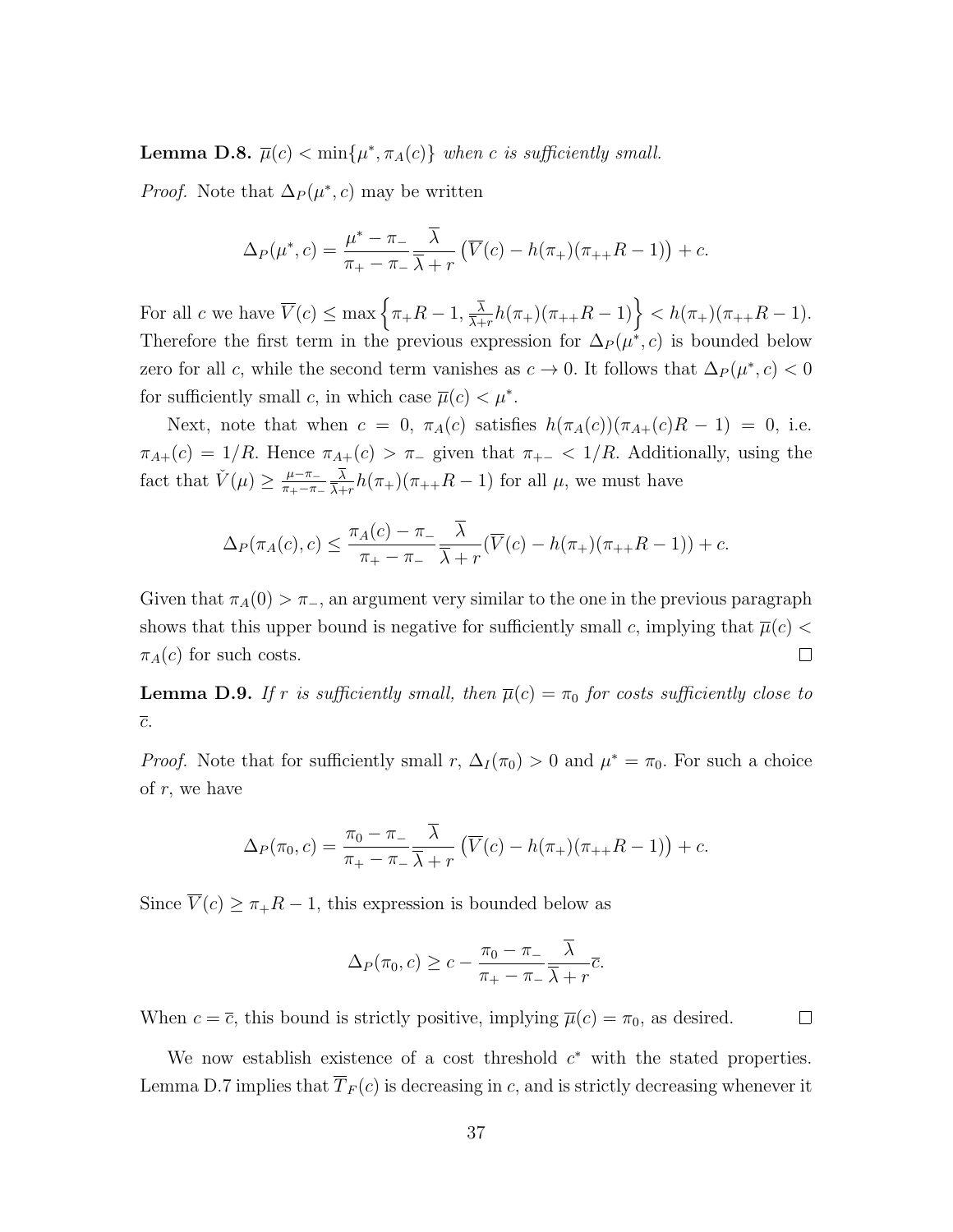is strictly positive. Further, Lemma [D.8](#page-36-0) implies that  $\overline{T}_F(c) > T_F^*$  when c is sufficiently small. Then either there exists a  $c^* \in (0, \overline{c})$  below which  $\overline{T}_F(c) > T_F^*$  and above which  $\overline{T}_F(c) \leq T_F^*$  (with the inequality possibly weak if  $T_F^* = 0$ ) or else  $\overline{T}_F(c) > T_F^*$  for every  $c \leq \overline{c}$ . Letting  $c^* = \overline{c}$  in the latter case, this choice of  $c^*$  satisfies the properties claimed in the lemma. Further, Lemma  $D.9$  establishes that when r is sufficiently small,  $\overline{T}_F(c) = 0$  for c sufficiently close to  $\overline{c}$ . But then for such c it is automatically the case that  $\overline{T}_F(c) \leq T_F^*$ , meaning that  $c^* < \overline{c}$ .

We next establish existence of a cost threshold  $c_*$  with the stated properties. For this result, it is sufficient to show that the function  $\Delta_P(\pi_A(c), c)$  is negative for sufficiently small c, positive for  $c \in [c^*, \overline{c}]$ , and crosses zero exactly once on the interval  $(0, c^*)$ , for then the crossing point  $c_*$  will satisfy satisfy the desired properties.

Lemma [D.8](#page-36-0) implies that  $\Delta_P(\pi_A(c), c) < 0$  for c sufficiently small. And if  $c^* < \overline{c}$ , then when  $c \geq c^*$  we have  $\overline{\mu}(c) \geq \mu^*$ . But by Lemma [D.6,](#page-35-1)  $\max{\{\overline{\mu}, \mu^*\}} > \pi_A(c)$ , so we must have  $\overline{\mu}(c) > \pi_A(c)$ , i.e.  $\Delta_P(\pi_A(c), c) > 0$ . On the other hand if  $c^* = \overline{c}$ , then  $\overline{\mu}_F(\overline{c}) \leq \mu^*$  and Lemma [D.6](#page-35-1) requires that  $\mu^* > \pi_A(\overline{c})$ , in which case

$$
\Delta_P(\pi_A(\overline{c}), \overline{c}) = \frac{\pi_A(\overline{c}) - \pi_-}{\pi_+ - \pi_-} \frac{\overline{\lambda}}{\overline{\lambda} + r} (\overline{V}(c) - h(\pi_+)(\pi_{++}R - 1)) + \overline{c}.
$$

Using the lower bound  $\overline{V}(c) \geq \pi + R - 1$ , we can bound  $\Delta_P(\pi_A(\overline{c}), \overline{c})$  below as

$$
\Delta_P(\pi_A(\overline{c}), \overline{c}) \ge \overline{c} \left(1 - \frac{\pi_A(\overline{c}) - \pi_-}{\pi_+ - \pi_-} \frac{\overline{\lambda}}{\overline{\lambda} + r}\right) > 0,
$$

ensuring that  $\Delta_P(\pi_A(c^*), c^*) > 0$  in all cases.

It remains only to show that  $\Delta_P(\pi_A(c), c)$  satisfies single-crossing on  $(0, c^*)$ . On this interval we have  $\overline{\mu}(c) < \mu^*$  by definition of  $c^*$ , and so also  $\mu^* > \pi_A(c)$  by Lemma [D.6.](#page-35-1) Thus

$$
\Delta_P(\pi_A(c), c) = c - \frac{\pi_A(c) - \pi_-}{\pi_+ - \pi_-} \frac{\overline{\lambda}}{\overline{\lambda} + r} (h(\pi_+)(\pi_{++}R - 1) - \overline{V}(c))
$$

for  $c \in (0, c^*)$ . Define the threshold  $c \geq 0$  to be the smallest c for which  $\overline{V}(c) =$  $\pi_{+}R - 1$ , in case this cost threshold is positive; and otherwise set  $c = 0$ . Then for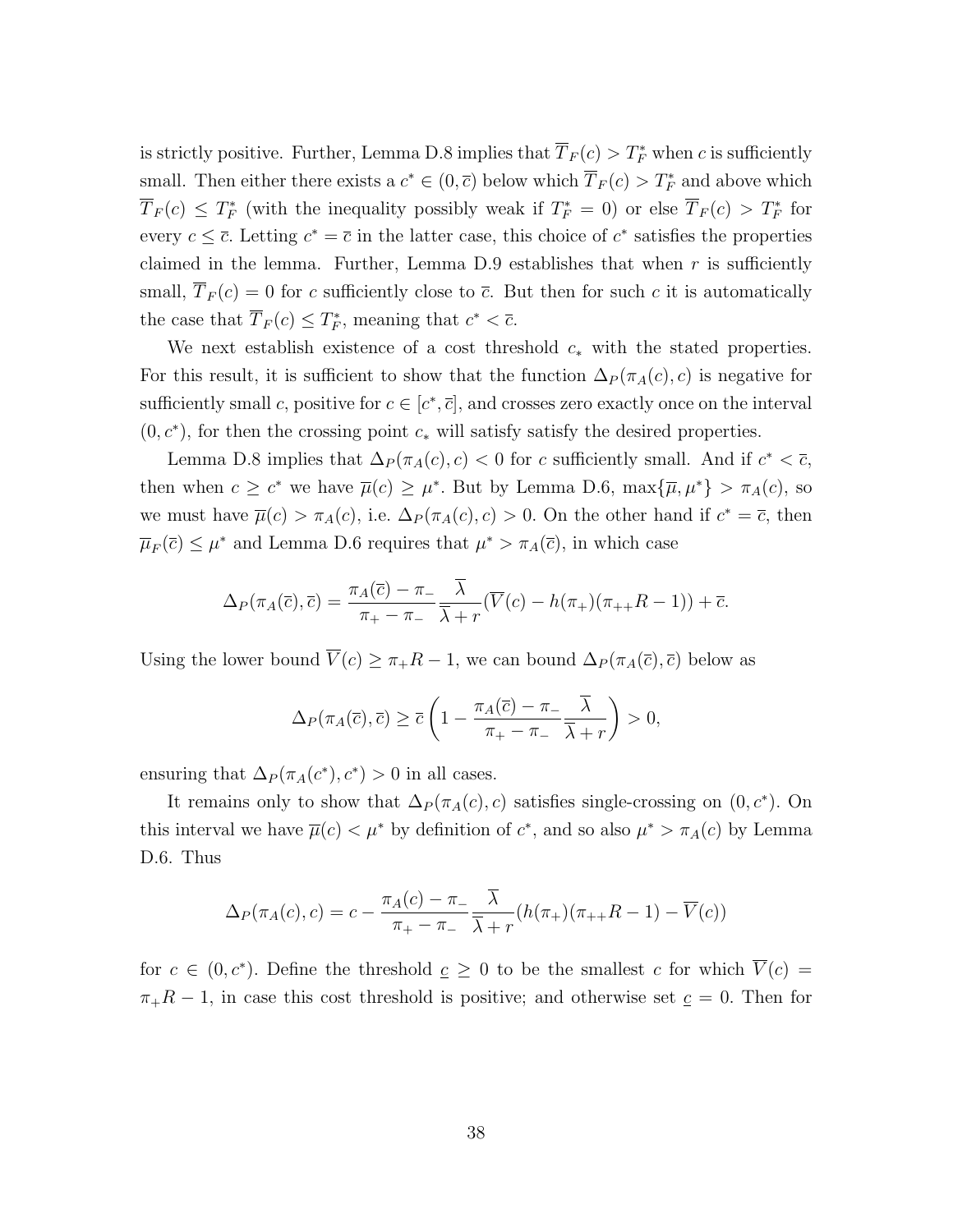$c \in (0, c^*)$  we may write

$$
\Delta_P(\pi_A(c), c) = \begin{cases} \underline{\chi}(c), & c < \underline{c} \\ \overline{\chi}(c), & c \ge \underline{c} \end{cases}
$$

where

$$
\underline{\chi}(c) \equiv c - \frac{\pi_A(c) - \pi_-}{\pi_+ - \pi_-} \frac{\overline{\lambda}}{\overline{\lambda} + r} \left( h(\pi_+)(\pi_{++}R - 1) - \frac{\overline{\lambda}}{\overline{\lambda} + r} \left( h(\pi_+)(\pi_{++}R - 1) - c \right) \right)
$$

and

$$
\overline{\chi}(c) \equiv c - \frac{\pi_A(c) - \pi_-}{\pi_+ - \pi_-} \frac{\overline{\lambda}}{\overline{\lambda} + r} \overline{c}.
$$

As  $\Delta_P(\pi_A(c), c)$  is continuous across the interface  $c = c$ , it is sufficient to establish that each of  $\chi(c)$  and  $\bar{\chi}(c)$  crosses zero at most once on  $(0, c^*)$ , and that any such crossing is from below.

Recall that  $\pi_A(c)$  is the solution to  $h(\mu)(\mu_+R-1)=c$ . This is a linear equation for  $\mu$ , and its solution is affine in c. Hence  $\overline{\chi}(c)$  is also affine in c. Further,  $\overline{\chi}(0) < 0$ while  $\overline{\chi}(\overline{c}) > 0$ . So  $\overline{\chi}(c)$  is a strictly increasing affine function on  $[0, \overline{c}]$ , ensuring that it crosses zero at most once on  $(0, c^*)$ , from below.

Meanwhile  $\chi(c)$  is a concave quadratic in c which satisfies  $\chi(0) < 0$ . If we can find some  $c^{\dagger} > c^*$  such that  $\chi(c^{\dagger}) > 0$ , then  $\chi(c)$  is assured to cross 0 at most once on  $(0, c^*)$ , from below. Choosing  $c^{\dagger} = h(\pi_+)(\pi_{++}R-1)$ , which satisfies  $c^{\dagger} > \overline{c} \geq c^*$ , we have

$$
\underline{\chi}(c^{\dagger}) = \left(1 - \frac{\pi_A(c^{\dagger}) - \pi_-}{\pi_+ - \pi_-} \frac{\overline{\lambda}}{\overline{\lambda} + r}\right) h(\pi_+)(\pi_{++}R - 1).
$$

Now, by definition of  $\pi_A(c)$  we have  $\pi_A(c^{\dagger}) = \pi_+$ . Therefore  $\chi(c^{\dagger}) > 0$ , as desired.

#### D.5 Proof of Proposition [3](#page-16-2)

Throughout this proof, fix an equilibrium strategy profile. For each firm  $i$ , define the time thresholds  $t_i^A \equiv \inf\{t : \mu^i(t) \leq \pi_A\}, t_i^{+,0} \equiv \inf\{t : \mu^i_+(t) \leq 1/R\},\$ and  $t_i^{+,00} \equiv \inf\{t \; : \; \mu^i_+(t) < 1/R\}$ . In other words,  $t_i^A$  is the first time firm *i*'s beliefs reach the autarky threshold;  $t_i^{+,0}$  $i_i^{\text{+},0}$  is the first time its beliefs reach the threshold  $1/R$ ; and  $t_i^{+,00}$ <sup>+,00</sup> is the first time its beliefs fall below  $1/R$ . Note that in general  $t_i^{+,00} \geq t_i^{+,0}$  $i^{+,0}$ , and the inequality is strict iff i's beliefs remain constant at  $1/R$  over some time interval.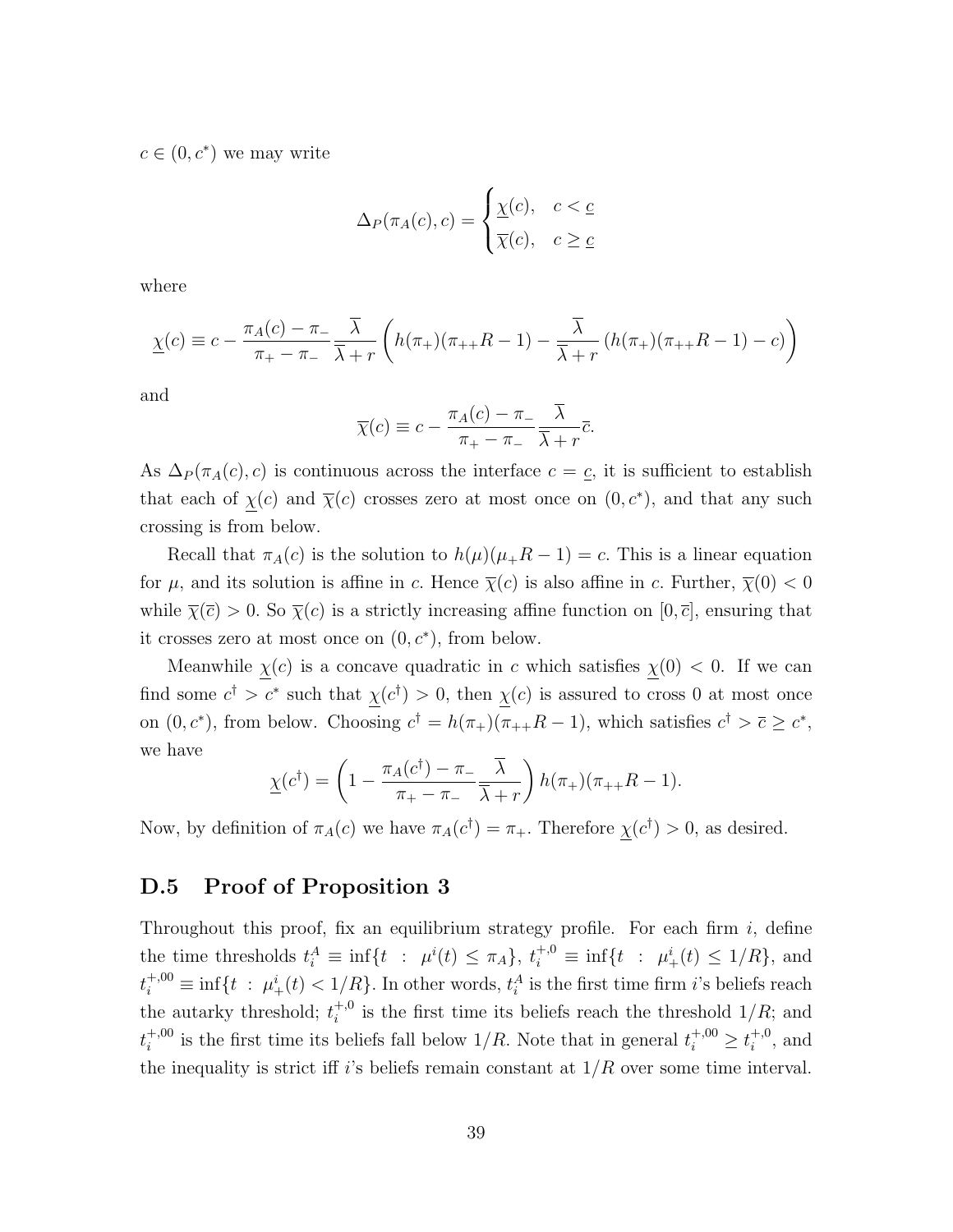We begin by establishing that, up to a technicality, each firm must use a threshold rule for investment.

<span id="page-39-0"></span>Lemma D.10. Suppose that firm i has obtained a High signal.

- If  $t_i^{+,00} < \infty$ , there exists a cutoff time  $T_i^* \leq t_i^{+,0}$  $i_i^{+,0}$  such that firm i invests immediately if  $t < T_i^*$ , and invests only after seeing firm  $-i$  invest if  $t > T_i^*$ .
- If  $t_i^{+,00} = \infty$ , firm i invests immediately if  $t < t_i^{+,0}$ .

*Proof.* Fix any firm i and time  $t \leq t_i^{+,0}$ <sup>+,0</sup>. Suppose that given firm  $-i$ 's strategy, there exists a best reply for firm  $i$  which involves investing immediately at time  $t$ , supposing the firm has not invested yet or observed the other firm invest. Then there must be a best reply which, beginning at any time  $t' < t$ , involves waiting no longer than time  $t$ to invest. But the payoff of such a strategy is just a discounted version of the payoff of investing at time  $t'$ , as the investment happens regardless of any information gained from firm  $-i$  between times  $t'$  and  $t$ . Since  $t' < t_i^{+,0}$ , this payoff is strictly positive, and so it must be suboptimal to delay beyond time  $t'$ . So firm  $i$ 's strategy must involve immediate investing at every time  $t' < t$ .

Meanwhile, it is trivially suboptimal for the firm to invest at any time  $t > t_i^{+,00}$ prior to observing investment. If additionally  $t_i^{+,00} < \infty$ , it must also be subptimal for the firm to invest at any time  $t \in [t_i^{+,0}]$  $\{t_i^{+,0}, t_i^{+,00}\}$ , since at breakeven beliefs the firm makes no profits from investing immediately, but makes strictly positive profits with positive probability by waiting to see if firm  $-i$  invests.

Therefore if  $t_i^{+,00} < \infty$ , letting  $T_i^*$  be the supremum of times at which investing immediately is a best reply for firm *i*, it must be that  $T_i^* \leq t_i^{+,0}$  $i^{+,0}$ , and firm i must invest immediately at all times prior to  $T_i^*$ , while it must never invest prior to seeing investment subsequent to time  $T_i^*$ .

On the other hand, if  $t_i^{+,00} = \infty$ , it must be a best reply for firm i to invest immediately at any time  $t \geq t_i^{+,0}$  $i^{+,0}$ , since beliefs remain at the breakeven level forever subsequent to this time. Thus if  $t_i^{+,0} < \infty$ , then firm i's strategy must involve immediate investing at every time  $t < t_i^{+,0}$ . And if  $t_i^{+,0} = \infty$ , then investment is strictly profitable at all times no matter what information arrives, and so any delay is suboptimal. Thus again firm i's strategy must involve immediate investing prior to  $t_i^{+,0} = \infty$ .  $\Box$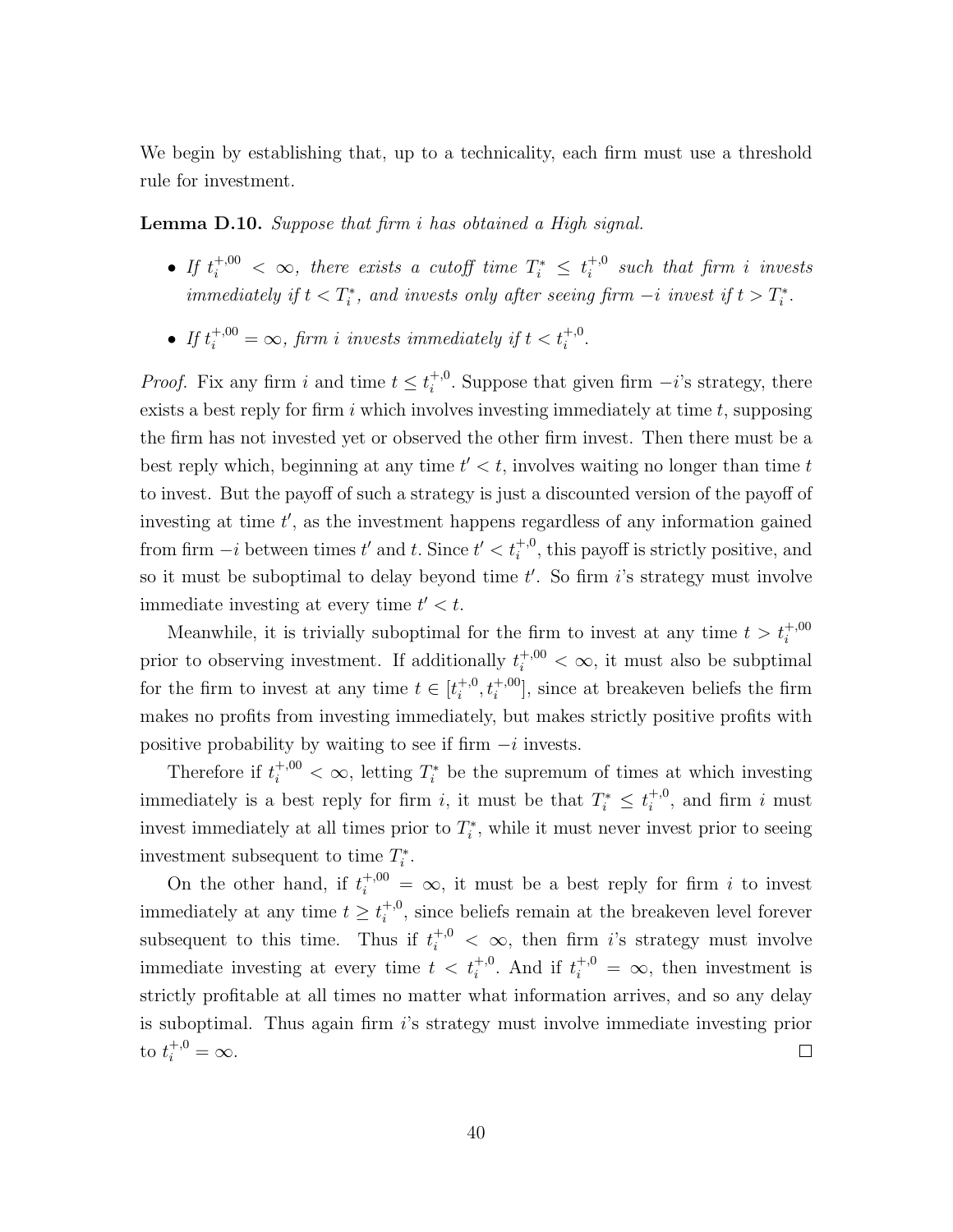This lemma ensures that firms' investment policies must take the form of threshold rules, except in the case that  $t_i^0 < t_i^{00} = \infty$ . However, multiplicity of best replies in that case impacts outcomes only off-path, as on-path the firm either obtained a High signal prior to  $t_i^0$  and invested immediately; or else it obtained no signal prior to  $t_i^0$ , after which a signal is valueless and the firm does not optimally acquire one. Therefore any choice of a non-threshold investment policy in this case has no impact on equilibrium outcomes.

Our proof will proceed by restricting attention to equilibria in threshold investment strategies, with each firm's investment threshold denoted by  $T_i^*$ . This analysis will characterize all possible equilibrium paths, and in particular will establish that either  $t_i^{00} < \infty$  or else  $t_i^{0} = \infty$  in any equilibrium, proving that all equilibria involve threshold investment policies.

Now, assume that both players use pure prospecting strategies. We will maintain this assumption until the end of the proof, when we verify that no equilibria with mixed prospecting strategies can exist.

We next establish an important technical result about the dynamics of the value of effort prior to time  $t_i^A$ . This result will be critical to establishing that firms follow a threshold prospecting rule in any equilibrium. For each firm i, define  $f_i(t) \equiv$  $V^{i}(t) - K(\mu^{i}(t) - \pi_{A})$ . Note that  $f_{i}(t) \geq V^{i}(t) - V^{i}(t) + c$ , with equality for all  $t < T_i^*$ .

<span id="page-40-0"></span>**Lemma D.11.** Fix any firm i. Then for almost every  $t \in [0, \min\{T_i^*, t_i^A\}]$ , either  $f_i(t) < 0 \text{ or } f'_i(t) > 0.$ 

*Proof.* Fix a firm *i*. Suppose first that  $T_{-i}^* \leq t < t_i^A$ . Then at time *t* firm *i* is in autarky with beliefs  $\mu^{i}(t) > \pi_A$ , meaning its continuation value is  $V^{i}(t) = \frac{\lambda}{\lambda + r} K(\mu^{i}(t) - \pi_A)$  $K(\mu^{i}(t) - \pi_{A})$ . Thus  $f_{i}(t) < 0$  for all such times. So it is sufficient to establish the result for  $t < \min\{t_i^A, T_i^*, T_{-i}^*\}.$ 

Note that whenever  $t < T_i^*$ , we have  $f_i(t) = V^i(t) - \tilde{V}^i(t) + c$ . Then for almost every  $t < \min\{T_i^*, T_{-i}^*\}$  such that  $f_i(t) \geq 0$ ,  $V^i(t)$  must satisfy the HJB equation

$$
rV^{i}(t) = \lambda^{-i}(t)\frac{\mu^{i}(t) - \pi_{-}}{\pi_{+} - \pi_{-}}(\overline{V} - V^{i}(t)) + \dot{V}^{i}(t).
$$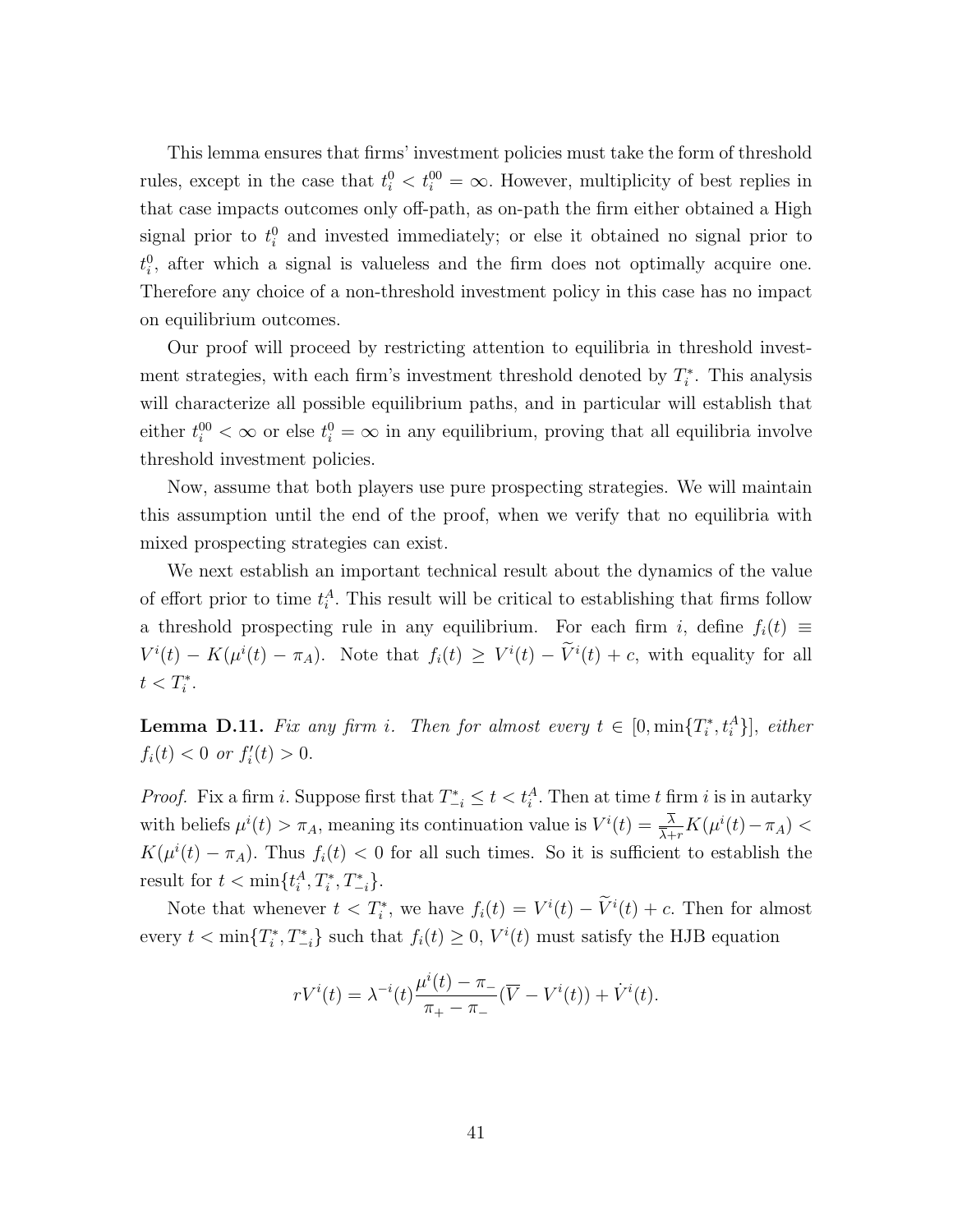This may be rewritten in terms of  $f$  and  $f'$  as

$$
f_i'(t) = rK(\mu^{i}(t) - \pi_A) - \lambda^{-i}(t)\frac{\mu^{i}(t) - \pi_{-}}{\pi_{+} - \pi_{-}}(\overline{V} - K(\pi_{+} - \pi_A) - f_i(t)) + rf_i(t).
$$

The first term on the rhs of this expression is strictly positive for every  $t < t_i^A$ . Further, by Lemma [C.1,](#page-27-0)  $\overline{V} \leq K(\pi_+ - \pi_A)$ . Finally, the coefficient on  $f_i(t)$  on the rhs is always non-negative. Thus whenever  $f_i(t) \geq 0$ , we must have  $f'_i(t) > 0$ .  $\Box$ 

We proceed by splitting the analysis into two cases: either  $T_i^* < \infty$  for some firm i, or else  $T_1^* = T_2^* = \infty$ . We will show that in the first case, the only permissible equilibrium behavior is the leader-follower strategy profile, while in the second case, the only permissible behavior is the symmetric equilibrium profile. Consider first the  $T_i^*$  < ∞ case. The following lemma establishes that the remaining firm  $-i$  must employ the leader strategy in any equilibrium.

<span id="page-41-0"></span>**Lemma D.12.** Suppose that  $T_i^* < \infty$  for some firm i. Then firm  $-i$  must follow the threshold strategy  $\overline{T}_{-i} = T_{-i}^* = \infty$ .

To establish this result, we first prove an auxiliary lemma which restricts the permissible scope of equilibrium behavior and beliefs in response to a firm using a threshold investment rule with  $T_i^* < \infty$ .

<span id="page-41-1"></span>**Lemma D.13.** Suppose that  $T_i^* < \infty$  for some firm i. Then  $T_{-i}^* = \infty$  and  $\mu^{-i}(T_i^*) >$  $\pi_A$ .

*Proof.* Suppose by way of contradiction that  $\mu^{-i}(T_i^*) < \pi_A$ . Then beginning at time  $T_i^*$ , firm  $-i$  is in autarky with beliefs below the autarky threshold, implying that it does not invest on the equilibrium path after time  $T_i^*$ . Further, on the interval  $(t_{-i}^A, T_i^*]$ , we have  $V^{-i}(t) \geq 0 > K(\mu^i(t) - \pi_A)$ . Then at all such times, it cannot be optimal for firm i to both prospect and invest immediately upon acquiring a signal. Therefore firm  $-i$  is in autarky beginning at time  $t_{-i}^A$ .

But since  $t^A_{-i} < T^*_i$  by continuity of  $\mu^{-i}$ , the fact that it is optimal for firm i to invest immediately at times in  $[t_{-i}^A, T_i^*]$  but wait after  $T_i^*$  implies that  $\mu_+^i(t_{-i}^A)$  $\mu^i_+(T_i^*) = 1/R$ . Therefore  $\mu^i(t^A_{-i}) < \pi_A$ , so  $\lambda^i(t) = 0$  for all  $t \geq t^A_{-i}$ . But then on the equilibrium path firm i does not invest first after  $t_{-i}^A$ , implying firm  $-i$  is in autarky with constant beliefs  $\mu^{-i}(t) = \mu^{-i}(t-1) = \pi_A$  for all times  $t > t-1$ . This contradicts  $\mu^{-i}(T_i^*) < \pi_A$ , so it must be that  $\mu^{-i}(T_i^*) \geq \pi_A$ , and in particular  $T_i^* \geq t_i^A$ .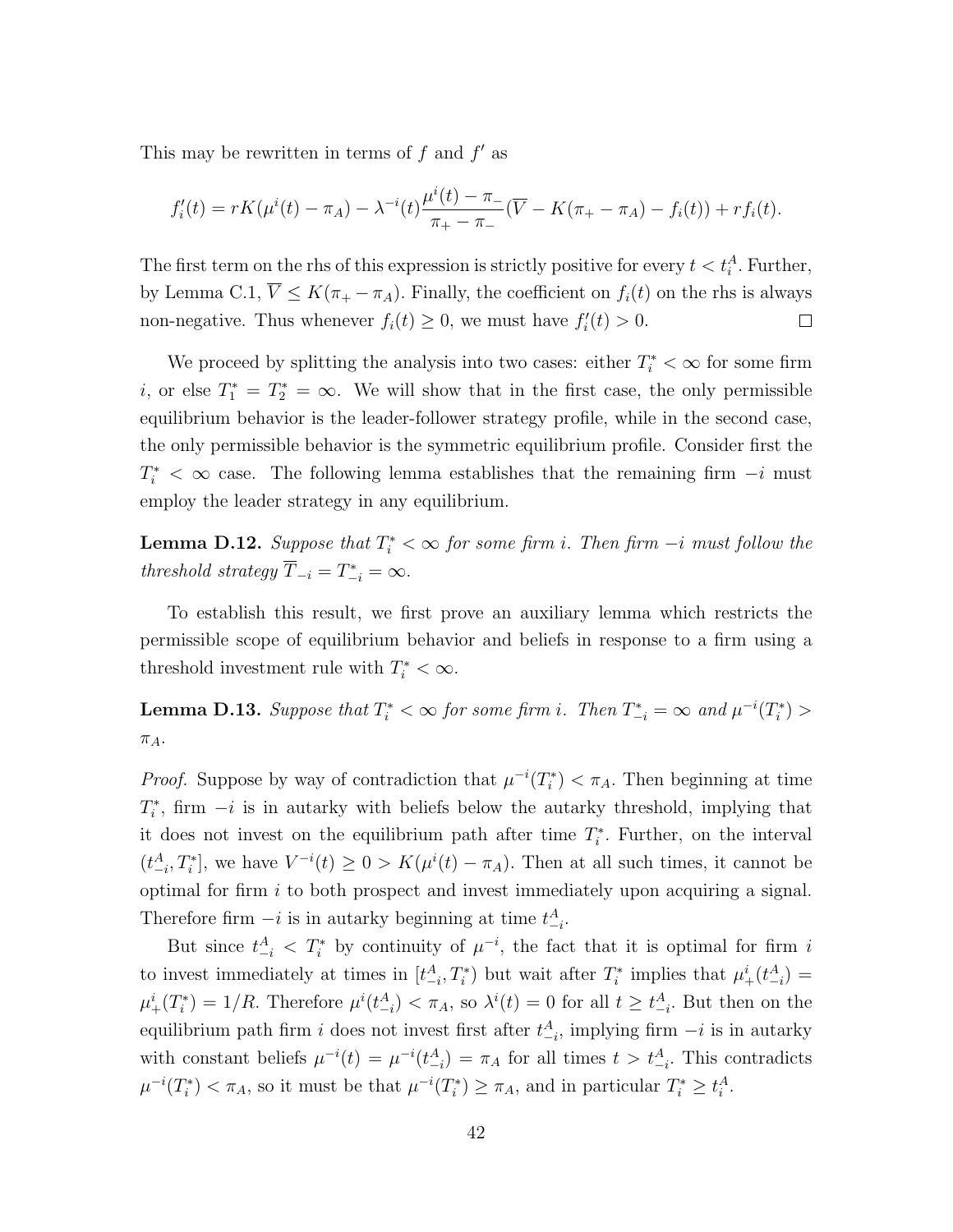Subsequent to time  $T_i^*$ , firm  $-i$  is in autarky with fixed beliefs no lower than the autarky threshold. Therefore  $\mu_{+}^{-i}(t) > 1/R$  for all  $t \geq T_i^*$ , in which case immediate investing is strictly superior to waiting forever for every  $t \geq T_i^*$ . Thus firm  $-i$  must choose  $T_{-i}^* = \infty$ .

Now suppose by way of contradiction that  $\mu^{-i}(T_i^*) = \pi_A$ , in which case  $t_{-i}^A \leq T_i^*$ . As firm  $-i$ 's beliefs do not change over the interval  $[t_{-i}^A, T_i^*]$ , it must be in autarky with constant beliefs  $\pi_A$  from time  $t_{-i}^A$  onward, implying  $V^{-i}(t) = 0$ .

Note that  $V^{-i}(t_{-i}^A) = 0$  and  $\mu^{-i}(t_{-i}^A) = \pi_A$  imply  $f_{-i}(t_{-i}^A) = 0$ . But by Lemma [D.11,](#page-40-0) for almost every  $t \in [0, t_{-i}^A]$  either  $f_{-i}(t) < 0$  or  $f'_{-i}(t) > 0$ . These conditions imply that if  $f_{-i}(t) = 0$  for some  $t < t_{-i}^A$ , then  $f_{-i}(t) > 0$  for all  $t' \in (t, t_{-i}^A]$ . Hence  $f_{-i}(t)$  < 0 for all  $t < t_{-i}^A$ , implying that for all such times the value of waiting is less than the value of prospecting and investing immediately upon obtaining a High signal. Since this investment strategy is a lower bound on the value of prospecting, it must be that  $\lambda^{-i}(t) = \overline{\lambda}$  a.e. on  $[0, t_{-i}^A]$ .

This prospecting policy, combined with  $T_{-i}^* = \infty$ , implies that  $\mu^{i}(t) \leq \mu^{-i}(t)$  for  $t \in [0, t_{-i}^A]$  and therefore  $t_i^A \leq t_{-i}^A$ . If  $t_i^A < t_{-i}^A$ , then for every  $t \in (t_i^A, t_{-i}^A)$ , firm  $-i$ 's prospecting and investment policies imply that  $\mu^{i}(t) < \pi_{A}$ , meaning it cannot be optimal for firm  $i$  to both prospect and invest immediately upon obtaining a signal at any such time. Thus firm  $i$  does not invest on the equilibrium path on this time interval, implying  $\mu^{-i}$  is constant on the interval, contradicting the definition of  $t_{-i}^A$ . So  $t_1^A = t_2^A = t^A$  for some  $t^A$ , which can only hold if  $T_i^* \geq t^A$  and  $\lambda^i(t) = \overline{\lambda}$  for almost every  $t \in [0, t^A]$ .

If  $V^{i}(t^{A}) > 0$ , then given continuity of  $V^{i}$  and  $\mu^{i}$ , for sufficiently large  $t < t^{A}$  it would be the case that  $V^{i}(t) > K(\mu^{i}(t) - \pi_{A})$ . But then it cannot be optimal for firm i to both prospect and invest immediately at such times, a contradiction. So  $V^{i}(t^{A}) = 0$ . But as  $T_{-i}^{*} = \infty$ , this can be true only if  $\lambda^{-i}(t) = 0$  for a.e.  $t > t^{A}$ . But then subsequent to time  $T^A$ , firm i is in autarky with beliefs  $\mu^i(t) = \pi_A$ , contradicting the optimality  $T_1^* < \infty$ . So  $\mu^{-i}(T_i^*) > \pi_A$ , as desired.  $\Box$ 

Proof of Lemma [D.12.](#page-41-0) Lemma [D.13](#page-41-1) establishes that  $T_{-i}^* = \infty$  and  $\mu^{-i}(T_i^*) > \pi^A$ . The latter inequality implies that for  $t > T_i^*$ , firm  $-i$  is in autarky with beliefs above the autarky threshold, meaning  $-i$ 's unique optimal prospecting policy subsequent to  $T_i^*$  is  $\lambda^{-i}(t) = \overline{\lambda}$ . It remains only to pin down firm  $-i$ 's optimal prospecting behavior prior to  $T_i^*$ .

Define  $V_{-}^{\dagger}$  $\mathcal{F}_{-i}^{\dagger}(t) \equiv K(\mu^{i}(t) - \pi_{A}).$  Since  $T_{-i}^{*} = \infty$ , it must be that  $\widetilde{V}^{-i}(t) - c = V_{-i}^{\dagger}$  $\mathcal{I}_{-i}^{\intercal}(t)$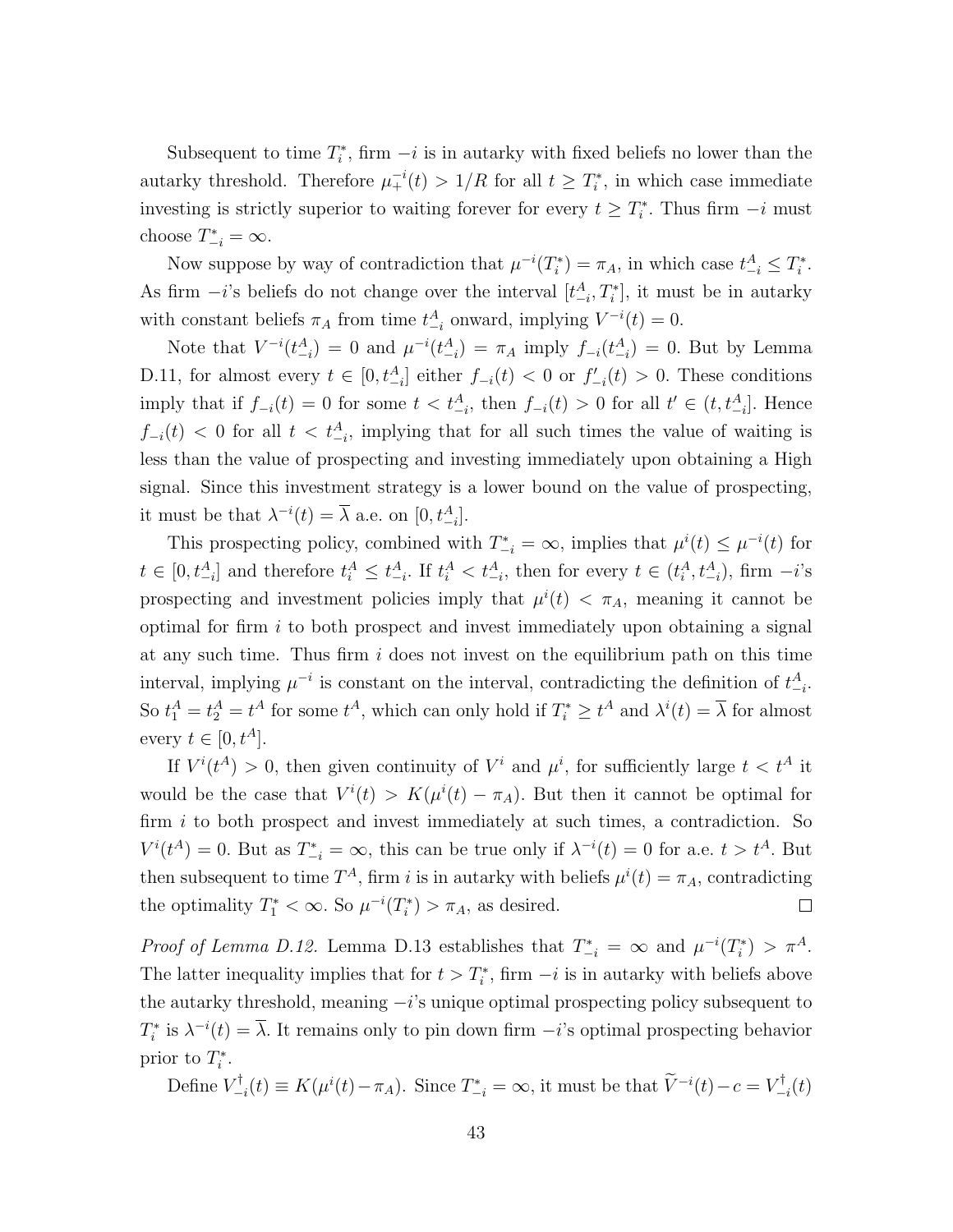for all times. Then inserting  $V_{-}^{\dagger}$  $\sum_{i=1}^{r}$  into the functional  $F^{-i}$  defined in Appendix [C](#page-26-0) yields

$$
F^{-i}(V_{-i}^{\dagger},t) = rV_{-i}^{\dagger}(t) + \frac{\dot{\mu}^{-i}(t)}{\pi_+ - \mu^{-i}(t)}(\overline{V} - K(\pi_+ - \pi_A)).
$$

Note that  $\overline{V} \leq K(\pi_+ - \pi_A)$  by Lemma [C.1,](#page-27-0) so the second term on the rhs is nonnegative. Meanwhile for  $t \leq T_i^*$ ,  $\mu^{-i}(t) > \pi_A$  and therefore  $V_{-}^{\dagger}$  $\sum_{i=1}^{r}$  (t) > 0. Thus  $F^{-i}(V_-^\dagger$  $\sum_{i=1}^{r} t(i) > 0$  for all times  $t \leq T_i^*$ .

Now note that as firm  $-i$  is in autarky at time  $T_i^*$ , its value function at this point is  $V^{-i}(T_i^*) = \frac{\overline{\lambda}}{\overline{\lambda}+r}V_{-}^{\dagger}$  $\sum_{i=1}^{r} (T_i^*)$  <  $V_{-i}^{\dagger} (T_i^*)$ . This boundary condition, combined with the fact that  $F^{-i}(V_{-}^{\dagger})$  $F_{-i}^{\dagger}$ , t) > 0 while  $F^{-i}(V^{-i}, t) = 0$  all  $t \in [0, T_i^*]$ , implies by a standard result regarding supersolutions of ODEs that  $V_{-}^{\dagger}$  $V_{-i}^{\dagger}(t) > V^{-i}(t)$  for all  $t \leq T_i^*$ . Then as  $V_-^\dagger$  $\nabla_{-i}^{\dagger}(t) = \overline{V}^{-i}(t) - c, \ \lambda^{-i}(t) = \overline{\lambda}$  is firm  $-i$ 's unique optimal prospecting strategy prior to  $T_i^*$ .  $\Box$ 

Lemma [D.12](#page-41-0) establishes that in any equilibrium in threshold investment strategies in which some  $T_i^* < \infty$ , the other firm must follow the leader's strategy. Meanwhile Lemma [D.4](#page-32-0) establishes that the follower's strategy is a unique best reply to the leader's strategy. So there exists a unique equilibrium in threshold investment strategies with some  $T_i^* < \infty$ , namely the leader-follower equilibrium.

The following lemma treats the remaining case, in which  $T_1^* = T_2^* = \infty$ . It establishes that the symmetric equilibrium strategies are the only ones consistent with equilibrium in this case.

**Lemma D.14.** Suppose  $T_1^* = T_2^* = \infty$ . Then both firms follow threshold prospecting policies with  $\overline{T}_1 = \overline{T}_2 = T^A$ .

*Proof.* Note that when  $T_1^* = T_2^* = \infty$ , we have  $f_i(t) = V^i(t) - \tilde{V}^i(t) + c$  for every i and t, and so a firm's optimal prospecting rate depends only on the sign of  $f_i(t)$ . Further,  $f_i(t) \geq 0$  whenever  $t \geq t_i^A$ , and the inequality is strict if either  $\mu^i(t) < \pi_A$ or  $V^i(t) > 0$ . Also, by Lemma [D.11,](#page-40-0) for each firm i and almost every  $t < t_i^A$  either  $f_i(t) < 0$  or  $f'_i(t) > 0$ .

Suppose first that  $t_i^A < t_{-i}^A$  for some firm i. Define  $t_i^{AA} \equiv \inf\{t : \mu^i(t) < \pi_A\}$ . If  $t_i^{AA}$ is finite, then for each time  $t \in (t_i^A, t_i^{AA}]$  firm i expects firm  $-i$  to invest at some point in the future with positive probability, meaning  $V^{i}(t) > 0$ . And for each time  $t > t_i^{AA}$ we have  $\mu^{i}(t) < \pi_{A}$ . Thus for all times  $t > t_{i}^{A}$  we must have  $f_{i}(t) > 0$  and  $\lambda^{i}(t) = 0$ . In this case firm  $-i$  is in autarky with beliefs strictly above its autarky threshold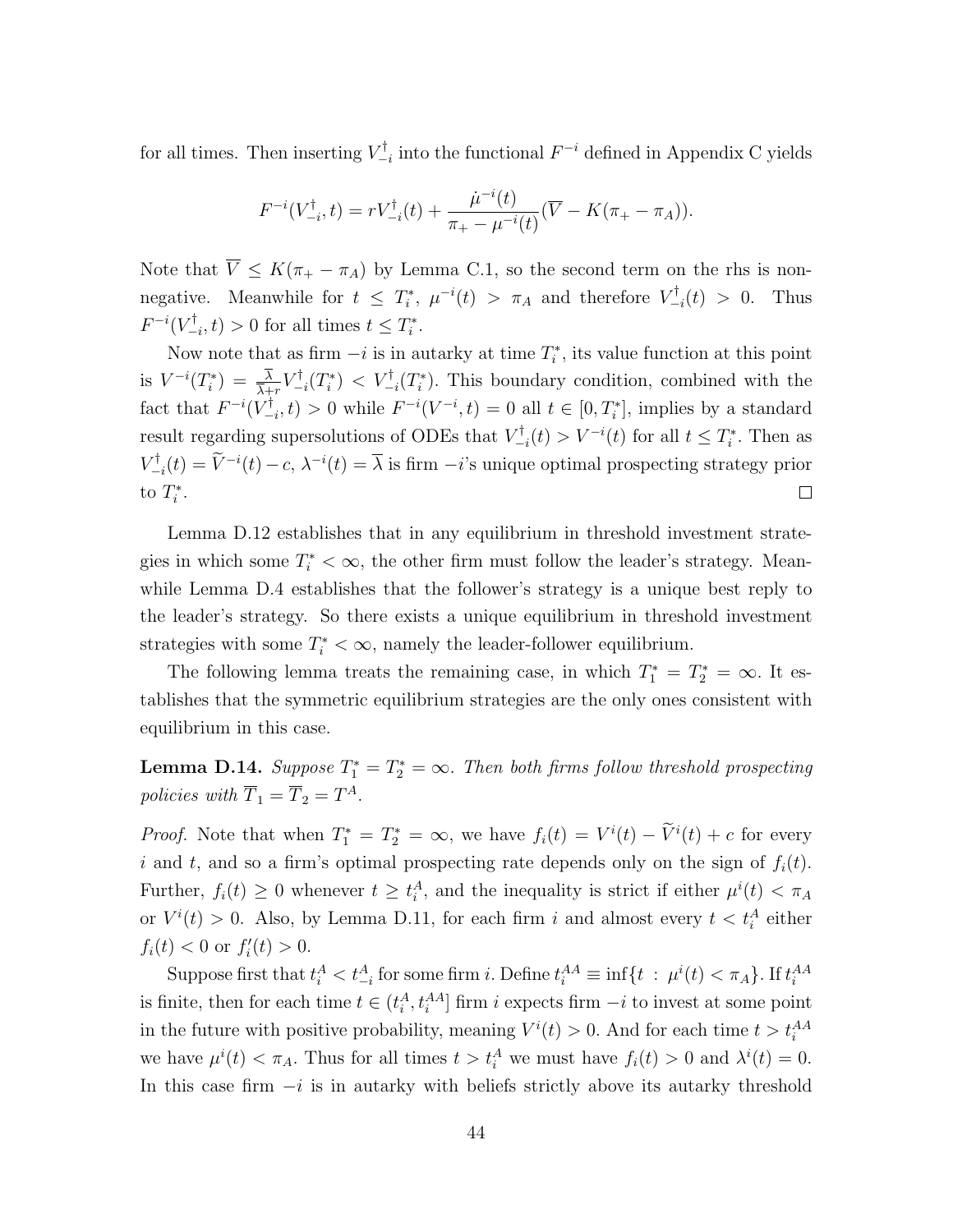beginning at time  $t_i^A$ , meaning  $\lambda^{-i}(t) = \overline{\lambda}$  going forward. But then eventually firm *i*'s posterior beliefs must drop below  $\mu^*$ , at which point it cannot be optimal for firm i to invest immediately after obtaining a signal, a contradiction of  $T_i^* = \infty$ . So it must be that  $t_i^{AA} = \infty$ , i.e.  $\lambda^{-i}(t) = 0$  for all  $t > t_i^A$ .

In that case  $V^{i}(t_i^A) = 0$  and thus  $f_i(t_i^A) = 0$ . Now, if  $f_i(t) \geq 0$  on some positivemeasure subset of  $[0, t_i^A]$ , then for some  $t' < t_i^A$  we must have  $f_i(t') \ge 0$  and  $f_i(t') > 0$ , meaning that  $f_i(t) > 0$  for  $t > t'$  sufficiently small. But for  $f_i$  to decline back to zero by time  $t_i^A$ , there must be a positive-measure set of times at which  $f_i$  is both strictly positive and has a strictly negative derivative, a contradiction. So it must be that  $f_i(t) < 0$  a.e. on  $[0, t_i^A]$ , i.e.  $\lambda^i(t) = \overline{\lambda}$  for all such times. But then firm i prospects at the maximum rate at all times prior to  $t_i^A$ , meaning that  $\mu^{-i}(t) \leq \mu^{i}(t)$  for such times, a contradiction of  $t_i^A < t_{-i}^A$ . We conclude that  $t_1^A = t_2^A$ . Let  $t^A$  be this common time.

Suppose first that  $t^A = \infty$ . Then each firm i must prospect at less than full intensity on a positive-measure set of times, meaning there exists a time  $t_i$  at which  $f_i(t'_i) \geq 0$  and  $f'_i(t) > 0$ . Thus  $f_i(t) > 0$  for  $t > t'_i$  sufficiently small, and by reasoning similar to the previous paragraph  $f_i(t) > 0$  for all  $t > t'_i$ . Thus  $\lambda^i(t) = 0$  for  $t > t'_i$ , meaning firm  $-i$  is in autarky with beliefs strictly above the autarky threshold. It therefore sets  $\lambda^{-i}(t) = \overline{\lambda}$  for  $t > t'_{i}$ , contradicting  $t_{i}^{A} = t^{A} = \infty$ . So it must be that  $t^A < \infty$ .

Next, suppose that  $f_i(t^A) > 0$  for some *i*. Then also  $f_i(t) > 0$  for *t* sufficiently close to  $t^A$ , meaning  $\lambda^i(t) = 0$  for such times. But then  $\mu^{-i}(t)$  is constant on this interval, contradicting  $t_{-i}^A = t^A$ . So  $f_i(t^A) = 0$  for each firm *i*. By now-familiar arguments, it must therefore be that  $f_i(t) < 0$  for almost all  $t < t^A$ , i.e.  $\lambda^i(t) = \overline{\lambda}$  for each i and a.e.  $t < t^A$ . Therefore  $t^A = T^A$ . Further,  $f_i(t^A) = 0$  implies  $V^i(t^A) = 0$ , so  $\lambda^{-i}(t) = 0$  for all  $t > t^A$ . Thus each firm must use the threshold prospecting strategy  $\overline{T}_i = T^A$ .

We complete the proof by ruling out mixed prospecting rules in equilibrium. This is accomplished by the following lemma, which establishes that any equilibrium involving randomization over prospecting implies existence of a pure-strategy equilibrium involving interior prospecting. As no pure-strategy equilibria exhibit such behavior, no mixed-strategy equilibria exist.

Lemma D.15. Fix any equilibrium in threshold investment strategies. Then there exists a payoff-equivalent equilibrium in pure strategies, exhibiting interior prospecting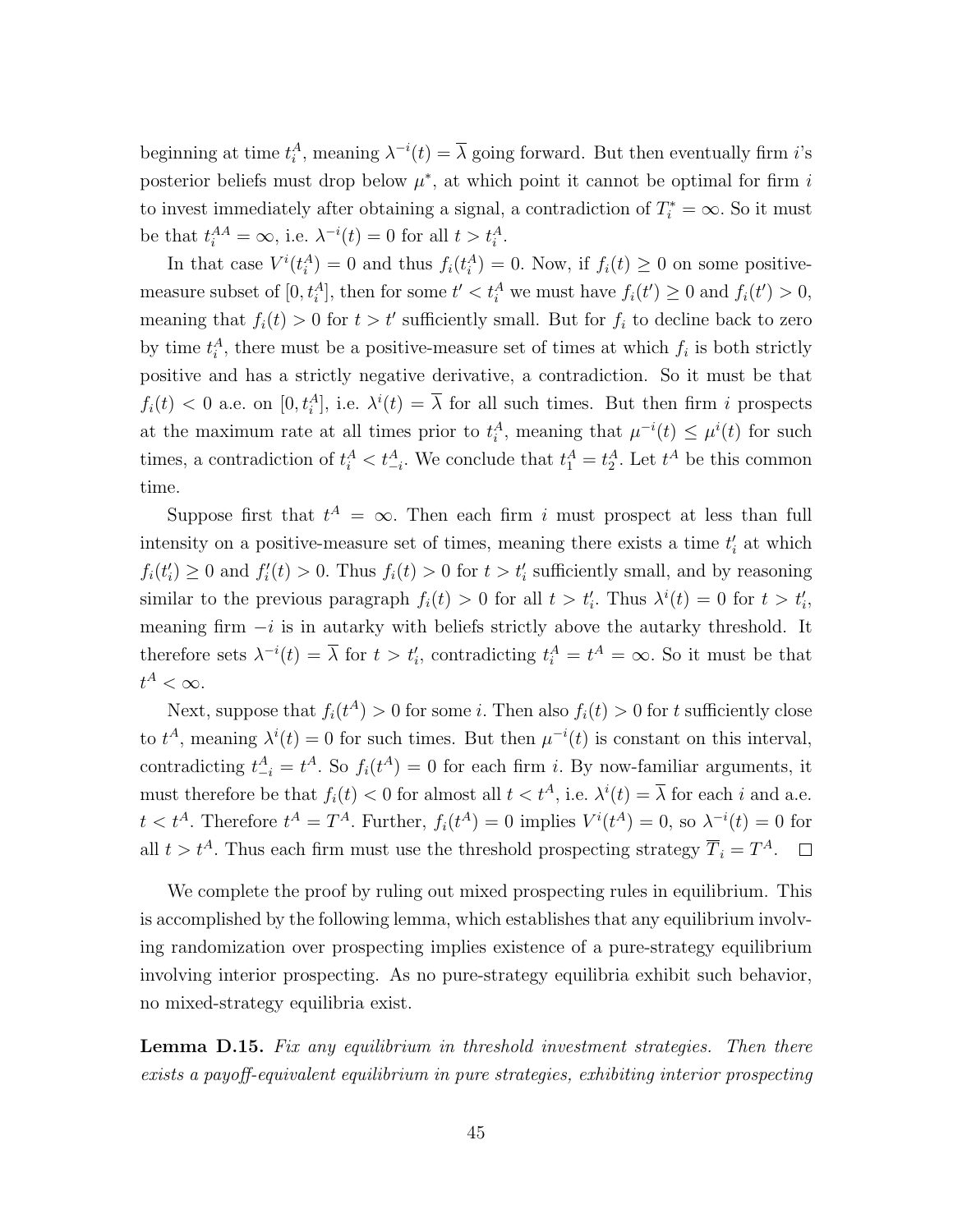whenever some firm randomized over prospecting rates in the original equilibrium.

*Proof.* Fix an equilibrium involved randomized prospecting, and fix a firm i. After time  $T_i^*$ , firm i's prospecting rule does not affect firm  $-i$ 's payoffs or incentives; thus  $\lambda^{i}$  may be replaced with any pure strategy maximizing i's payoffs subsequent to time  $T_i^*$  without disturbing the equilibrium. So consider times  $t < T_i^*$ .

Let

$$
\Omega^{i}(t) \equiv \mathbb{E}\left[\exp\left(-\int_{0}^{t} \lambda^{i}(s) ds\right)\right]
$$

be the ex ante probability that firm  $i$  has obtained no signal by time  $t$ . Define a new pure-strategy prospecting rule  $\tilde{\lambda}^i$  by letting  $\tilde{\lambda}^i(t) = -\frac{d}{dt} \log \Omega^i(t)$  for all times (with the prospecting rule arbitrary at any point of non-differentiability of  $\Omega^i$ ). By construction,  $\lambda^i$  and  $\tilde{\lambda}^i$  induce the same sequence of induce the same distribution of investment times by firm i, and thus the same posterior beliefs for firm  $-i$  conditional on observing no investment. Therefore firm  $-i$ 's incentives are unchanged by replacing  $\lambda^i$  with  $\lambda^i$ .

It remains to check that  $\lambda^i$  is feasible and optimal for firm *i*. Note that

$$
\widetilde{\lambda}^{i}(t) = \frac{1}{\Omega^{i}(t)} \mathbb{E}\left[\lambda^{i}(t) \exp\left(-\int_{0}^{t} \lambda^{i}(s) ds\right)\right].
$$

The second factor on the rhs is bounded above by  $\overline{\lambda} \Omega^{i}(t)$  and below by zero, hence  $\lambda^{i}(t) \in [0, \overline{\lambda}]$ , ensuring feasibility. As for optimality, suppose first that at time t, the action  $\lambda^{i}(t)$  is strictly optimal for firm i. Then it must be non-random, in which case the previous expression for  $\lambda^{i}(t)$  collapses to  $\lambda^{i}(t) = \lambda^{i}(t)$ . So at any times for which randomization is not optimal for firm  $i$ , the modified prospecting rule specifies the same prospecting intensity as the original rule. And at all other times, any prospecting intensity is optimal, thus in particular the intensity specified by  $\lambda^i$  is optimal. So  $\lambda^i$ is an optimal prospecting rule.

This argument shows that firm i's randomized prospecting rule may be replaced by a non-random one which is also optimal for firm i, without disturbing firm  $-i$ 's payoffs or incentives. This procedure may be performed for both firms, yielding a pure strategy equilibrium.

Finally, for any time t at which  $\lambda^{i}(t)$  is not deterministic, it must be that  $Pr(\lambda^{i}(t))$ 0) > 0 and Pr( $\lambda^{i}(t) < \overline{\lambda}$ ) > 0, in which case the previous expression for  $\lambda^{i}$  implies  $\tilde{\lambda}^i(t) \in (0, \overline{\lambda})$ . So randomization in the original equilibrium implies an interior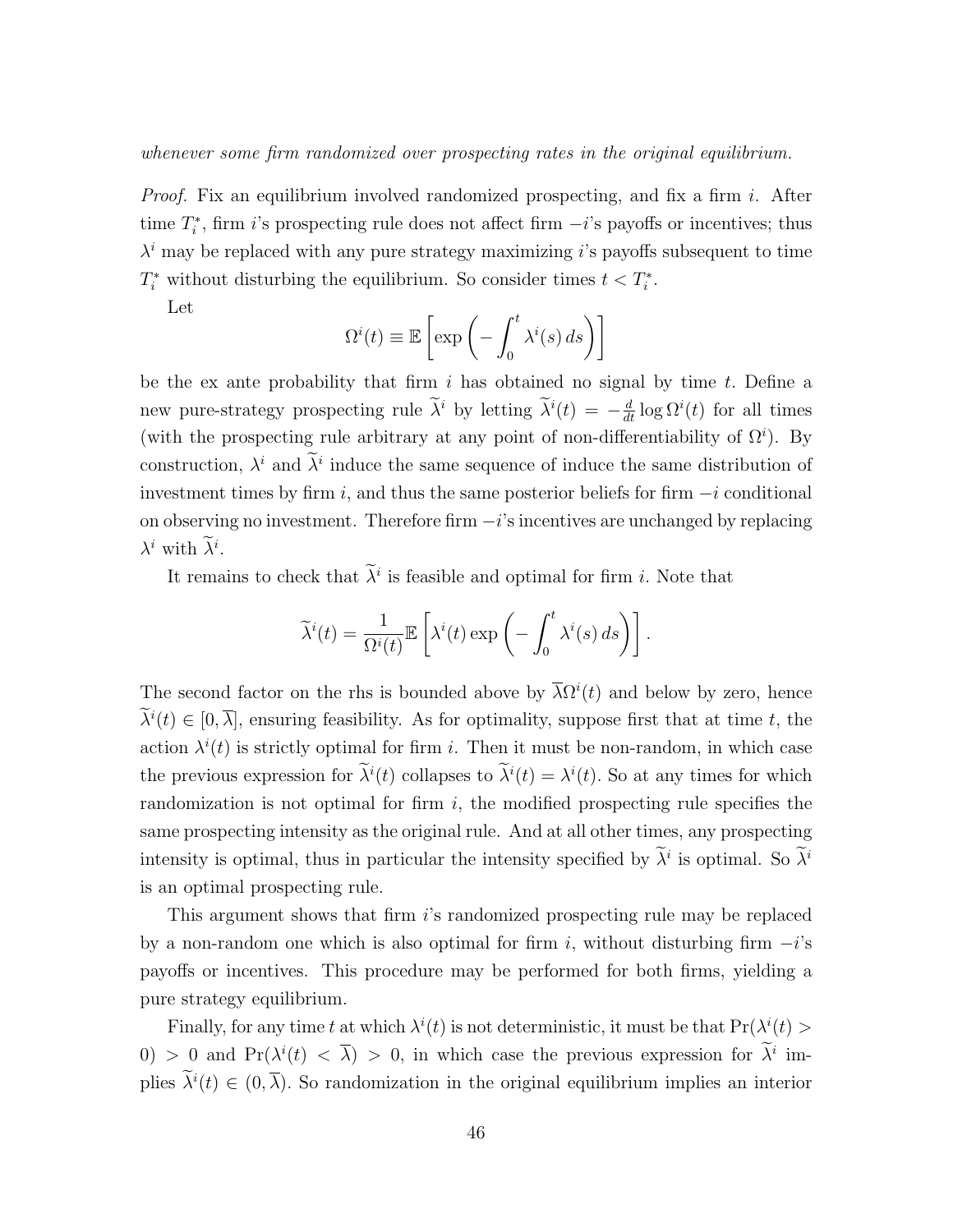prospecting rate in the new equilibrium.

#### D.6 Proof of Proposition [4](#page-18-1)

To prove the small-r result, we show that whenever  $r \leq r^*$ , welfare under the leaderfollower equilibrium exceeds welfare in the symmetric equilibrium. Let  $V^A(t) \equiv$ λ  $\frac{\lambda}{\lambda+r}K(\mu^{\lambda}(t)-\pi_A)$  be the autarky payoff under beliefs  $\mu^{\lambda}(t)$ . We first show that in the symmetric equilibrium,  $V^{i}(t) = V^{A}(t)$  for each i and all  $t \leq T^{A}$ . First note that for all such times,  $\mu^{i}(t) = \mu^{\lambda}(t)$ . Then trivially  $V^{i}(T^{A}) = V^{A}(T^{A})$ , as at time  $T^{A}$  each firm is in autarky with beliefs  $\mu^{\lambda}(T^A)$ . So evaluate the functional  $F^i$  defined in Appendix [C](#page-26-0) at  $V^A$  for any time  $t \leq T^A$ . Using the identity  $\overline{V} = \frac{\lambda}{\lambda}$ .  $\frac{\lambda}{\overline{\lambda}+r}K(\pi_+ - \pi_A)$ , which holds whenever  $r \leq r^*$ , as well as the identity  $\tilde{V}^i(t) - c = K(\mu^{\lambda}(t) - \pi_A)$ , which holds given that  $T_i^* = \infty$ , yields  $F^i(V^A, t) = 0$ . Then a standard verification argument establishes that  $V^A(0) = V^S$ .

Now consider the leader-follower equilibrium. Recall that when  $r \leq r^*$ , Lemma [D.1](#page-29-0) implies that  $T_F^* = 0$ . Hence the leader is in autarky for all times and  $V^L = V^A(0)$ . So consider the follower's strategy. Suppose firm i is the follower. Note that  $\mu^{i}(t) =$  $\mu^{\lambda}(t)$  for all time, and that  $\tilde{V}^{i}(t) - c > K(\mu^{\lambda}(t) - \pi_A)$  for all time given that investing immediately is strictly dominated by waiting at all times. Hence  $F^{i}(V^{A}, t) < 0$ for all time. Then as  $V^A$  is a bounded function, a standard verification argument establishes that  $V^A$  is bounded strictly above by the payoff of the threshold strategy  $\overline{T}_i = T_i^* = \infty$ . Since  $V^F$  is an upper bound on the payoff of any strategy followed by firm *i*, it must be that  $V^F > V^A(0)$ . Thus  $V^L + V^F > 2V^A(0) = 2V^S$ , as claimed.

We now prove the large-r result. Going forward, we will assume that  $r > r^*$ . We first establish that  $V^F > V^S > V^L$ . Write  $V^F(t)$ ,  $V^S(t)$ ,  $V^L(t)$  for the time-t continuation value of each firm in each equilibrium given no signal and no investment by the other firm. Let  $\widehat{T}_F \equiv \min{\{\overline{T}_F, T_F^*\}}$  be the time at which the follower becomes passive in the leader-follower equilibrium. The leader's beliefs equal  $\mu^{\lambda}(\widehat{T}_F)$  at time  $\widehat{T}_F$ , and further the leader is in autarky going forward. It follows that  $V^L(\widehat{T}_F) =$  $V^A(\hat{T}_F).$ 

Meanwhile, a firm in the symmetric equilibrium possesses posterior beliefs  $\mu^{\lambda}(\hat{T}_F)$ at time  $\widehat{T}_F$  given that  $\widehat{T}_F < T^A$  (as established in Proposition [2\)](#page-13-1). Further, the autarky strategy is feasible but not optimal for that firm in the continuation after time  $\hat{T}_F$ . This is because when  $r > r^*$ , investing following observation of investment by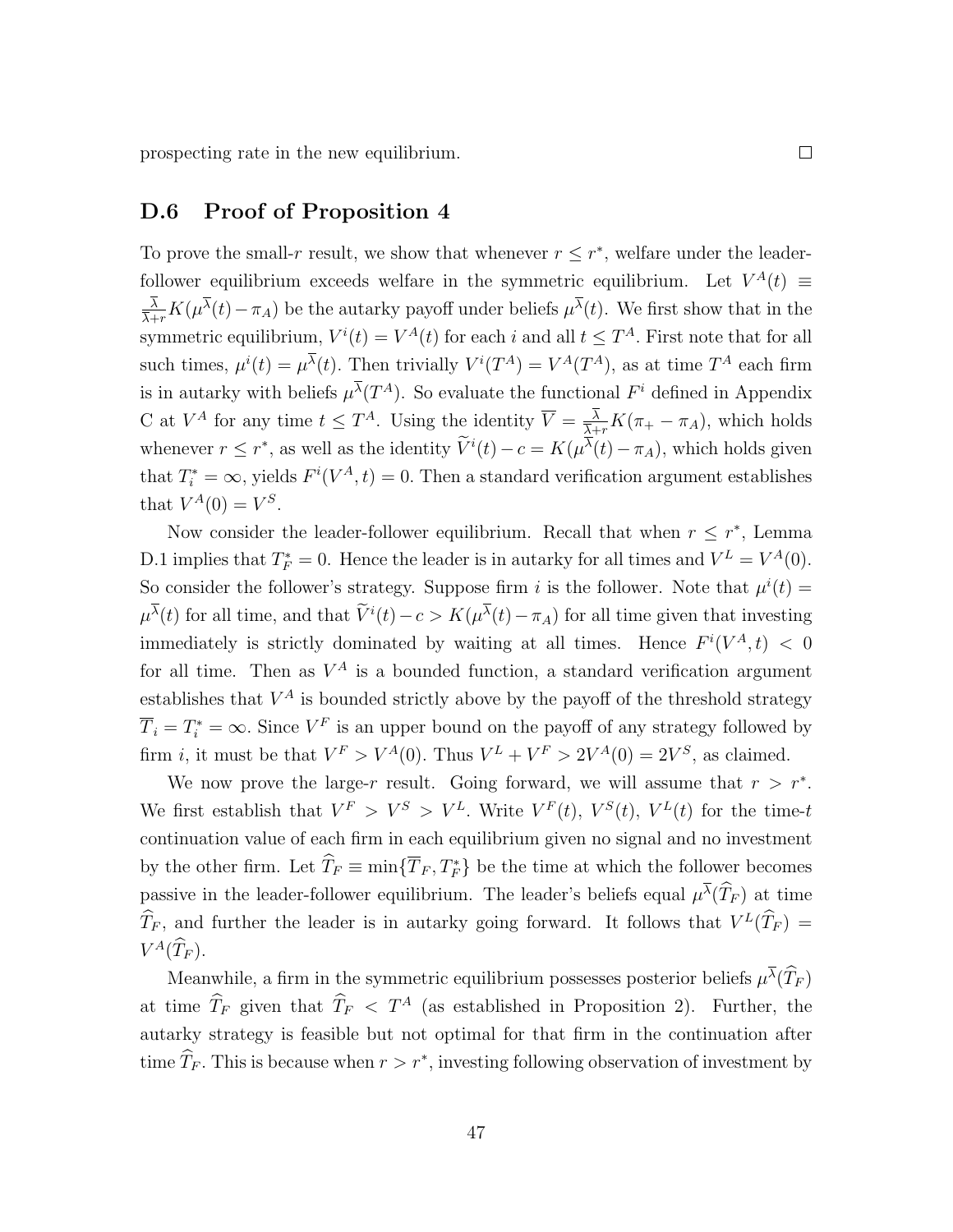the other firm improves on the autarky strategy of ignoring the other firm's actions and continuing to prospect. And since  $\widehat{T}_F < T^A$ , each firm invests with positive probability subsequent to time  $\widehat{T}_F$  in the symmetric equilibrium. It must therefore be that  $V^S(\hat{T}_F) > V^A(\hat{T}_F) > V^L(\hat{T}_F)$ .

Next, observe that the follower could achieve the symmetric equilibrium continuation value at time  $\widehat{T}_F$  by following the strategy of prospecting until time  $T^A$ , investing immediately if it has obtained a signal or observed investment, and then halting all prospecting and investment subsequent to time  $T<sup>A</sup>$ , regardless of what it sees the other firm do. However, this strategy cannot be optimal, since the leader invests with positive probability after time  $T^A$ , and the follower's payoff would be improved by investing in such histories whenever it has not yet obtained a signal. It must therefore be that  $V^F(\hat{T}_F) > V^S(\hat{T}_F)$ .

To complete the argument, we show that  $V^F(\hat{T}_F) > V^S(\hat{T}_F) > V^L(\hat{T}_F)$  implies that  $V^F > V^S > V^L$ . Note that no firm in either equilibrium delays investment prior to time  $\hat{T}_F$ , and posterior beliefs for all firms equal  $\mu^{\lambda}(t)$  for all times prior to  $\hat{T}_F$ . It follows that  $F^i(\cdot, t)$  (as defined in Appendix [C\)](#page-26-0) is the same for a leader, follower, or firm in the symmetric equilibrium prior to  $\hat{T}_F$ . Then since  $V^F(\hat{T}_F) > V^S(\hat{T}_F) >$  $V^L(\hat{T}_F)$ , a standard comparison result implies that  $V^F > V^S > V^L$ .

To complete the proof, we perform a limiting payoff comparison as  $r \to \infty$ . For the remainder of the proof, we will make the dependence of variables on  $r$  explicit. Note in particular that  $\bar{\mu}(r)$  and  $\mu^*(r)$  are both functions of r, while  $\pi_A$  is independent of r. We begin with two auxiliary lemmas.

### <span id="page-47-0"></span>**Lemma D.16.** For sufficiently large r,  $\max\{\mu^*(r), \pi_A\} < \overline{\mu}(r) < \pi_0$ . Further,  $\lim_{r\to\infty} \overline{\mu}(r) = \pi_A$ .

*Proof.* Note that as  $r \to \infty$ ,  $\Delta_I(\mu, r)$  converges uniformly to  $-(\mu_+ R - 1)$  for all  $\mu \in$  $[\pi_-,\pi_0]$ , and thus  $\mu^*(r)$  approaches  $\underline{\mu}$ , where  $\underline{\mu}$  solves  $\underline{\mu}_+R-1=0$ . Since  $\pi_{A+}R-1>0$ and  $\pi_+ R - 1 > 0$ , it must therefore be that  $\mu^*(r) < \min\{\pi_0, \pi_A\}$  for large r. In particular,  $\mu^*(r) < \pi_0$  implies that

$$
\Delta_P(\mu^*(r), r) = \frac{\mu^*(r) - \pi_-}{\pi_+ - \pi_-} \frac{\overline{\lambda}}{\overline{\lambda} + r} (\pi_+ R - 1) - K(\mu^*(r) - \pi_A).
$$

As the first term approaches zero for large r while  $\mu^*(r) < \pi_A$  for large r, we must have  $\Delta_P(\mu^*(r), r) > 0$ , i.e.  $\bar{\mu}(r) > \mu^*(r)$ . Lemma [D.6](#page-35-1) then further implies that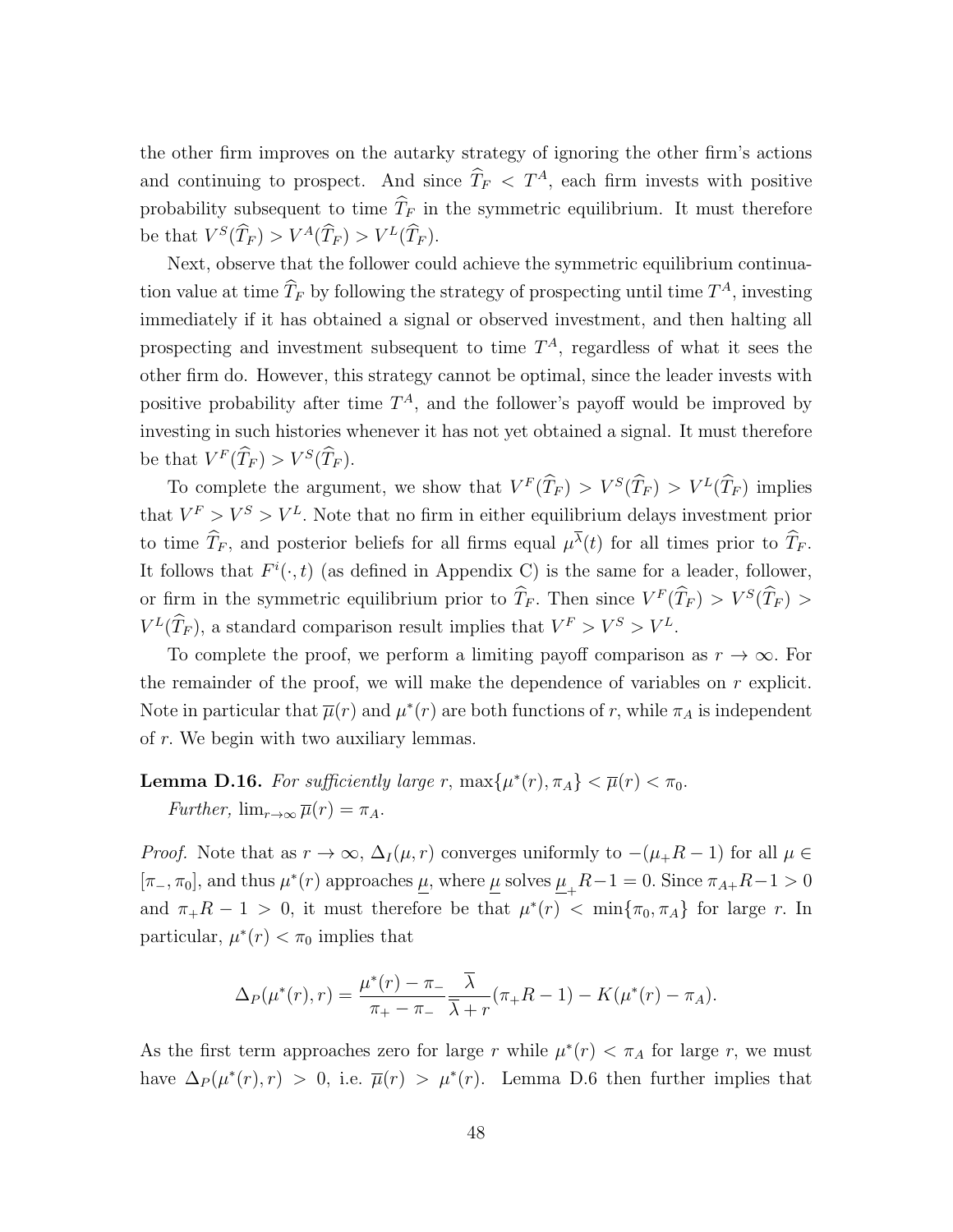$\overline{\mu}(r) > \pi_A$  for such r. Further, for large r and  $\mu > \mu^*(r)$ ,  $\Delta_P(\mu, r)$  converges uniformly to  $-K(\mu-\pi_A)$ , and thus  $\overline{\mu}(r)$  converges to  $\pi_A$ . Since  $\pi_A < \pi_0$ , we therefore have  $\overline{\mu} < \pi_0$ for r sufficiently large.  $\Box$ 

<span id="page-48-0"></span>**Lemma D.17.**  $\lim_{r \to \infty} r(T^A - \overline{T}_F(r)) = (\pi_+ R - 1)/(h(\pi_+)(\pi_{++} R - 1) - c).$ 

*Proof.* Recall that  $T^A = (\mu^\lambda)^{-1} (\pi_A)$  while  $\overline{T}_F(r) = (\mu^\lambda)^{-1} (\overline{\mu}(r))$ . So to first order,

$$
T^{A} - \overline{T}_{F}(r) = -\frac{1}{\mu \overline{\lambda}(T^{A})} (\overline{\mu}(r) - \pi_{A}) + O((\overline{\mu}(r) - \pi_{A})^{2}).
$$

For large  $r, \overline{\mu}(r) \in (\mu^*, \pi_0)$  and so  $\overline{\mu}(r)$  solves

$$
\frac{\mu - \pi_-}{\pi_+ - \pi_-} \frac{\overline{\lambda}}{\overline{\lambda} + r} (\pi_+ R - 1) = K(\mu - \pi_A).
$$

The solution to this equation may be written to first order in  $r^{-1}$  as

$$
\overline{\mu}(r) = \pi_A + K^{-1} \frac{\overline{\lambda}(\pi_A - \pi_-)}{\pi_+ - \pi_-} (\pi_+ R - 1) r^{-1} + O(r^{-2}).
$$

Thus

$$
T^{A} - \overline{T}_{F}(r) = -K^{-1} \frac{\lambda(\pi_{A} - \pi_{-})}{\mu \overline{\lambda}(T^{A})(\pi_{+} - \pi_{-})} (\pi_{+}R - 1)r^{-1} + O(r^{-2}).
$$

Now, using Lemma [B.2](#page-25-1) to eliminate  $\mu^{\lambda}(T^A)$  yields

$$
T^{A} - \overline{T}_{F}(r) = \frac{\pi_{+}R - 1}{K(\pi_{+} - \pi_{A})}r^{-1} + O(r^{-2}) = \frac{\pi_{+}R - 1}{h(\pi_{+})(\pi_{+} + R - 1) - c}r^{-1} + O(r^{-2}).
$$

 $\Box$ 

Multiplying through by r and taking  $r \to \infty$  yields the desired identity.

In light of Lemma [D.16,](#page-47-0) going forward we will assume that  $r$  is sufficiently large that  $\overline{T}_F(r) < T_F^*(r)$ ,  $T^A$ . Fix a strategy profile in which both firms play the leader's strategy. Let  $\nu^{\lambda}(t)$  be the associated time-t probability that a firm's opponent has obtained no signal, supposing it hasn't invested yet. Further let  $\pi_P(t) \equiv \overline{\lambda}K(\mu^{\lambda}(t) - \pi_A)$ and  $\pi_O(t) \equiv \nu^{\lambda}(t)h(\pi_0)(\pi_+R-1)$  be each firm's time-t flow profits from prospecting and observing investment, respectively, conditional on having obtained no signal and having observed no investment. (Note that when  $r > r^*$ , each firm optimally invests immediately following observation of investment.) Finally, let  $\delta(t) \equiv$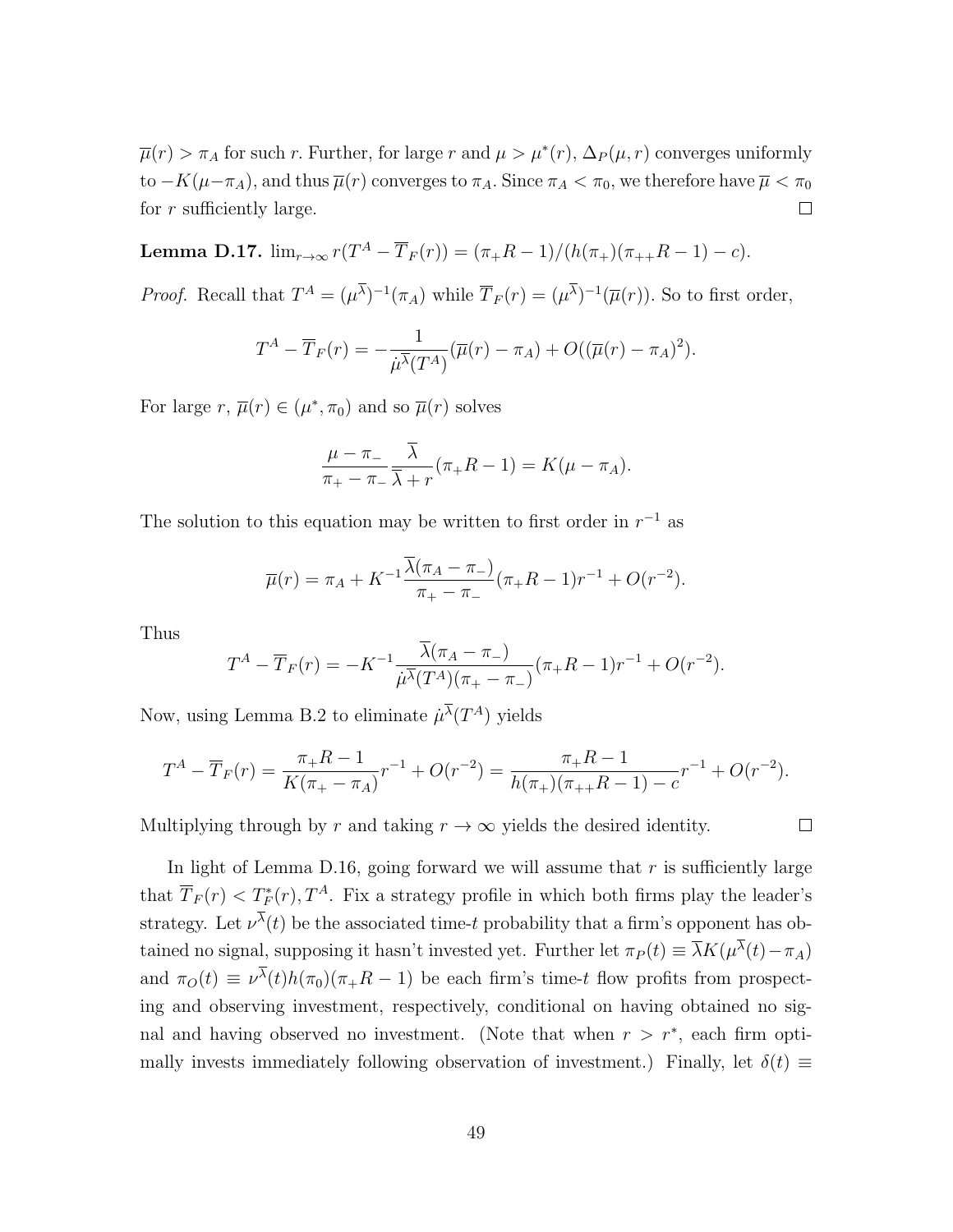$(1-(1-e^{-\lambda t})h(\pi_0))$  be a firm's probability of reaching time t without having observed investment.

Each firm's profits in each equilibrium may be written using this notation. Symmetric equilibrium profits are

$$
V^{S}(r) = \int_0^{T^A} dt \, e^{-(r+\overline{\lambda})t} \delta(t) (\pi_P(t) + \pi_O(t)),
$$

where the upper limit of integration accounts for the termination of flow profits at time  $T^A$  supposing no firm has acquired a signal or invested by that time. Meanwhile the leader's profits are

$$
V^{L}(r) = \int_{0}^{\overline{T}_{F}(r)} dt \, e^{-(r+\overline{\lambda})t} \delta(t) \left(\pi_{P}(t) + \pi_{O}(t)\right) + e^{-(r+\overline{\lambda})\overline{T}_{F}(r)} \delta(\overline{T}_{F}(r)) \frac{\pi_{P}(\overline{T}_{F}(r))}{\overline{\lambda} + r},
$$

where the final term accounts for the transition to autarky supposing no firm has acquired a signal or invested by time  $\overline{T}_F(r)$ . (Recall that  $\overline{T}_F(r) < T_F^*(r)$ , so  $\overline{T}_F(r)$  is the time of transition to autarky.) Finally, the follower's profits are

$$
V^{L}(r) = \int_{0}^{\overline{T}_{F}(r)} dt e^{-(r+\overline{\lambda})t} \delta(t) \left(\pi_{P}(t) + \pi_{O}(t)\right) + \int_{\overline{T}_{F}(r)}^{\infty} dt e^{-rt} e^{-\overline{\lambda}\overline{T}_{F}(r)} \delta(t)\pi_{O}(t),
$$

where the final term accounts for the termination of prospecting at time  $\overline{T}_F(r)$ .

Define  $\Delta V(r) \equiv r e^{rT_R(r)} (2V^S(r) - V^L(r) - V^F(r))$ . This expression may be written explicitly as

$$
\Delta V(r) = 2 \int_{\overline{T}_F(r)}^{T^A} dt \, r e^{-r(t-\overline{T}_F(r))} e^{-\overline{\lambda}t} \delta(t) (\pi_P(t) + \pi_O(t))
$$

$$
- \int_{\overline{T}_F(r)}^{\infty} dt \, r e^{-r(t-\overline{T}_F(r))} e^{-\overline{\lambda}\overline{T}_F(r)} \delta(t) \pi_O(t)
$$

$$
- \frac{r}{\overline{\lambda} + r} e^{-\overline{\lambda}\overline{T}_F(r)} \delta(\overline{T}_F(r)) \pi_P(\overline{T}_F(r)).
$$

We now take the limit  $r \to \infty$ . Recall that  $\lim_{r \to \infty} \overline{T}_F(r) = T_A$  and  $\pi_P(T^A) =$ 0. Thus the final term vanishes in the limit. To evaluate the integrals, make the substitution  $t' = r(t - \overline{T}_F(r))$ . As  $\pi_P$ ,  $\pi_O$ , and  $\delta$  are bounded functions, the resulting integrands are uniformly bounded for all  $t'$  and  $r$ , and the bounded convergence theorem may be used to evaluate each integral in the limit. The first converges to